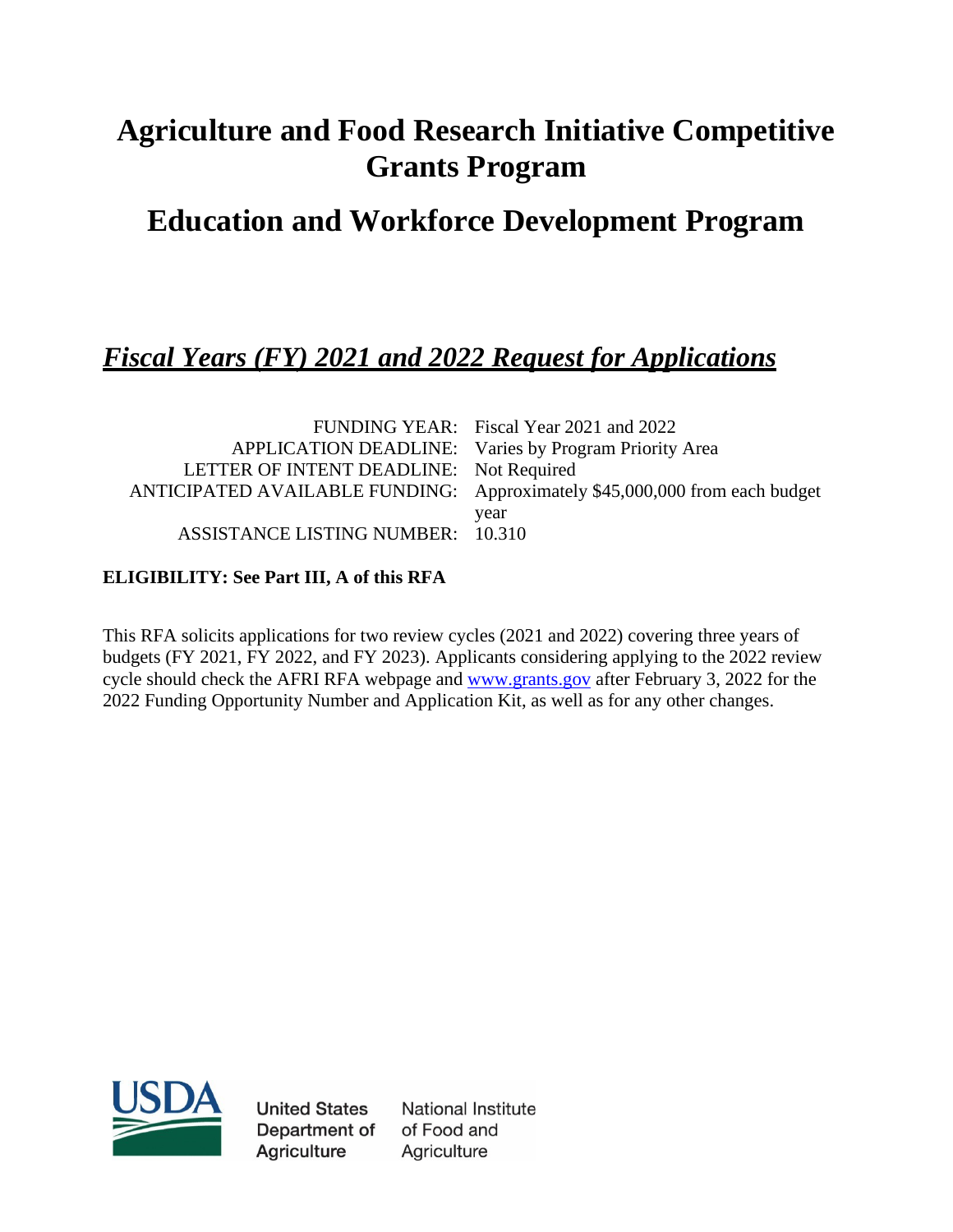## **NATIONAL INSTITUTE OF FOOD AND AGRICULTURE; U.S. DEPARTMENT OF AGRICULTURE**

## **AGRICULTURE AND FOOD RESEARCH INITIATIVE COMPETITIVE GRANTS PROGRAM**

#### **EDUCATION AND WORKFORCE DEVELOPMENT PROGRAM**

#### **INITIAL ANNOUNCEMENT**

**CATALOG OF FEDERAL DOMESTIC ASSISTANCE:** This program is listed in the Assistance Listings under the Catalog of Federal Domestic Assistance number 10.310.

**DATES FOR LETTERS OF INTENT AND APPLICATIONS:** This RFA solicits applications for two review cycles (2021 and 2022). Applications for the 2021 review cycle must be received by **5:00 p.m. Eastern Time** on the 2021 deadline dates indicated in Part I, C of this RFA, Program Area Descriptions. Applications for the 2022 review cycle must be received by **5 p.m. Eastern Time** on the 2022 deadline dates indicated in Part I, C of this RFA, Program Area Descriptions.

Applications received after these deadlines will not be considered for funding (see Part IV, C of this RFA). Comments regarding this request for applications (RFA) are requested within six (6) months from the issuance of this notice. Comments received after that date will be considered to the extent practicable.

**STAKEHOLDER INPUT:** We at the National Institute of Food and Agriculture (NIFA) seek your comments about this request for applications (RFA). We will consider your comments when we develop the next RFA for the program, if applicable, and we will use them to meet the requirements of section 103(c)(2) of the Agricultural Research, Extension, and Education Reform Act of 1998 (7 U.S.C. 7613(c)(2)). Submit your written comments by the deadline set forth in the DATES portion of this notice via email to [Policy@usda.gov.](mailto:Policy@usda.gov.) (This email address is only for receiving comments regarding this RFA and *not* for requesting information or forms.) In your comments, please state that you are responding to the Education and Workforce Development RFA.

Visit the [NIFA Centers of Excellence website](https://nifa.usda.gov/centers-excellence) to access a factsheet on the Centers of Excellence (COE) designation process, including COE criteria, and a list of programs offering COE opportunities.

NIFA solicits proposed topics for [Agriculture and Food Research Initiative](https://nifa.usda.gov/program/agriculture-and-food-research-initiative-afri) (AFRI) RFAs from eligible state and national commodity boards on an ongoing basis. Topics must relate to the established AFRI six priority areas. Topics submitted by the commodity boards that align with NIFA priorities are chosen for inclusion in selected program areas of AFRI RFAs. Details on general information and topic submission resources for inclusion in future AFRI RFAs can be found at [NIFA's Commodity Board Provision website.](https://nifa.usda.gov/commodity-boards)

None of the topics submitted by commodity boards were included in this RFA because the topics did not fit the subject matter of this RFA.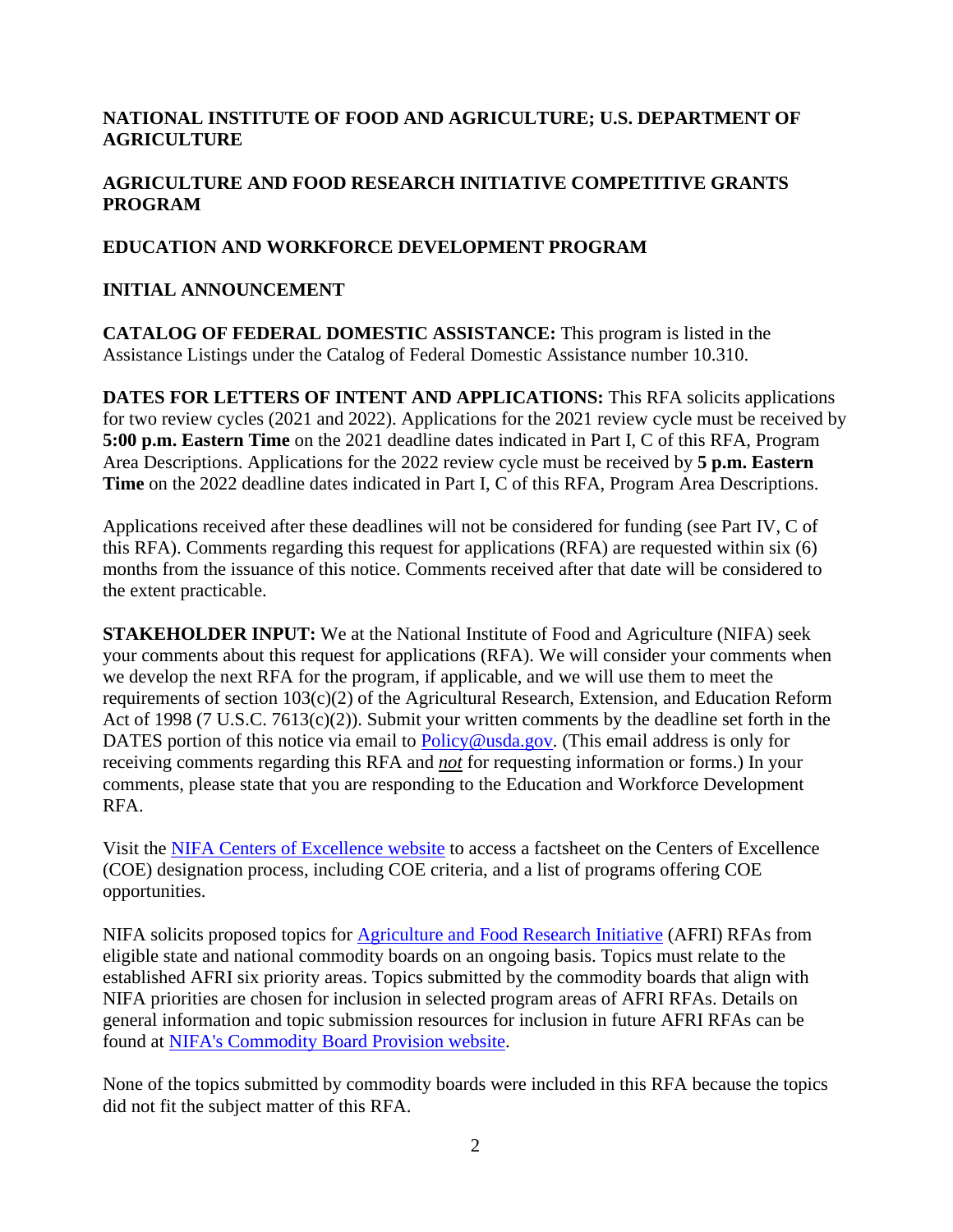**EXECUTIVE SUMMARY:** The Agriculture and Food Research Initiative (AFRI) is America's flagship competitive grants program that provides funding for fundamental and applied research, education, and extension projects in the food and agricultural sciences. In 2021 and 2022, the National Institute of Food and Agriculture (NIFA) requests applications for the AFRI's Education and Workforce Development program areas to support:

- a. professional development opportunities for K-14 educational professionals;
- b. non-formal education that cultivates food and agricultural interest in youth;
- c. workforce training at community, junior, and technical colleges;
- d. training of undergraduate students in research and extension,
- e. fellowships for predoctoral candidates and postdoctoral scholars; and
- f. agricultural literacy and workforce development evaluation

**The anticipated amount available for new grants from FY2021 appropriations is approximately \$45 million. For the 2021 deadlines in this Education and Workforce Development RFA, approximately \$68 million will be available from FY2021 and FY2022 appropriations. The anticipated amount available for new grants for the 2022 deadlines in this Education and Workforce Development RFA is approximately \$68 million.**

This RFA is being released prior to the passage of appropriation acts for FY 2022 and FY 2023. Enactment of additional continuing resolutions or an appropriations act may affect the availability or level of funding for this program.

This RFA solicits Standard Grants and Food and Agricultural Science Enhancement (FASE) Grants, whereas project types solicited in this RFA are Research, Education, Extension, and Integrated Research, Education and/or Extension projects. Grant types and project types solicited vary by program area priority, and not all grant types are solicited within each program area priority. See **Part I, C** (Program Area Descriptions) for grant and project types solicited by each specific program area priority, and **Part II, C** for a description of each individual grant type and project type.

This notice identifies the objectives for the AFRI Education and Workforce Development program including program priorities, deadline dates, funding information, eligibility criteria for projects and applicants, and application forms and associated instructions needed to apply for an AFRI Education and Workforce Development grant. In all areas in this RFA, applicants are encouraged to address the priorities in the [USDA Science Blueprint](https://www.usda.gov/sites/default/files/documents/usda-science-blueprint.pdf) and [USDA Agriculture Innovation](https://www.usda.gov/sites/default/files/documents/agriculture-innovation-agenda-vision-statement.pdf)  [Agenda.](https://www.usda.gov/sites/default/files/documents/agriculture-innovation-agenda-vision-statement.pdf)

| <b>Program Area Priority</b>                 | 2021 Review<br>$Cycle$ Deadlines <sup>1</sup> | 2022 Review Cycle<br>Deadlines <sup>2</sup> |
|----------------------------------------------|-----------------------------------------------|---------------------------------------------|
| 1. Professional Development for Agricultural | June 10, 2021                                 | September 1, 2022                           |
| Literacy $(A7501)$                           |                                               |                                             |
| 2. Agricultural Workforce Training (A7601)   | June 17, 2021                                 | September 15, 2022                          |

The deadlines under this RFA are summarized as follows:

<span id="page-2-0"></span> $1$  All applications must be received by 5 p.m. EST on the deadline date.

<span id="page-2-1"></span> $2$  All applications must be received by 5 p.m. EST on the deadline date.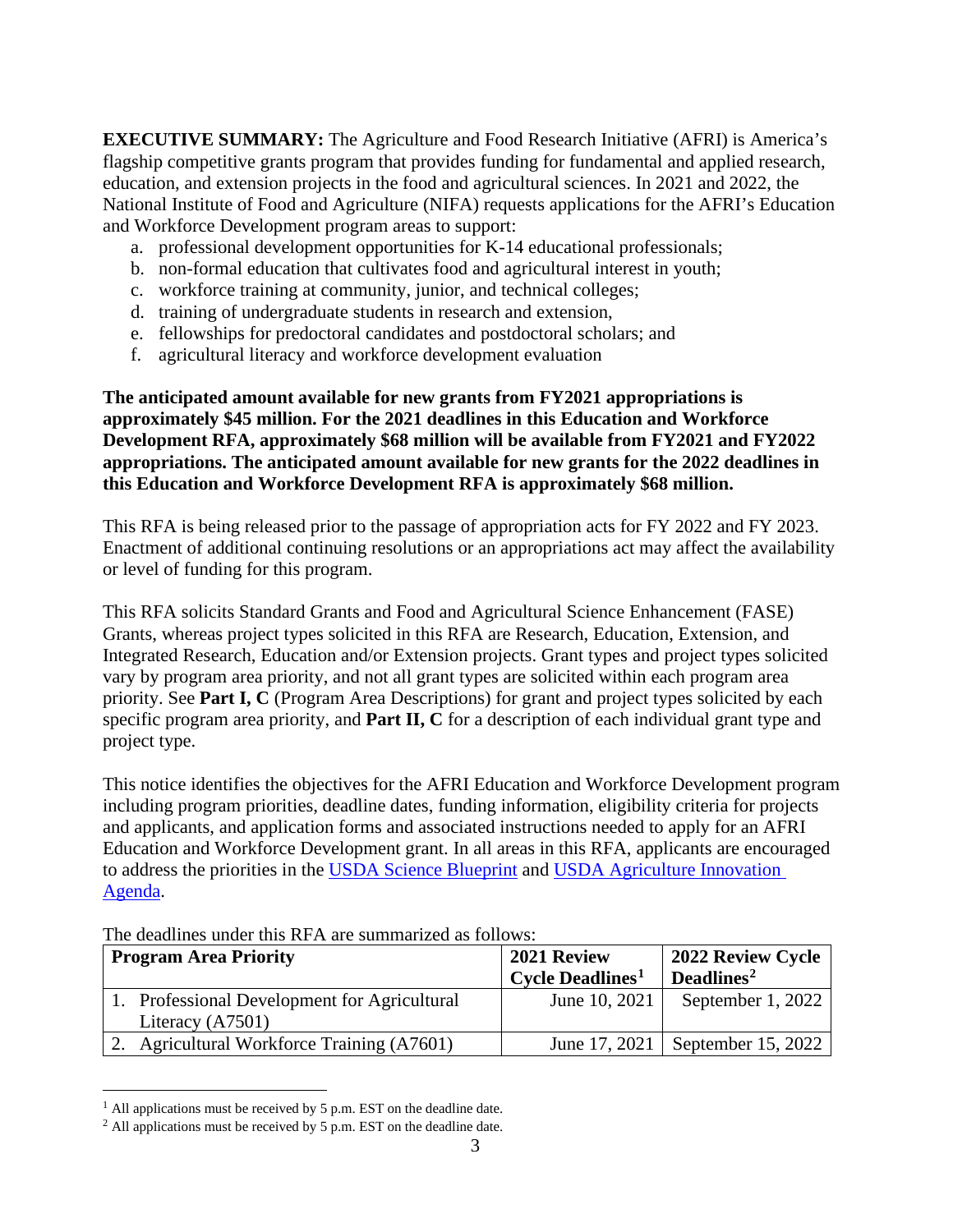| <b>Program Area Priority</b> |                                               | 2021 Review                         | 2022 Review Cycle      |
|------------------------------|-----------------------------------------------|-------------------------------------|------------------------|
|                              |                                               | <b>Cycle Deadlines</b> <sup>1</sup> | Deadlines <sup>2</sup> |
|                              | 3. Food and Agricultural Non-formal Education | May 6, 2021                         | August 4, 2022         |
|                              | (A7801)                                       |                                     |                        |
|                              | 4. Research and Extension Experiences for     | July 1, 2021                        | August 18, 2022        |
|                              | Undergraduates (A7401)                        |                                     |                        |
|                              | 5. Predoctoral Fellowships (A7101)            | May 27, 2021                        | TBD                    |
|                              | 6. Postdoctoral Fellowships (A7201)           | May 20, 2021                        | TBD                    |
|                              | <b>Agricultural Literacy and Workforce</b>    | April 22, 2021                      | Not applicable         |
|                              | Development Evaluation (A7702)                |                                     |                        |

## **Beginning in 2021:**

a. This RFA covers two grant review cycles, one with 2021 deadlines and one with 2022 deadlines. For applications received under the 2021 deadlines, funding from FY 2021 and FY 2022 appropriated funding will be used. For the 2022 review cycle, funding from FY 2022 and FY 2023 appropriated funding will be used.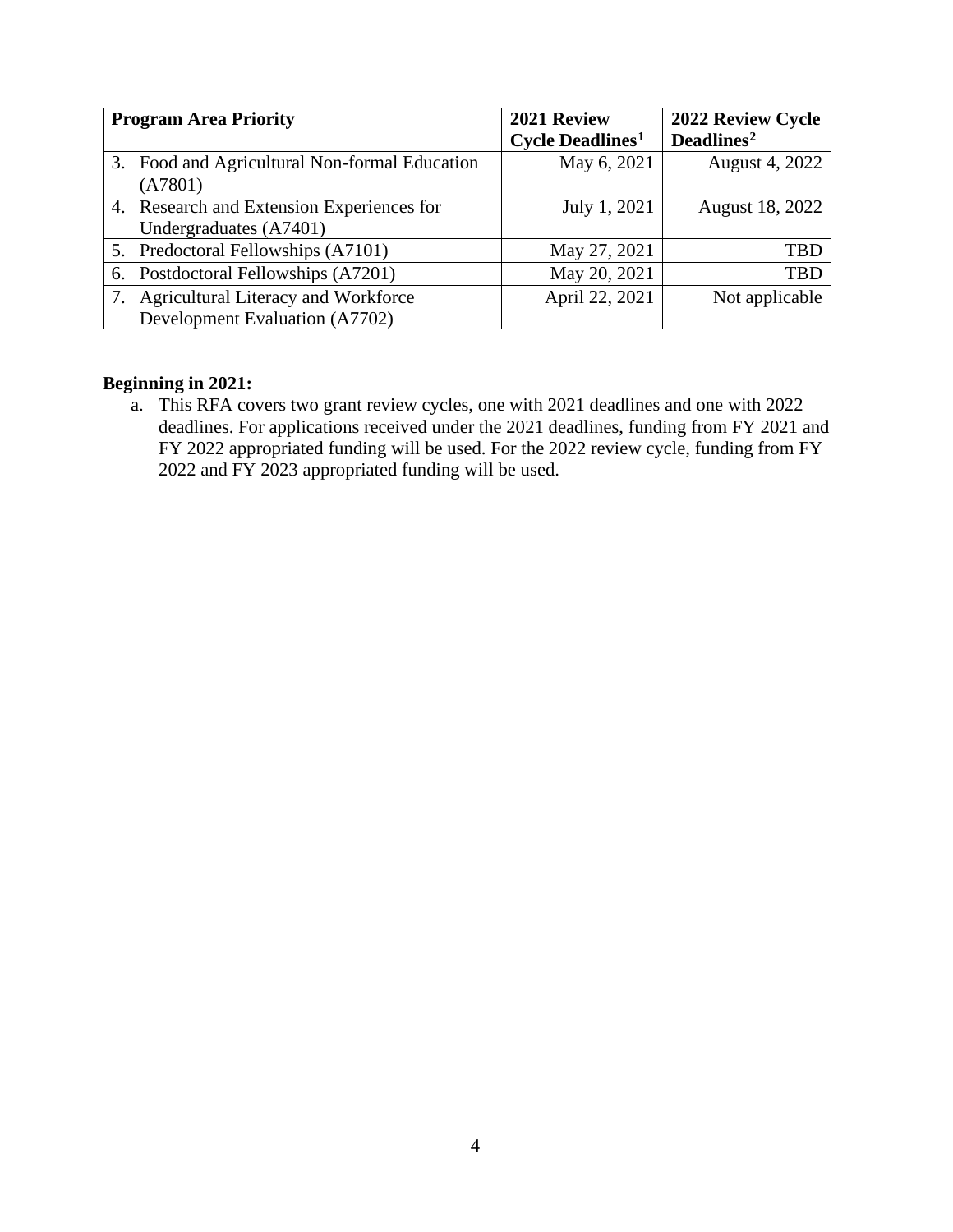## **Table of Contents**

| А.              |          |  |
|-----------------|----------|--|
| <b>B.</b>       |          |  |
| $C$ .           |          |  |
|                 |          |  |
| A.              |          |  |
| <b>B.</b>       |          |  |
| $\mathcal{C}$ . |          |  |
| D.              |          |  |
|                 |          |  |
| А.              |          |  |
| <b>B.</b>       |          |  |
| $\mathcal{C}$ . |          |  |
| D.              |          |  |
|                 |          |  |
|                 |          |  |
| A.              |          |  |
| <b>B.</b>       |          |  |
| C.              |          |  |
| D.              |          |  |
| E.              |          |  |
| F.              |          |  |
|                 |          |  |
| A.              |          |  |
| <b>B.</b>       |          |  |
| C.              |          |  |
| D.              |          |  |
| E.              |          |  |
|                 |          |  |
| A.              | General. |  |
| <b>B.</b>       |          |  |
| $\mathcal{C}$ . |          |  |
| D.              |          |  |
| Ε.              |          |  |
|                 |          |  |
|                 |          |  |
|                 |          |  |
| A.              |          |  |
| <b>B.</b>       |          |  |
| C.              |          |  |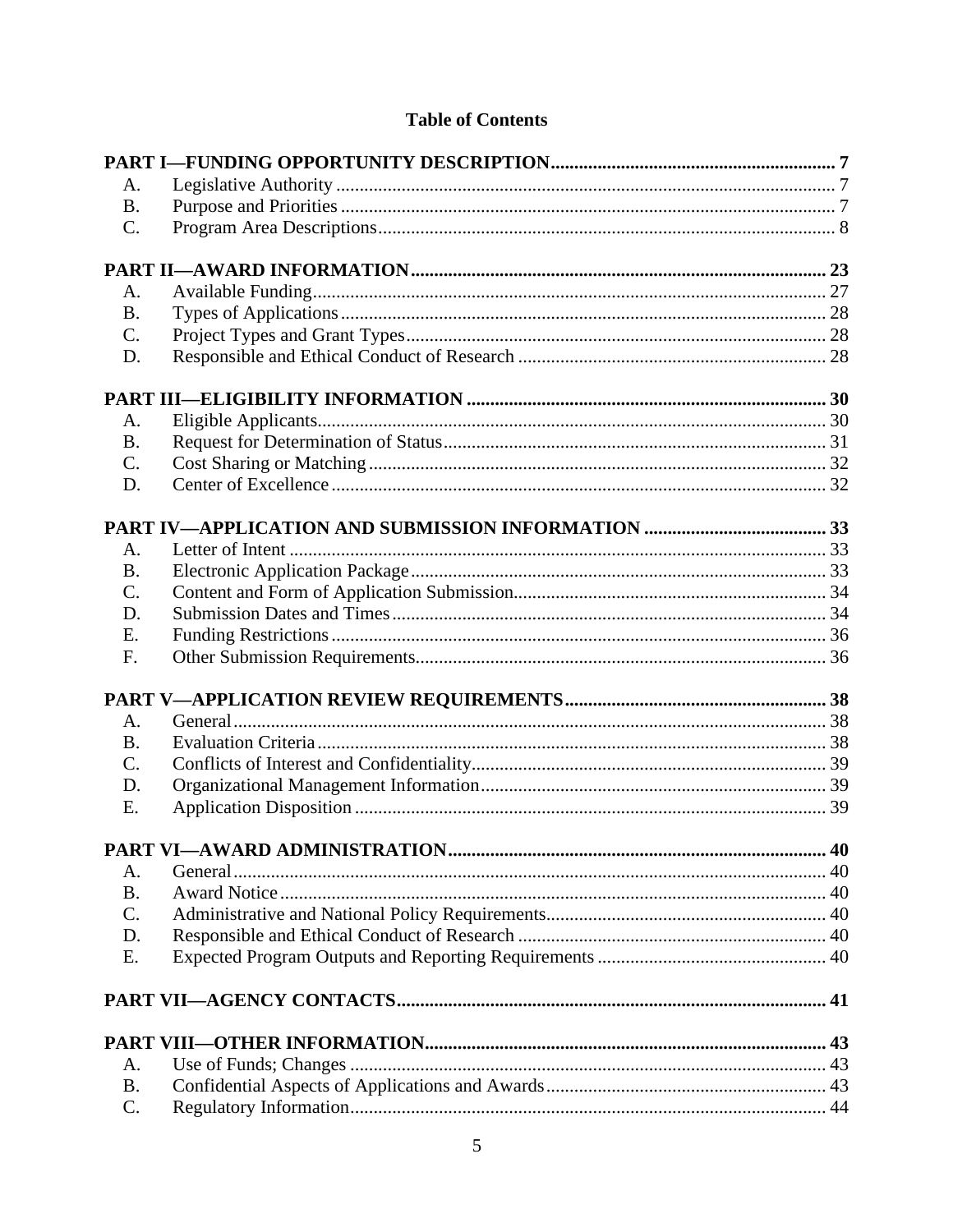| $\mathbf{E}$ |  |
|--------------|--|
|              |  |
|              |  |
|              |  |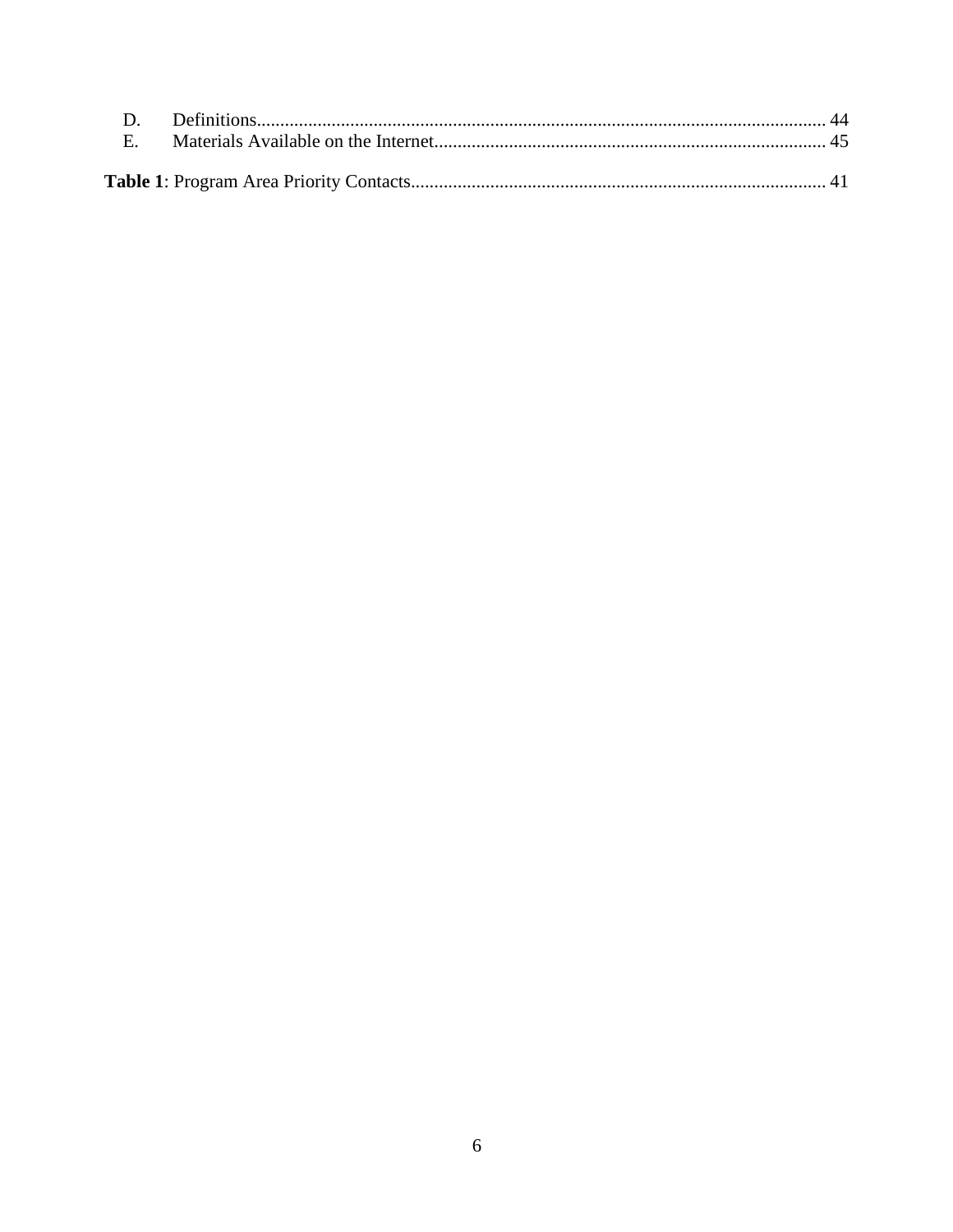## <span id="page-6-0"></span>**PART I—FUNDING OPPORTUNITY DESCRIPTION**

#### <span id="page-6-1"></span>**A. Legislative Authority**

Section 2(b) of the Competitive, Special, and Facilities Research Grant Act (hereafter referred to as the Act) [\(7 U.S.C. 3157\)](https://uscode.house.gov/view.xhtml?req=(title:7%20section:3157%20edition:prelim)%20OR%20(granuleid:USC-prelim-title7-section3157)&f=treesort&edition=prelim&num=0&jumpTo=true), as amended, authorizes the Agriculture and Food Research Initiative (AFRI), a competitive grant program to provide funding for fundamental and applied research, education, and extension to address food and agricultural sciences in the following six priority areas:

- 1. Plant health and production and plant products;
- 2. Animal health and production and animal products;
- 3. Food safety, nutrition, and health;
- 4. Bioenergy, natural resources, and environment;
- 5. Agriculture systems and technology; and
- 6. Agriculture economics and rural communities.

To the maximum extent practicable, NIFA, in coordination with the Under Secretary for Research, Education, and Economics (REE), will make grants for high priority research, education, and extension, taking into consideration, when available, the determinations made by the National Agricultural Research, Extension, Education, and Economics Advisory Board (NAREEEAB) pursuant to the Competitive, Special, and Facilities Research Grant Act [\(7](https://uscode.house.gov/view.xhtml?req=(title:7%20section:3157%20edition:prelim)%20OR%20(granuleid:USC-prelim-title7-section3157)&f=treesort&edition=prelim&num=0&jumpTo=true)  [U.S.C. 3157\)](https://uscode.house.gov/view.xhtml?req=(title:7%20section:3157%20edition:prelim)%20OR%20(granuleid:USC-prelim-title7-section3157)&f=treesort&edition=prelim&num=0&jumpTo=true). The Secretary delegates the authority to the Under Secretary in [7 CFR 2.21,](https://www.ecfr.gov/cgi-bin/text-idx?SID=fb71e0bdd8201139683f371c33f35d70&mc=true&node=se7.1.2_121&rgn=div8) and the Under Secretary delegates that authority to NIFA.

#### <span id="page-6-2"></span>**B. Purpose and Priorities**

The purpose of AFRI is to support research, education, and extension work by awarding grants to solve key problems of local, regional, national, and global importance in sustaining conventional, organic, and urban agricultural systems. These include farm efficiency, profitability and sustainability, ranching, bioenergy, forestry, aquaculture, rural communities and entrepreneurship, human nutrition, mitigating impacts of biotic and abiotic constraints on food production, food safety, mitigating food waste and food loss, physical and social sciences, family economics and rural human ecology, biotechnology, classical breeding and other disciplines contributing to the agricultural enterprise. Through this support, AFRI advances knowledge in both fundamental and applied sciences important to agriculture. It also allows AFRI to support education and extension activities that deliver science-based knowledge to end users, allowing them to make informed, practical decisions. This AFRI EWD RFA, Assistance Listing 10.310 provides funding for research-only, education-only, extension-only, and/or integrated research, education, and/or extension projects addressing the six priorities identified in Part I, A. Each program area priority within this RFA may offer all or some of these project types.

Food and agricultural systems are under the constraints of a growing population, pressure on natural resources, challenges of climate variability and change, changes in consumer attitudes, and complex demands of ensuring nutritional security and food safety in a global economy. Addressing these challenges requires research, education, extension, and integrated programs in concert with agroecological approaches that increase agricultural and natural resource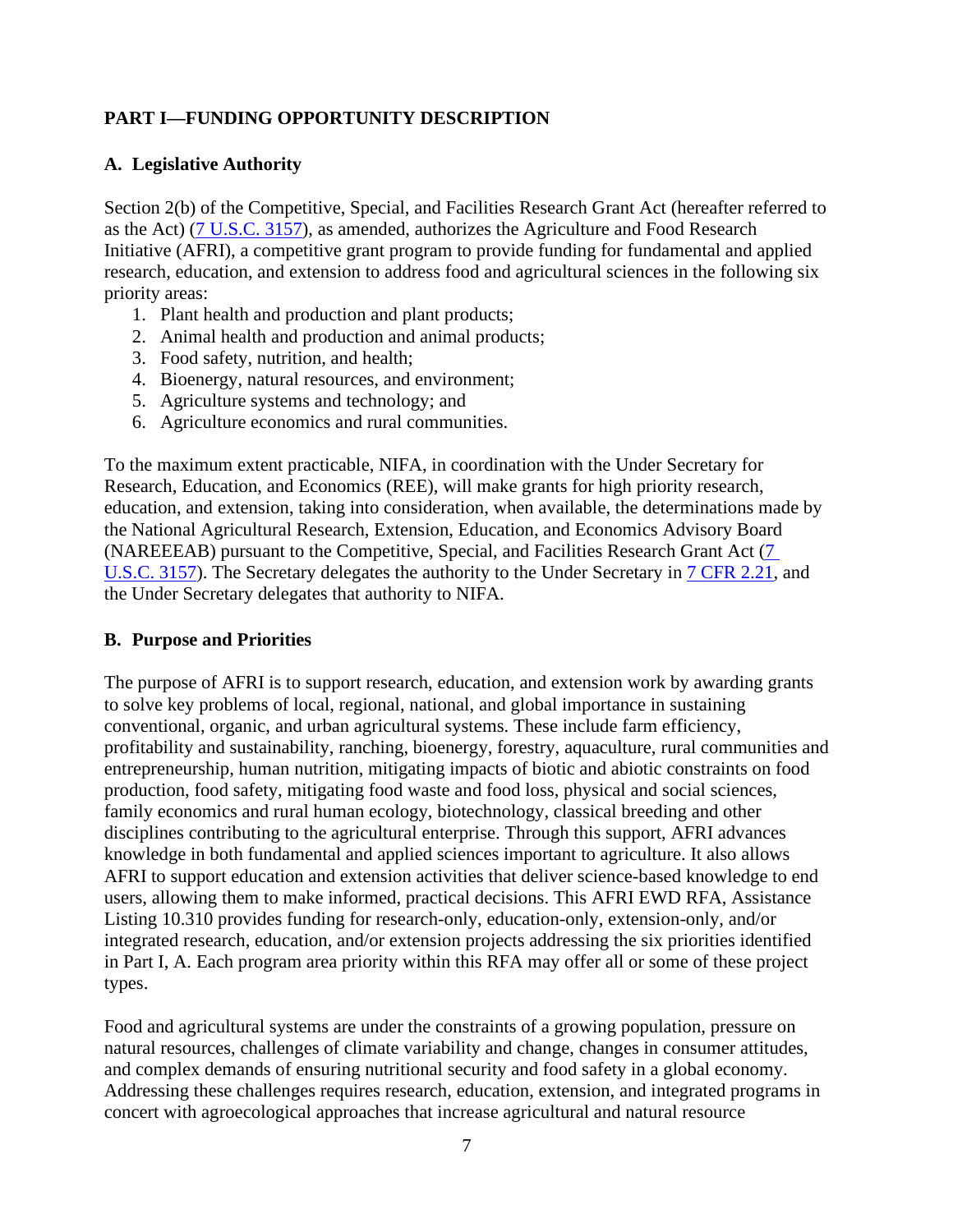sustainability. The term "sustainable agriculture" (7 U.S.C. 3103) means a combined system of plant and animal production practices having a site-specific application that will, over the longterm, achieve the following goals:

- 1. Satisfy human food and fiber needs;
- 2. Enhance environmental quality and the natural resource base upon which the agricultural economy depends;
- 3. Make the most efficient use of nonrenewable resources and on-farm resources and integrate, where appropriate, natural biological cycles and controls;
- 4. Sustain the economic viability of farm operations; and
- 5. Enhance the quality of life for farmers and society as a whole.

AFRI encourages projects addressing enhancement of sustainability of agricultural systems.

NIFA supports global engagement that advances U.S. agricultural goals. To attain the agency's goals for U.S. agriculture, global competence of our nation's agricultural workforce, and safe and nutritious food security in a growing world, NIFA recognizes that collaboration with international partners through AFRI can contribute to advances in U.S. agriculture. Thus, applicants to this RFA may include collaborations with international partners. Additional guidance on including international activities is provided on the **AFRI** International Partnerships [website.](https://nifa.usda.gov/resource/afri-international-partnerships)

Handling of baseline data and data collection will be addressed within each program area solicited in this request for applications.

## **Stakeholder Input**

The **AFRI Stakeholder Feedback** page has information on AFRI-related stakeholder input.

## **Background**

AFRI is NIFA's flagship competitive grants programs for food and agricultural sciences, and funding is offered through the Foundational and Applied Science, Sustainable Agricultural Systems, and Education and Workforce Development Requests for Applications for addressing critical societal issues.

This AFRI RFA aligns with the following [USDA Strategic Goals:](https://www.usda.gov/our-agency/about-usda/strategic-goals)

- a. Strategic Goal 2: Maximize the Ability of American Agricultural Producers to Prosper by Feeding and Clothing the World;
- b. Strategic Goal 3: Promote American Agricultural Products and Exports;
- c. Strategic Goal 4: Facilitate Rural Prosperity and Economic Development;
- d. Strategic Goal 5: Strengthen the Stewardship of Private Lands Through Technology and Research;
- e. Strategic Goal 6: Ensure Productive and Sustainable Use of Our National Forest System Lands; and
- f. Strategic Goal 7: Provide All Americans Access to a Safe, Nutritious, and Secure Food Supply

<span id="page-7-0"></span>The program area priorities in this RFA also align with the following themes outlined in the [USDA Science Blueprint:](https://www.usda.gov/sites/default/files/documents/usda-science-blueprint.pdf) (1) sustainable agricultural intensification; (2) agricultural climate adaptation; (3) food and nutrition translation; (4) value-added innovation; and (5) agricultural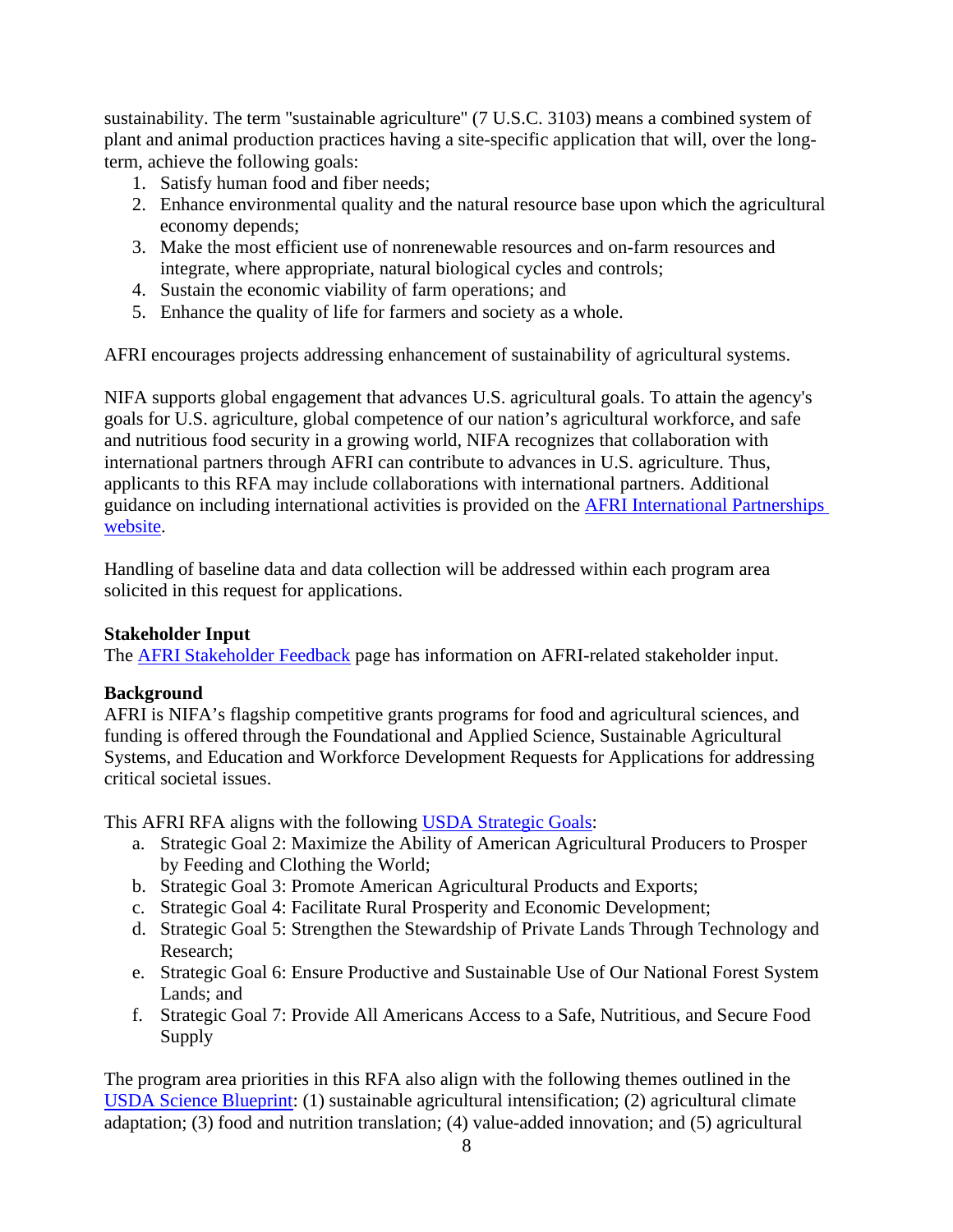science policy leadership.. The outcomes of projects supported through this RFA are expected to provide foundations for achieving the goals of the [USDA Agriculture Innovation Agenda,](https://www.usda.gov/sites/default/files/documents/agriculture-innovation-agenda-vision-statement.pdf) including the research priorities in genome design, digital and automation tools, prescriptive interventions, and systems-based farm management.

## **Additional requirements on expected performance goals, indicators and targets may be required as a condition of an award issued per this RFA.**

## **C. Program Area Descriptions**

The AFRI EWD RFA addresses projected shortfalls of qualified graduates in the agricultural, food, and renewable natural resources sectors of the U.S. economy [\(Employment](https://www.purdue.edu/usda/employment/)  [Opportunities for College Graduates\)](https://www.purdue.edu/usda/employment/). This RFA seeks applications for education and training grants that focus on further enhancing the distinct components of the pipeline for developing the workforce in the food and agricultural sciences. Thus, the AFRI EWD has four overarching goals:

- 1. Growing Agricultural Literacy and Workforce Development for the Future offers institutional grants to provide K-14 teachers and administrators with increased knowledge of food and agricultural sciences and help them develop improved curricula to train the agricultural workforce for the future. See Program Area Description in Part 1, C, 1 for **"Professional Development for Agricultural Literacy" (Program Code A7501**).
- 2. Training or Retraining of Agricultural Workers provides institutional training grants to develop a technology- and data-savvy workforce, ready for the field and industrial jobs. See Program Area Description in Part 1, C, 2 for **"Agricultural Workforce Training Grants" (Program Code A7601).**
- 3. Developing Pathways seeks to support the development of non-formal education activities that cultivate interest and build public confidence in the safe and enhanced use of technology in food and agricultural sciences. See Program Area Description in Part 1, C, 3 for **"Food and Agricultural Non-formal Education" (Program Code A7801)**. Additionally, this RFA offers institutional grants that offer experiential learning for undergraduates in food, agriculture, or allied disciplines, and helps them learn the technical and leadership skills required for employment in the food and agricultural sectors or in graduate programs. See Program Area Description in Part 1, C, 4 for **"Research and Extension Experiences for Undergraduates" (Program Code A7401)**.
- 4. Advancing Science supports graduate and post-graduate education in food and agriculture disciplines. See Program Area Description in Part 1, C, 5 and Part 1, C, 6 for **"Predoctoral Fellowships" (Program Code A7101)** and **"Postdoctoral Fellowships" (Program Code A7201)**, respectively.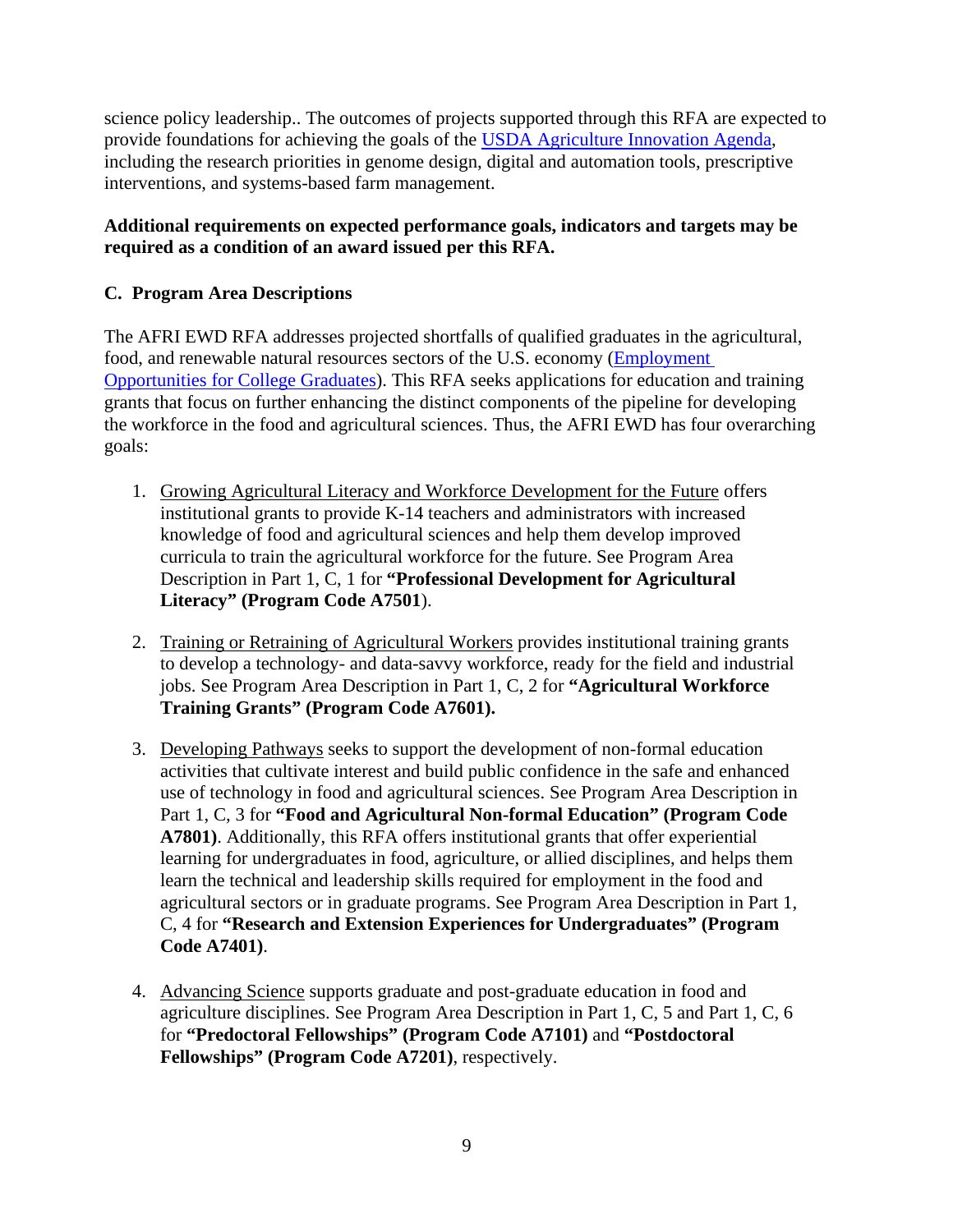In Fiscal Year 2021, AFRI EWD will accept applications to assess and synthesize the NIFA portfolio of all NIFA's Agricultural Literacy and Workforce Development programs. See Program Area Description in Part 1, C, 7 for **"Agricultural Literacy and Workforce Development Evaluation" (Program Code A7702).**

**Total EWD Program Funds** – Approximately \$45 million for each budget year

## **Key Information Applicable to all EWD Program Areas:**

- 1. All applications must adhere to the requirements in Part IV.
- 2. All applications to the AFRI EWD program areas must be aligned with at least one of the six AFRI Farm Bill priorities (Part I. a) and must address the stated Program Area Priorities described subsequently.
- 3. All AFRI EWD projects are required to provide opportunities for development of leadership skills, which are necessary for preparing project participants for agriculturerelated careers in the private sector, government, and academia. Projects must demonstrably incorporate a leadership development component through competencies such as critical thinking, problem-solving, teamwork, communication skills, and training in ethics and professionalism.
- 4. The AFRI EWD program areas anticipate funding projects with measurable outcomes/objectives. These may include: 1) number of students/participants that are supported directly or undertaking internships, externships, certifications, and other experiential learning opportunities; 2) number of K-14 teachers, educational professionals, and/or students who indirectly benefit from the projects 3) number of international experiences; 4) number of publications, patents, and workshops; 5) quality of developed curricula materials, or academic programs; 6) success of recruitment and retention programs, especially for underrepresented groups; 7) quality of collaborations developed among institutions; 8) measurable changes in student learning or engagement; and 9) measurable changes in the number of graduates, especially underrepresented individuals, in food and agricultural science disciplines.
- 5. Applications from, and collaborations with, minority-serving institutions, small to midsized institutions, and/or Established Program to Stimulate Competitive Research (EPSCoR) states are encouraged to apply to these program areas. Applications that include collaborations with international partners are also welcome. For information on NIFA international partnerships that may be of interest to applicants, see the [AFRI](https://nifa.usda.gov/resource/afri-international-partnerships)  [International Partnerships website.](https://nifa.usda.gov/resource/afri-international-partnerships)

Applications are solicited in the following seven Program Area Priorities: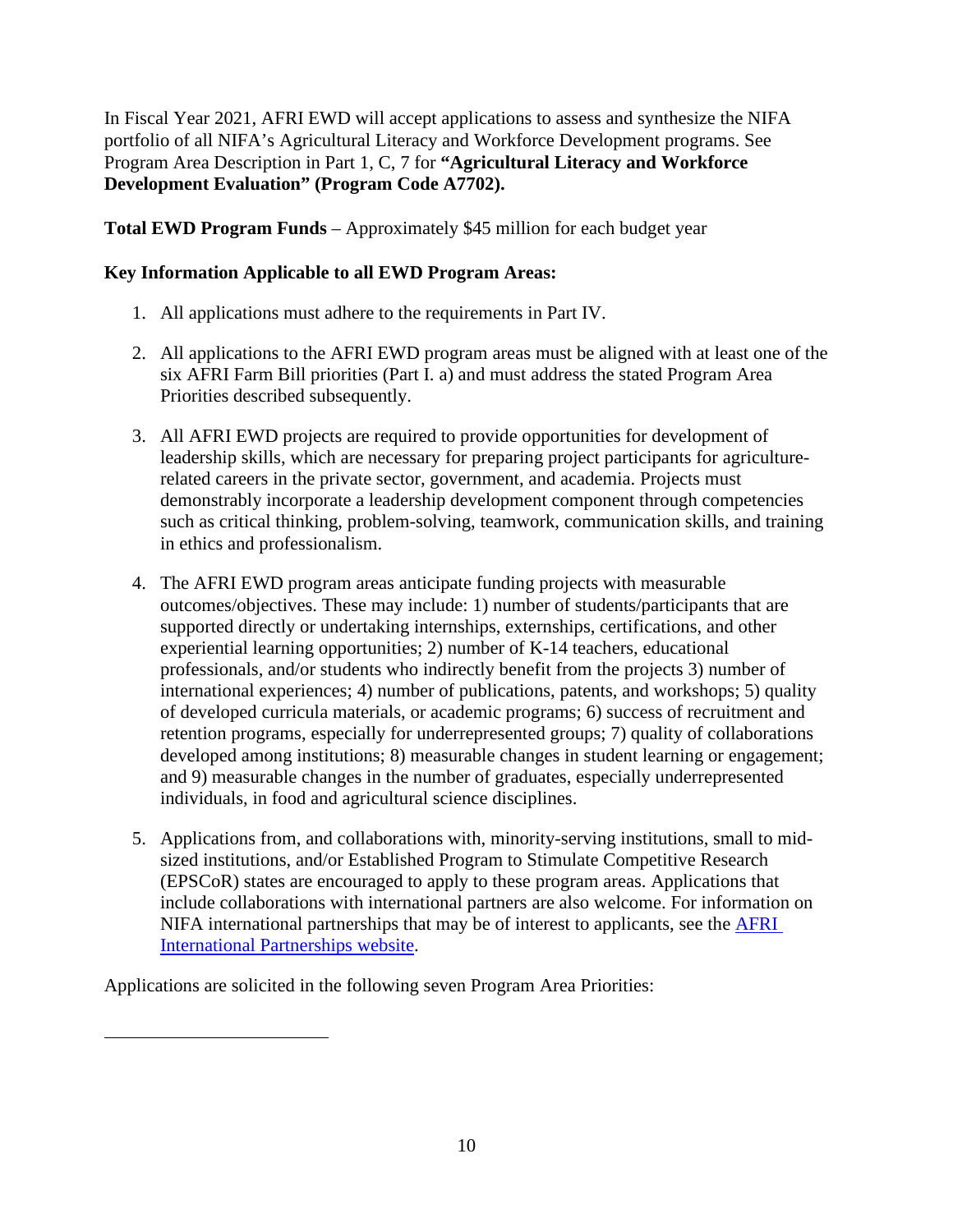## **1. Professional Development for Agricultural Literacy (PDAL)**

## **Program Area Code** – **A7501**

## **Proposed Budget Requests**

- a. Budgets, including indirect costs, for Standard Grants and Strengthening Standard Grants must not exceed **\$500,000** total per project for project periods of three to four years.
- b. Funds requested may include, but are not limited to, support participant stipends and travel; costs of continuing education units; provider personnel salaries; software; and curricula.
- c. Each review cycle may award up to two grants per lead institution.
- d. Food and Agricultural Science Enhancement (FASE) (Strengthening Standard) Grants must adhere to the guidelines outlined beginning in Part II, C(2).
- e. Applications with budget requests exceeding the budgetary guidelines will not be reviewed.

**Requested Project Types** – Education, Extension, or Integrated Projects only

**Requested Grant Types** – Standard Grants and FASE (Strengthening Standard) Grants only **Application Deadlines**

- a. **2021:** Thursday, June 10, 2021 (5:00 p.m. Eastern Time)
- b. **2022:** Thursday, September 1, 2022 (5:00 p.m. Eastern Time)

**Program Area Contact** – Dr. Carlos Ortiz, (202) 445-5594 or [carlos.ortiz@usda.gov](mailto:carlos.ortiz@usda.gov)

## **Program Area Priority** –

The PDAL program area seeks to increase the number of K-14 educational professionals trained in the food and agricultural sciences. Participants (teachers, post-baccalaureate preservice teachers, counselors, administrators) are expected to develop and apply skills necessary for integrating food and agricultural science concepts in their classes; explore the opportunities available in food and agricultural science career paths; and/or forge mentorships with professional and business leaders, and faculty at four-year institutions.

Education, Extension, or Integrated Projects must:

- a. Promote faculty expertise and encourage widespread implementation of educational innovation at K-14 levels in the food and agricultural sciences. This includes topics that contain elements of the human sciences (e.g., disciplines that address issues challenging individuals, youth, families, and communities).
- b. Provide immersive learning experiences (hands-on research, curriculum development and teaching training, experiential learning training, etc.) for K-14 education professionals (teachers, counselors, administrators, etc.) and post-baccalaureate preservice teachers to create and replicate best practices to improve student success outcomes within the food and agricultural sciences.
- c. Non-exhaustive examples of projects include:
	- 1. Developing self-sustaining models for professional development that better prepare education professionals to provide outstanding teaching, guidance, institutional structures, etc., that enhance student outcomes in the food and agricultural sciences.
	- 2. Changing instructional approaches to effectively identify skill gaps and address conceptual areas particularly challenging to students.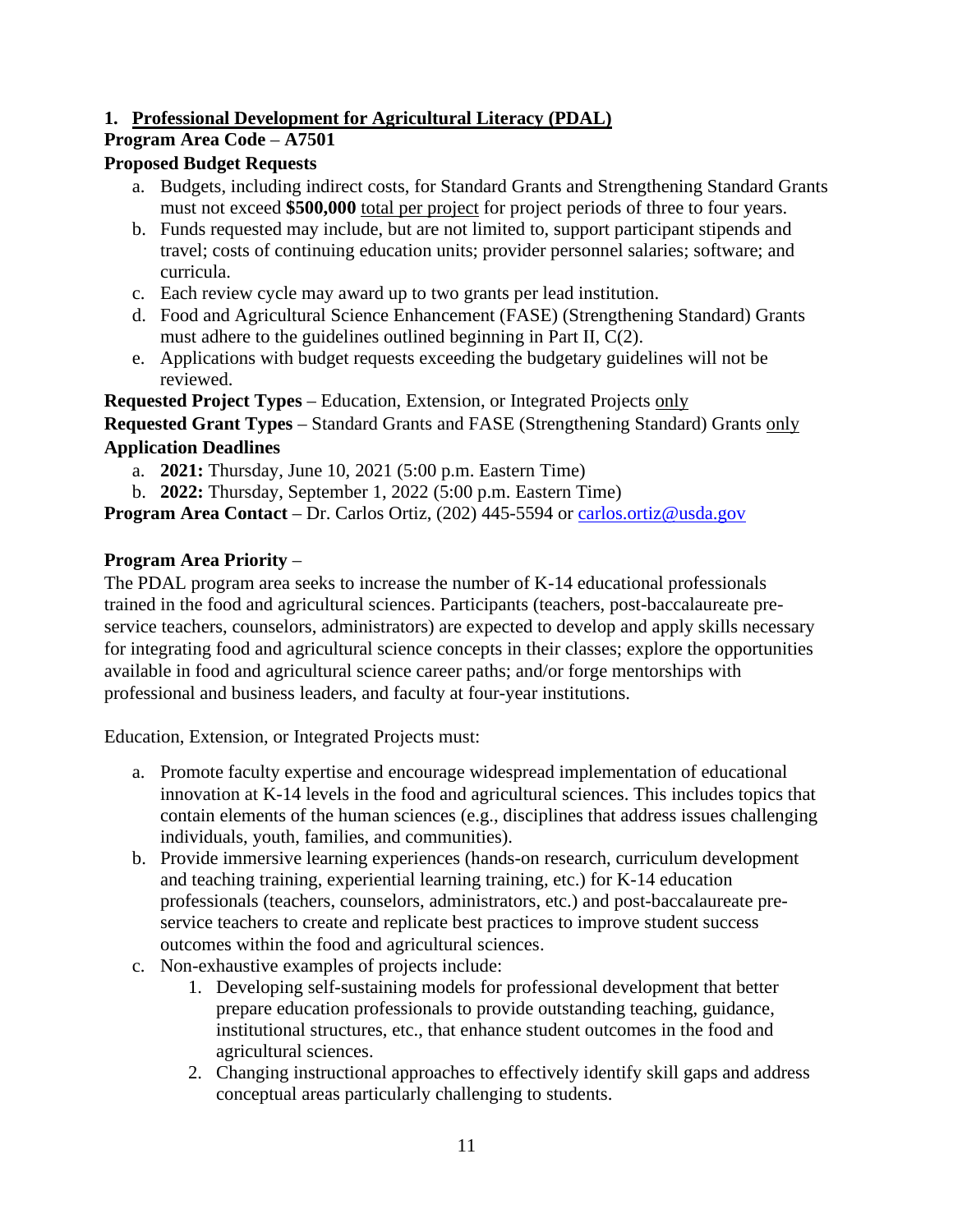- 3. Integrating innovations in science and pedagogy into existing professional development programs (e.g., through hands-on research and extension experiences with partner institutions and laboratories).
- 4. Exploring self-sustaining web-based approaches for professional development for education professionals.
- 5. Develop improved curricula to train or retrain agricultural workforce for the future.
- 6. Other methods to fill the existing gap of professional development in advanced food and agricultural sciences for education professionals at the K-14 education level.

## **Program Area Priority Additional Information** –

- a. See **Part IV, C** of this RFA for the **REQUIRED** Project Summary and Project Narrative format. Proposals that do not comply with these instructions may be excluded from review and consideration of funding.
- b. Projects that target elementary and middle school education are encouraged.
- c. A minimum of 50% of project costs for PDAL projects must be for participant support, including items such as participant stipends, cost of subsistence (housing, meals) for immersive experiences, reasonable travel, materials and teaching kits, and laboratory use fees.
- d. Projects are encouraged to integrate participant social-emotional skill development activities and training for effective in-person and/or virtual teaching.
- e. Projects that involve participation from industry and nonprofit organizations through collaborating mentors and/or that connect education professionals, particularly those from schools with limited resources, to existing USDA and Federal resources (e.g., USDA Agricultural Research Service, Forest Service, Federal laboratories, open data resources) to enhance student outcomes in the food and agricultural sciences are encouraged.
- f. As applicable, if the majority of project activities are taking place off-site, off-campus indirect cost rates should be charged.
- g. If organized by the program, the Project Director (PD) will be required to attend one NIFA AFRI EWD PD meeting during the performance period of the award. Reasonable travel expenses must be included as part of the project budget.
- h. This program area accepts new and resubmitted applications only. Renewal applications are not accepted in this program area.

## **2. Agricultural Workforce Training Grants (AWT)**

## **Program Area Code** – **A7601**

## **Proposed Budget Requests**

- a. Budgets, including indirect costs, for Standard Grants and Strengthening Standard Grants must not exceed **\$500,000** total per project for project periods of three to four years. Funds requested may include but are not limited to: support for participant stipends and travel; costs of course enrollment; provider personnel salaries; software; and curricula.
- b. Each review cycle may award up to two grants per lead institution.
- c. Food and Agricultural Science Enhancement (FASE) Strengthening Standard Grants must adhere to the guidelines outlined beginning in Part II, C(2).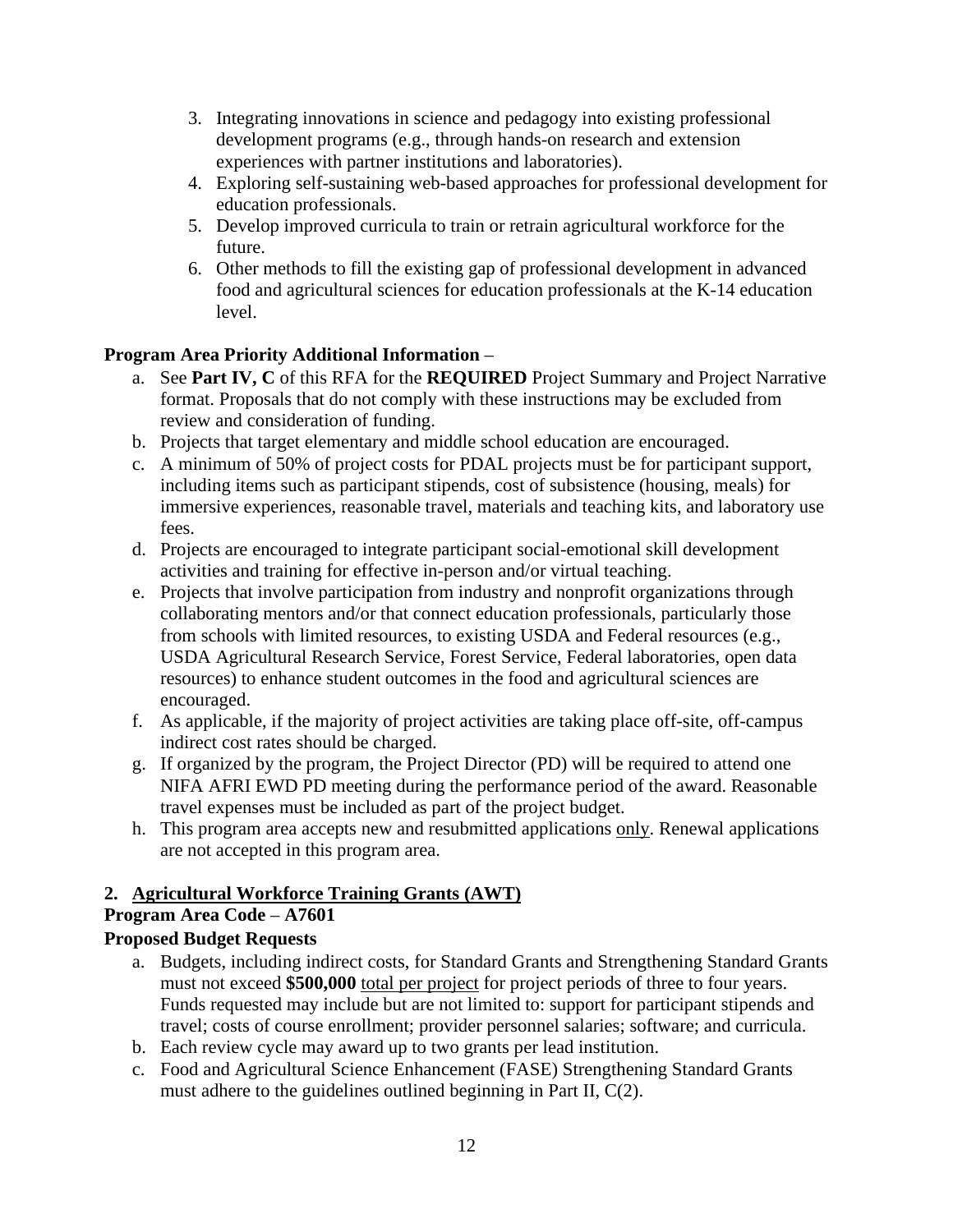d. Applications with budget requests exceeding the budgetary guidelines will not be reviewed.

**Requested Project Types** – Research, Education, Extension, or Integrated Projects **Requested Grant Types** – Standard Grants, and FASE (Strengthening Standard) Grants only **Application Deadlines**

- a. **2021:** Thursday, June 17, 2021 (5:00 p.m. Eastern Time)
- b. **2022:** Thursday, September 15, 2022 (5:00 p.m. Eastern Time)

**Program Area Contact** – Dr. Carlos Ortiz, (202) 445-5594 or carlos.ortiz@usda.gov

## **Program Area Priority** –

The AWT program area seeks to develop a technology- and data-savvy workforce, ready for the field and industrial jobs in the food and agricultural sector. Through the development of new workforce training programs, or the expansion, improvement, or renewal of existing workforce training programs at community, junior, and technical colleges/institutes, this program will expand job-based, experiential learning opportunities for students to enable a work-ready labor force for 21<sup>st</sup> century agricultural jobs.

Education, Extension or Integrated Projects must address the following:

- a. Develop new workforce training programs or expand and improve existing workforce training programs in the food and agricultural sciences at community, junior, and technical colleges/institutes to develop a technology- and data-savvy workforce ready for field and industrial jobs.
- c. Provide students the skills and tools necessary to secure industry-accepted credentials to join the workforce upon participation completion.
- d. Be developed by or in active partnership with community/junior/technical colleges/institutes and their industry partners. All applications to this program area must demonstrate committed and active partnership with and/or relevance to industry.
- e. Non-exhaustive examples of projects include:
	- 1. Industry-based training programs/apprenticeships allowing students to 'earn while they learn;
	- 2. Job-based, experiential learning opportunities that allow students more time working in job simulation or 'on-the-job' training environments;
	- 3. Refreshing existing workforce development curriculum to meet the needs of  $21<sup>st</sup>$ century agricultural industry
	- 4. Opportunities for students to utilize appropriate cutting-edge technology and advanced data skills in their learning experiences.

## **Program Area Priority Additional Information** –

- a. See **Part IV, C** of this RFA for the **REQUIRED** Project Summary and Project Narrative format. Proposals that do not comply with these instructions may be excluded from review and consideration of funding.
- b. AWT projects must allocate a reasonable portion of the funds to student support, including items such as participant stipends, course enrollment, training, and laboratory use fees.
- c. Curriculum for workforce training developed, expanded, or improved under this program area must lead participants to earn a technical certificate, stackable credential, 2-year associates or technical degree or other industry accepted credential. (Certificates, training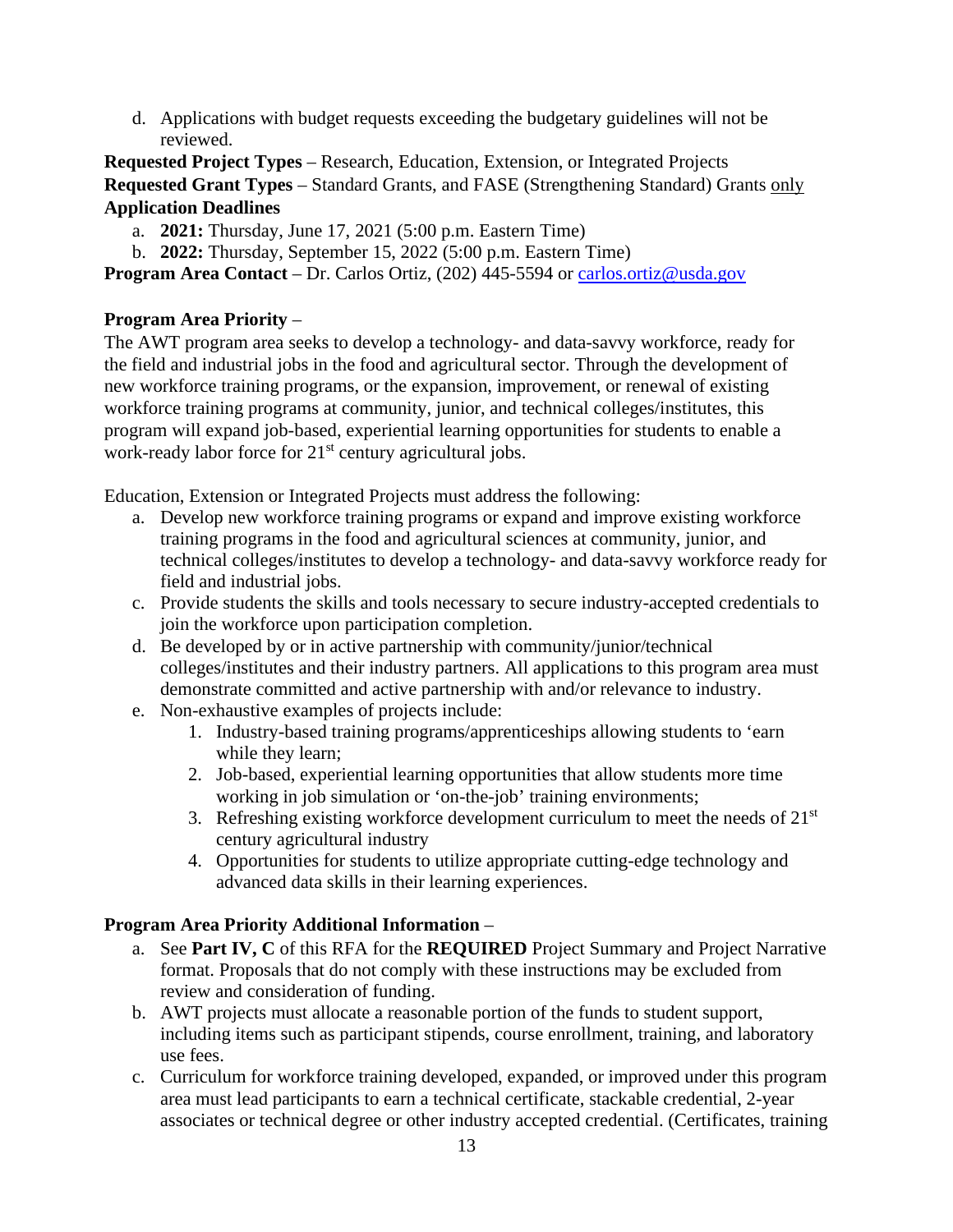or coursework for/part of baccalaureate or post-graduate degrees or training **ARE NOT** supported under this program area priority).

- d. Projects that involve partnerships with local government, economic development organizations, and workforce-focused nonprofit organizations are encouraged.
- e. Workforce training includes, and is not limited to, the creation of new curriculum and instructional delivery systems, pilot testing/implementation of curriculum and delivery methods, development of assessment tools, and evaluation.
- f. Applications that target high-unemployment geographic areas or underrepresented groups are encouraged.
- g. Applications should include the substantial mentoring of program participants.
- h. Self-sustaining projects that will continue after grants funds expire are encouraged.
- i. As applicable, if the majority of project activities are taking place off-site, off-campus indirect cost rates should be charged.
- j. If organized by the program, the Project Director (PD) will be required to attend one NIFA AFRI EWD PD meeting during the performance period of the award. Reasonable travel expenses must be included as part of the project budget.
- k. This program area accepts new and resubmitted applications only. Renewal applications are not accepted in this program area.

## **3. Food and Agricultural Non-formal Education (FANE)**

## **Program Area Priority Code** – **A7801**

## **Proposed Budget Requests**

- a. **Food and Agricultural Non-formal Education (FANE)** project budgets, including indirect costs, for Standard Grants and Strengthening Standard Grants must not exceed **\$750,000** total per project for project periods of three or four years.
	- 1. Funds requested may include but are not limited to support of participant stipends and travel; provider personnel salaries; software; and curricula.
- b. **Civic Engagement Experience for Youth (CEEY)** project budgets, including indirect costs, for Standard Grants, and Strengthening Standard Grants addressing the civic engagement experience topic area must not exceed **\$1,000,000** total per project for project periods of four or five years. CEEY anticipates making up to one award.
	- 1. Project costs for CEEY projects must be reasonable and commensurate with the activities outlined below including but not limited to support youth cost of attendance and subsistence (travel, housing, meals); speaker honorariums; provider personnel salaries; event planning supplies; facilitator and staff training; and evaluation.
	- 2. CEEY proposals should include the acronym "CEEY" in the title.
- c. Food and Agricultural Science Enhancement (FASE) (Strengthening Standard) Grants must adhere to the guidelines outlined beginning in Part II, C(2).
- d. Requests exceeding the budgetary guidelines will not be reviewed.

## **Requested Project Types** – Extension, Education, or Integrated Projects only. Eligibility is linked to the project type.

**Requested Grant Types** – Standard and FASE (Strengthening Standard) Grants only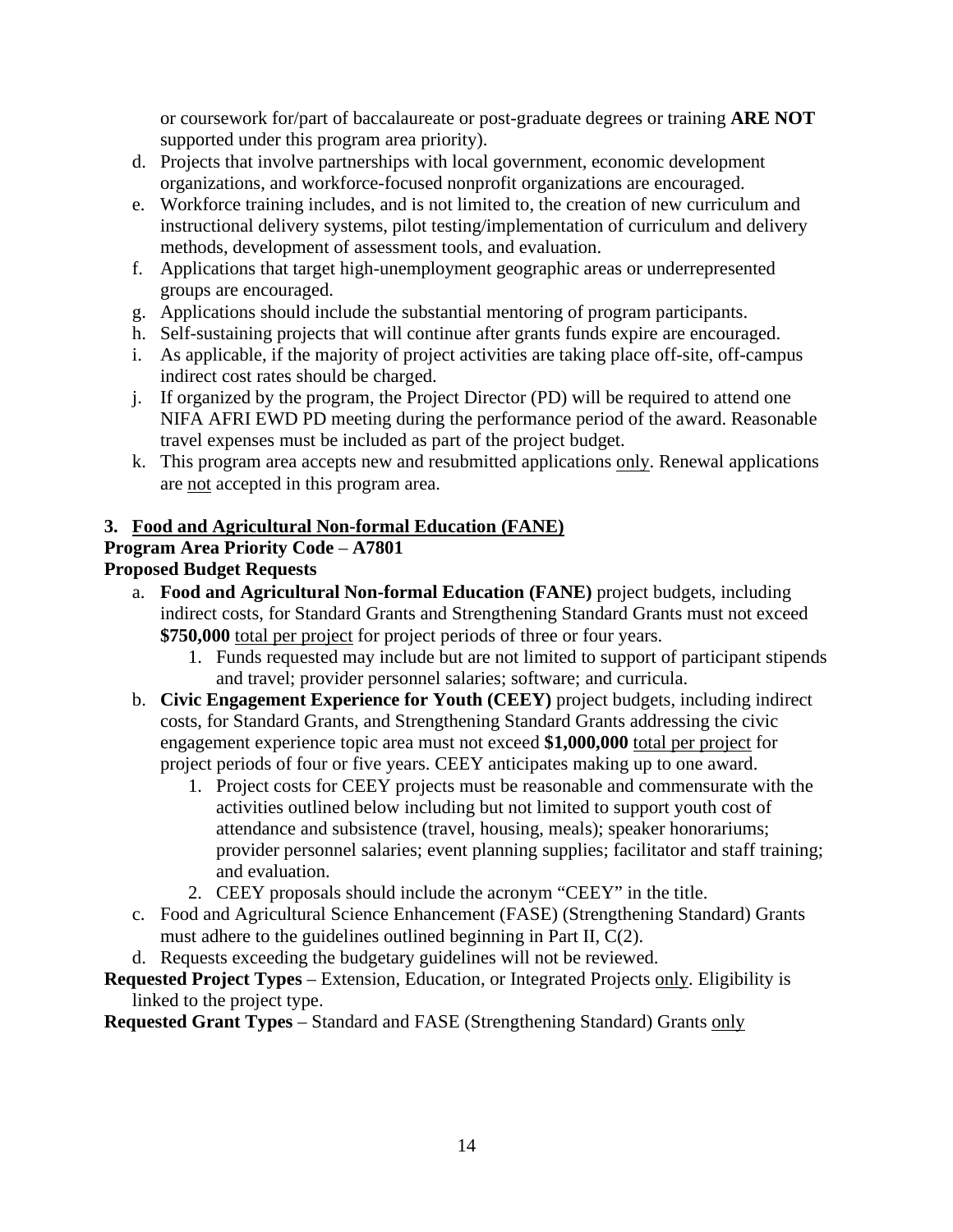#### **Application Deadlines**

- a. **2021:** Thursday, May 6, 2021 (5:00 p.m. Eastern Time) Note: Civic Engagement Experience for Youth (CEEY) applications will be accepted in FY 2021 only.
- b. **2022:** Thursday, August 4, 2022 (5:00 p.m. Eastern Time)

#### **Program Area Priority Contacts**

- a. Dr. Maurice Smith, Jr., [maurice.smith2@usda.gov](mailto:maurice.smith2@usda.gov)
- b. Dr. Suzanne Stluka, (816) 908-3305 or [suzanne.stluka@usda.gov](mailto:suzanne.stluka@usda.gov)
- c. Dr. Carlos Ortiz, (202) 445-5594 or [carlos.ortiz@usda.gov](mailto:carlos.ortiz@usda.gov)

#### **Program Area Priority** –

Major advances in agricultural productivity and rural prosperity in the past have resulted from transformative technologies such as breeding tools and strategies, mechanization, and prudent use of agrochemicals. There are several emerging technologies that hold a similar promise. This program area priority will support content development and activities for non-formal education to foster development of technology-savvy youth. Projects must develop activities that cultivate interest and competencies in STEM and in food and agricultural sciences supported by the six Farm Bill Priority areas of AFRI. Data science, including artificial intelligence, automation and robotics as well as gene editing and biotechnology will be supported in this program area priority.

Food and Agricultural Non-formal Education (FANE) applications must address the following:

- a. Develop content and activities to enhance youth's understanding of gene editing, biotechnology, data science, artificial intelligence, robotics, automation, and other technologies that enhance the food and agricultural enterprise and prepares them to help meet the needs of the future workforce through enhanced non-formal education modules.
- b. Develop outreach materials that clearly communicate the demonstrated benefits of agricultural technologies and biotechnology.
- c. Should complement and build upon programs that have successfully demonstrated positive youth development strategies and outcomes (i.e. 4-H programming, Agriculture in the Classroom, FDA's Agricultural Biotechnology Education and Outreach Initiative, etc.).
- d. Involve youth in the design, execution, and evaluation of activities that lead to the development of consumer-friendly content that builds public confidence in the safe use of biotechnology in agriculture and the food system.

## **Civic Engagement Experience for Youth (CEEY)**

In order to support whole-child development and as compliment of the enhanced understanding of the benefits of agriculture activities, applications are solicited for a project that promotes nonformal educational civic engagement experiences for 4-H youth in grades 10-12th (15-19 years old) such that participants create positive social change in their communities. CEEY will award a single grant to an institution to coordinate and execute the delivery of an annual National 4-H Conference in consultation with USDA NIFA program staff.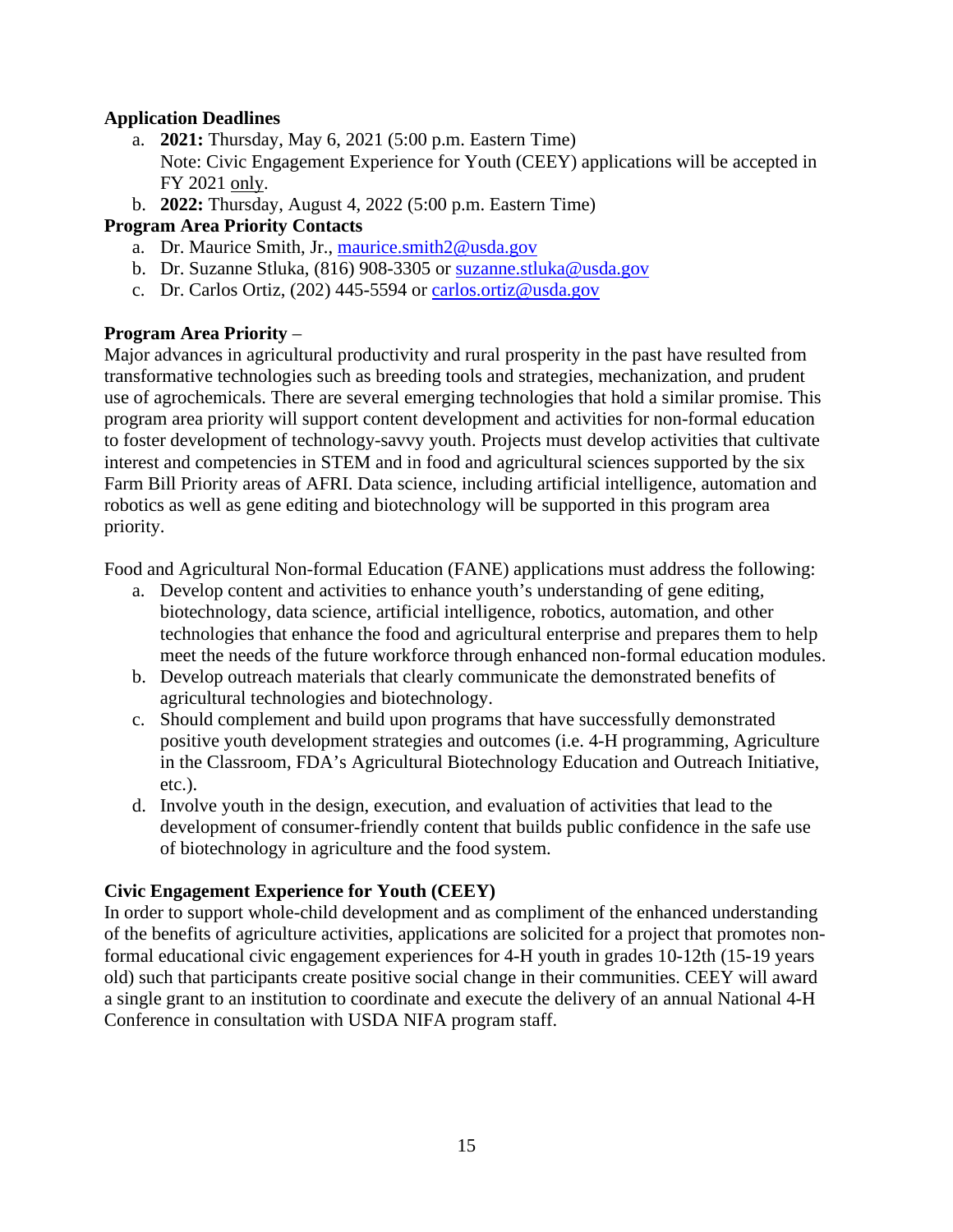CEEY applications must address the following:

- a. Develop, organize, and execute the National 4-H Conference on an annual basis;
- b. Provide a clearinghouse for National 4-H Conference planning outputs, data, and documents as well as products and outputs of FANE funded projects;
- c. Conduct a formal assessment of the National 4-H Conference and its impact on youth that produces curricula, trainings, and other offerings to be used in future conferences and events;
- d. Enhance access to participation in National 4-H Conference to underrepresented youth and communities by utilizing at least 25% of the grant funds to support attendance costs of youth from these communities.
- e. Connect participants with 4-H leaders, youth development practitioners, Cooperative Extension faculty, land-grant university administrators, government officials, researchers, policy-makers, 4-H alum, business leaders and other partners.

## **Program Area Priority Additional Information** –

- a. See **Part IV, C** of this RFA (AFRI EWD RFA Additional Information for Part IV, C document linked there) for the REQUIRED Project Summary and Project Narrative format. Proposals that do not comply with these instructions will be excluded from review and consideration of funding.
- b. Projects that enhance access and interest in innovative agricultural technology (i.e. data science and artificial intelligence, robotics and automation, and gene editing and biotechnology) education for communities underrepresented in STEM education and utilize a whole-child approach to promote learning about biotechnology in food and agriculture are encouraged.
- c. Projects that promote team, active learning, and resiliency skills are encouraged.
- d. Projects must institute an ongoing and innovative system to evaluate participant learning and outcome quality.
- e. Projects that involve participation from industry and nonprofit organizations through collaborating mentors and/or that connect education professionals, particularly those from low-resource schools, to existing USDA and Federal resources (e.g., USDA Agricultural Research Service, Forest Service, Federal laboratories, open data resources) to enhance student outcomes in the food and agricultural sciences are encouraged.
- f. As applicable, if the majority of project activities are taking place off-site, off-campus indirect cost rates should be charged.
- g. If organized by the program, the Project Director (PD) will be required to attend one NIFA AFRI PD meeting during the performance period of the award. Reasonable travel expenses must be included as part of the project budget.
- h. This program area accepts new applications only. Renewal applications are not accepted.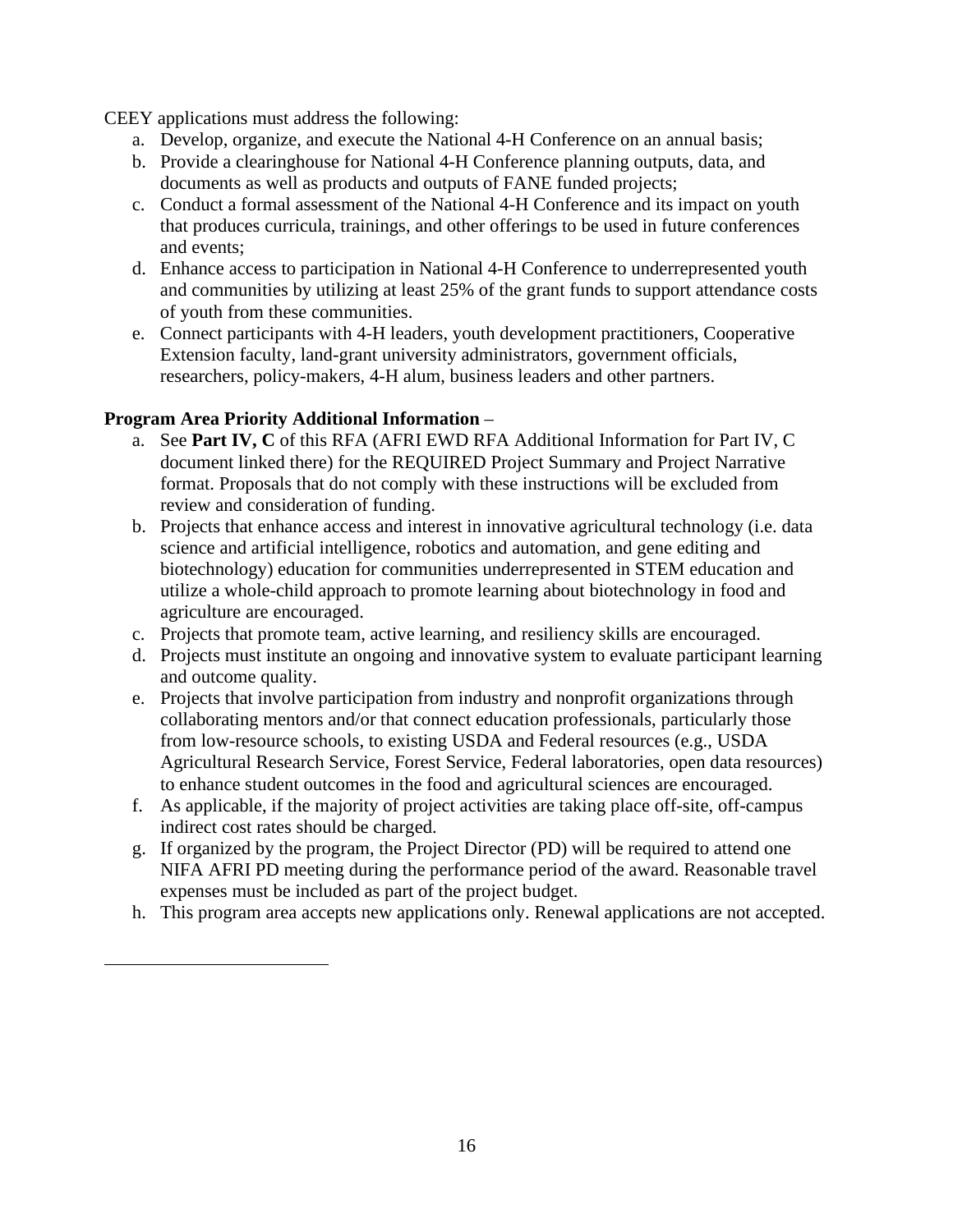## **4. Research and Extension Experiences for Undergraduates (REEU)**

## **Program Area Code** – **A7401**

## **Proposed Budget Requests**

- a. **Research and Extension Experiences for Undergraduates (REEU)** project budgets, including indirect costs, for both Standard Grants and Strengthening Standard Grants must not exceed **\$600,000** total per project for project periods of four years, or **\$750,000**  total per project for project periods of five years.
	- 1. Project costs for REEU projects must be predominantly for student support, including items such as participant stipends, housing, meals, travel, and laboratory use fees. Costs in budget categories outside Participant Support must be modest and reasonable (and may include justified support for the coordination of the program).
	- 2. Tuition for course credit and promotional items **ARE NOT** allowable costs in this program.
	- 3. Each review cycle may award up to two grants per lead institution.
- b. **Education Coordinated Network for Research and Extension Experiences for Undergraduates (REEU-ECN)** project budgets, including indirect costs, for Standard Grants, and Strengthening Standard Grants addressing the education coordination network priority must not exceed **\$500,000** total per project for project periods of five years. REEU-ECN anticipates making up to one award.
	- 1. Project costs for REEU-ECN projects must be reasonable and commensurate with the coordinating activities of national scope outlined below.
- c. FASE (Strengthening Standard) Grants must adhere to the guidelines outlined in Part II, C(2) of this RFA.
- d. Applications with budget requests exceeding the budgetary guidelines will not be reviewed.

**Requested Project Types** – Research, Education, Extension or Integrated Projects **Requested Grant Types** – Standard Grants and FASE (Strengthening Standard) Grants only **Application Deadlines**

- a. **2021:** Thursday, July 1, 2021 (5:00 p.m. Eastern Time) Note: Education Coordinated Network for Research and Extension Experiences for Undergraduates (REEU-ECN) applications will be accepted in FY 2021 only.
- b. **2022:** Thursday, August 18, 2022 (5:00 p.m. Eastern Time)

**Program Area Contact** – Dr. Ray Ali, (816) 926-1453 or [nifa-education@usda.gov](mailto:nifa-education@usda.gov)

## **Program Area Priority** –

The REEU program area promotes research and extension learning experiences for undergraduates such that upon graduation they may enter the agricultural workforce with exceptional skills. This initiative allows colleges and universities to provide fellowship opportunities for undergraduate students, including those from underrepresented and economically disadvantaged groups, minority-serving institutions, community colleges, and universities.

Projects must provide undergraduate students with experiential learning opportunities that include significant research and/or extension components in the food and agricultural sciences.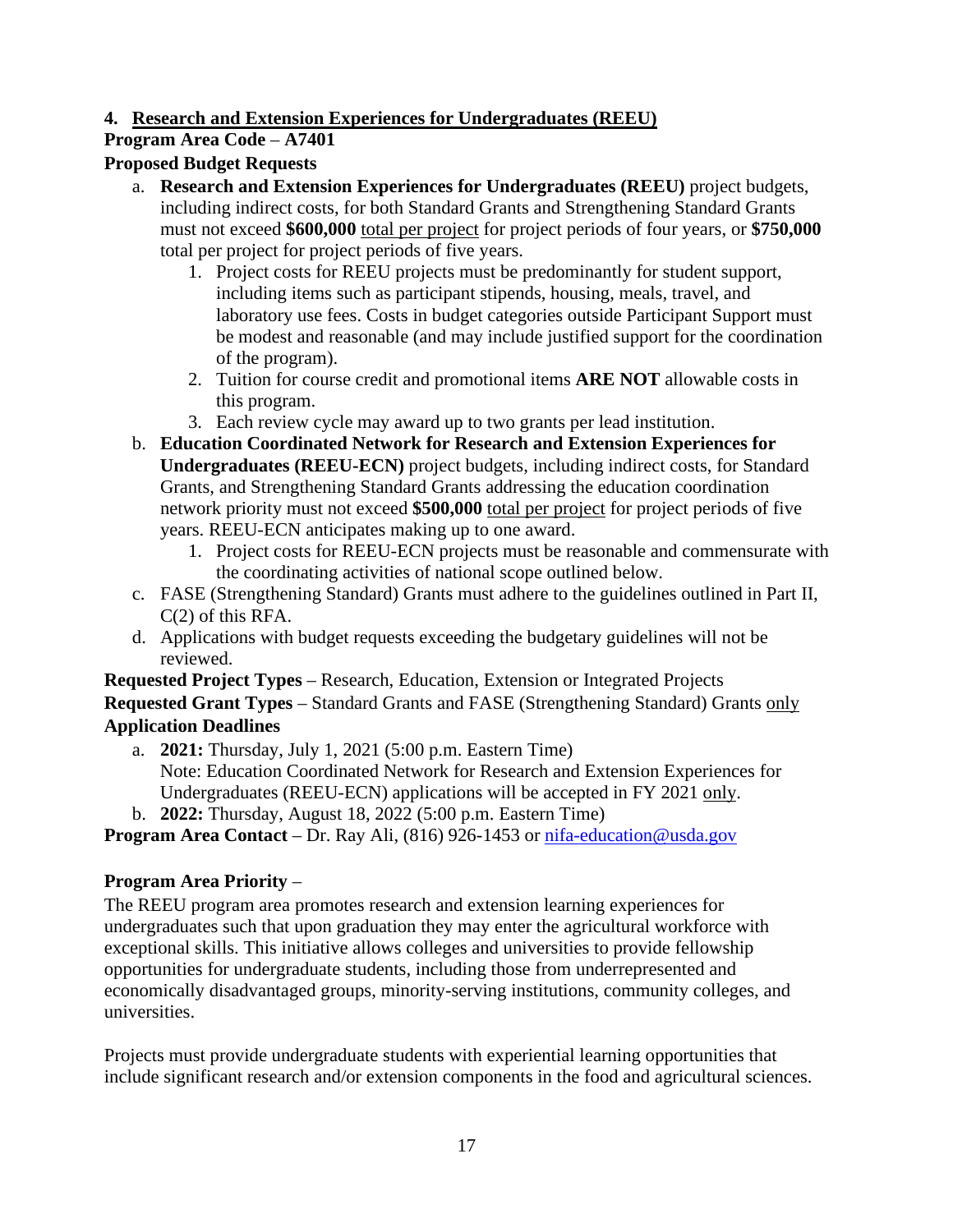Within the six Farm Bill priority areas, the REEU program area is particularly interested in REEU sites focused on the [USDA Science Blueprint](https://www.usda.gov/sites/default/files/documents/usda-science-blueprint.pdf) themes: (1) sustainable agricultural intensification; (2) agricultural climate adaptation; (3) food and nutrition translation; (4) valueadded innovation; and (5) agricultural science policy leadership.

Also, of interest are the projects that provide experiences in innovative agricultural technologies, including Data Science and Artificial Intelligence, Robotics and Automation, and Gene Editing.

Non-exhaustive examples of experiential projects include:

- a. Research and extension apprenticeships, internships, or similar participatory learning within the six AFRI Farm Bill priority areas.
- b. Practicums in agricultural laboratories, farms, or Cooperative Extension Programs.
- c. Externships in the private or public sector.
- d. Study abroad focused on global food security issues to develop global competency skills.

## **Education Coordinated Network for Research and Extension Experiences for Undergraduates (REEU-ECN)**

In addition to the priorities listed above, applications are solicited to develop a network of REEU projects and personnel that will foster national-level coordination of opportunities for students and to enhance collaboration among projects. The REEU program will award a single grant to an institution to maintain the education-coordinated network. Coordination education network proposals should include the acronym "REEU-ECN" in the title. **REEU-ECN will only award a single grant. NOTE: Include the acronym "ECN" in the title.**

REEU-ECN applications must address the following:

- a. Provide a clearinghouse for REEU project outputs, data, and documents;
- b. Create and maintain any number of collaboration spaces for REEU project directors and other key personnel to interact and share information, including but not limited to a listserv;
- c. Be responsible for organizing the REEU PD meeting in collaboration with NIFA Program Leadership every 18-24 months;
- d. Create and maintain a portable public facing website, to include information on all funded REEU programs and links to the program websites.

## **Program Area Priority Additional Information** –

- a. See **Part IV, C** of this RFA for the **REQUIRED** Project Summary and Project Narrative format. Proposals that do not comply with these instructions may be excluded **from** review and consideration of funding.
- b. Projects must provide opportunities to include hands-on experiences for undergraduate students at colleges and universities, especially those from underrepresented and economically disadvantaged groups, veterans, first generation college students, students at minority-serving institutions and community colleges.
- c. At least 50% of the undergraduate fellows must come from outside the host institution or organization, particularly from small institutions where opportunities are not easily available for these experiences.
- d. Participating students could also build their skills necessary for graduate studies; explore the opportunities available in academia, business, government and other career paths; and forge mentorships with professional and business leaders and faculty.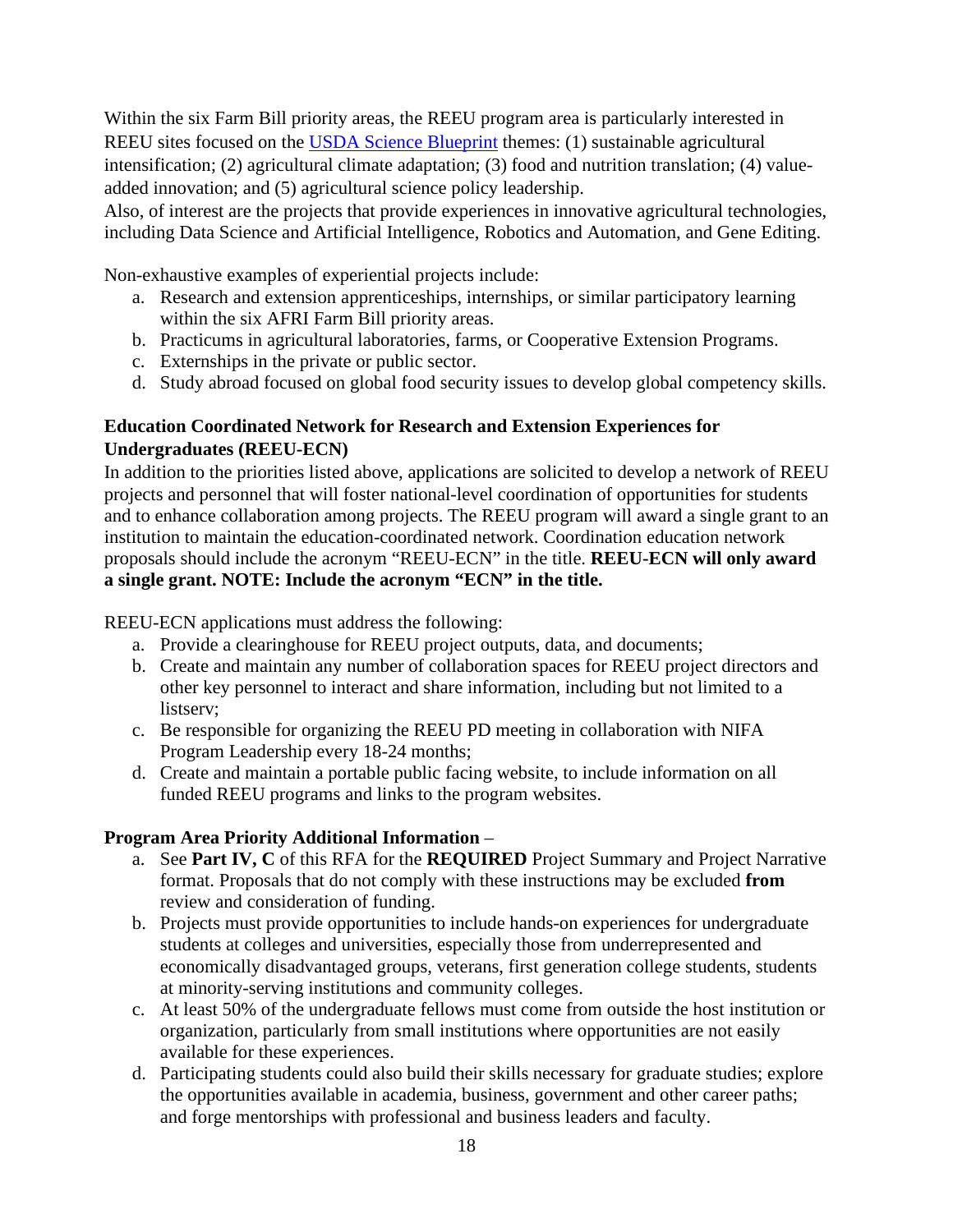- e. Applications that involve new collaborations or enhance existing partnerships with community colleges, minority-serving institutions, and other institutions where limited research and extension opportunities in mission-relevant STEM fields are encouraged.
- f. Applications that involve industry participation (e.g., through collaborating mentors) and/or that target a food and agricultural science industry where there is a documented shortage of talent or lack of adequate skills preparation for the needs of the industry are encouraged.
- g. Projects that will catalyze and result in the implementation of a self-sustaining model for increased/enhanced experiential learning for a diverse undergraduate student population at the host and partner institutions are encouraged.
- h. Projects should develop a plan for tracking students, beyond their participation in the program that demonstrates the impacts of the program on career choices and postgraduation employment and/or enrollment in higher education.
- i. If organized by the program or the coordination network, the PD will be required to attend one NIFA AFRI EWD PD meeting during the performance period of the award. Reasonable travel expenses must be included as part of the project budget.
- j. Awarded projects are required to maintain a website, linked to a central REEU webpage to be hosted by the REEU Coordinated Education Network, which describes the program, eligibility for student participation, and application guidelines.
- k. This program area accepts new and resubmitted applications. Renewal applications are disallowed.
- l. Previously awarded REEU projects that wish to continue their program, should reapply as a new application and include a progress report detailed in **Part IV, C**. These applications will be competed with new and resubmitted applications.

## **5. Predoctoral Fellowships**

## **Program Area Code** – **A7101**

## **Proposed Budget Requests**

- a. Predoctoral Fellowship requests, including institutional allowance, must not exceed **\$180,000** total per project for project periods of up to three years. Predoctoral Fellowship Grants are not renewable and are limited to a total of **\$60,000** per year, for the following:
	- 1. Stipend up to \$35,000 per year;
	- 2. Tuition, fees, fringe benefits, supplies, travel, workshops, and publications up to \$22,000 per year;
	- 3. Institutional allowance (in lieu of indirect costs) up to \$3,000 per year; indirect costs are not permitted on Predoctoral Fellowship Grant awards;
	- 4. With the exception of the stipend, awarded funds in other budget categories may be carried over from year one to other years. The stipend is capped at \$35,000 per year and cannot be carried over from year one to the next.
- b. Applications with budget requests exceeding the budgetary guidelines will not be reviewed.

**Requested Project Types** – Research, Education, Extension, or Integrated Projects **Requested Grant Type** – Predoctoral Fellowship (FASE) Grants only **Application Deadlines**

- a. **2021:** Thursday, May 27, 2021 (5:00 p.m. Eastern Time)
- b. **2022:** Applicants considering applying to the 2022 review cycle should check after February 3, 2022 for updated eligibility requirements for FY 2022.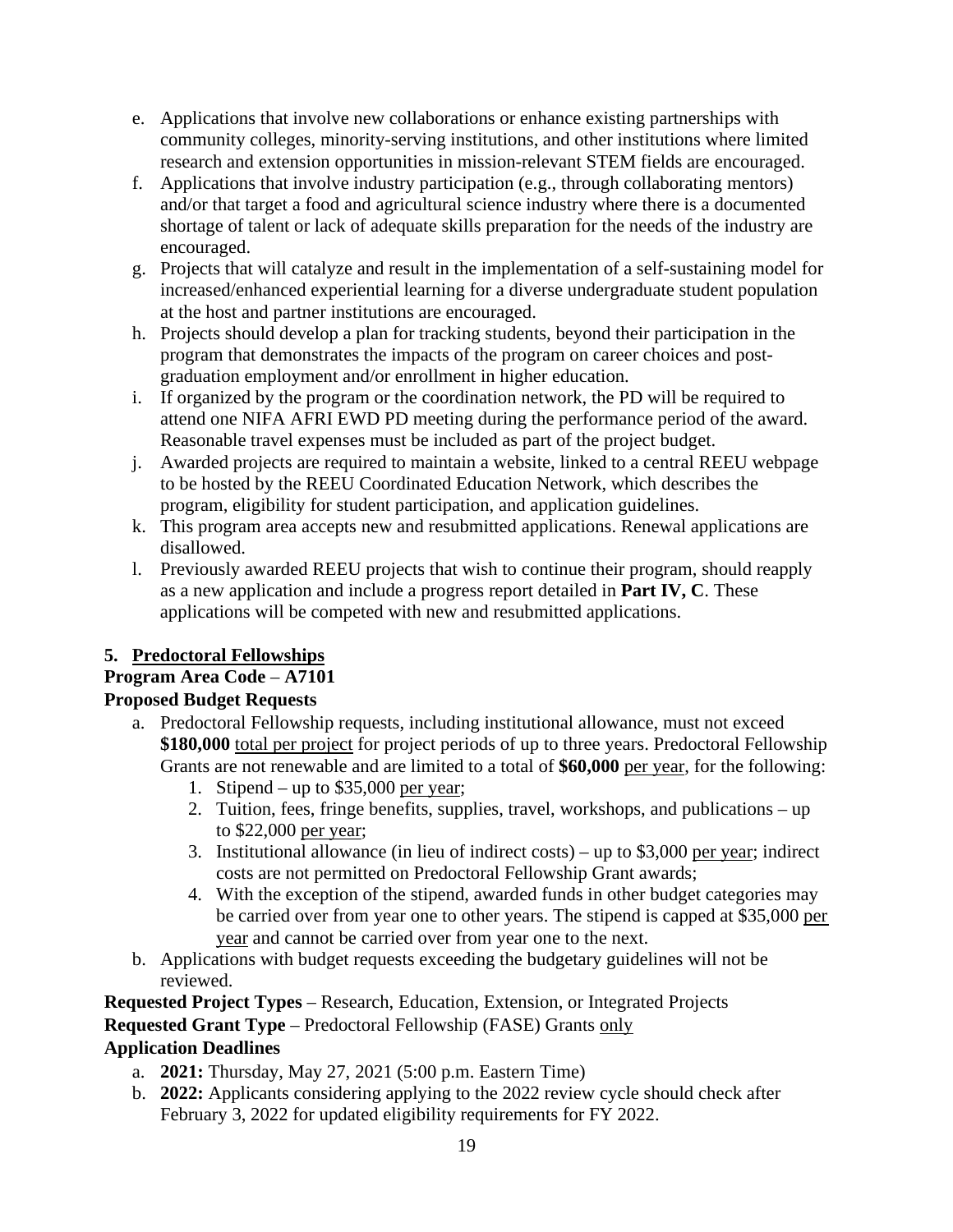## **Program Area Contact** – Dr. Ray Ali, (816) 926-1453 or [nifafellows@usda.gov](mailto:nifafellows@usda.gov)

#### **Program Area Priority** –

The Predoctoral Fellowships program areas help to develop new scientists and professionals to enter research, education, and/or extension fields within the food and agricultural sciences within the private sector, government, or academia. The aim of these fellowships is to cultivate future leaders who can solve emerging agricultural challenges of the 21<sup>st</sup> century. NIFA is particularly interested in supporting fellows that address (1) sustainable agricultural intensification; (2) agricultural climate adaptation; (3) food and nutrition translation; (4) valueadded innovation; and (5) agricultural science policy leadership.

Research, education, extension and integrated research, education and/or extension projects must address all of the following:

- a. Objectives that are aligned with one or more of the six AFRI priority areas (as described in **Part I, A)**;
- b. Well-developed academic experiences and global competencies;
- c. Productive and interactive mentoring plans;
- d. Appropriate and applicable training/career development activities; and
- e. Substantive evaluation plans (see **Part IV, C** for additional information).

**Eligible Predoctoral Fellows** – The individual predoctoral Project Director (PD) must be a citizen, national, or permanent resident of the United States and, as per CFR 3430.303, have advanced to candidacy, as per institutional requirements, by:

- a. Fiscal Year 2021 competition: May 25, 2021
- b. Applicants considering applying to the 2022 review cycle should check after February 3, 2022 for updated eligibility requirements for FY 2022.

Documentation from the graduate advisor or the institution must be provided by the application deadline. The intent of the NIFA Predoctoral Fellowship Program is to support current doctoral students who are at the stage of conducting dissertation research, ultimately leading to completion of the dissertation and respective terminal degree. Predoctoral students, inclusive of those with baccalaureate or master's degrees, who meet the above criteria, may apply.

## **Program Area Priority Additional Information** –

- a. See **Part IV, C** of this RFA for the **REQUIRED** Project Summary and Project Narrative format. Proposals that do not comply with these instructions may be excluded from review and consideration of funding.
- b. Applicants from underrepresented groups are encouraged to apply.
- c. The predoctoral candidate must be the sole PD listed on the Key Personnel form of the application. The mentor should not be listed as a Co-PD. Select "Graduate Student" for the Predoctoral Fellowship applicant and "Other (Specify)" for the corresponding scientific mentor(s). We highly recommend that applications be submitted through the mentor's institution with the mentor institution listed as the applicant.
- d. At the time of the award and release of funds from NIFA to sponsoring institution, Fellows are required to carry out their projects on a full-time basis (i.e., 100% effort), as specified by the sponsoring institution in accordance with its own policies.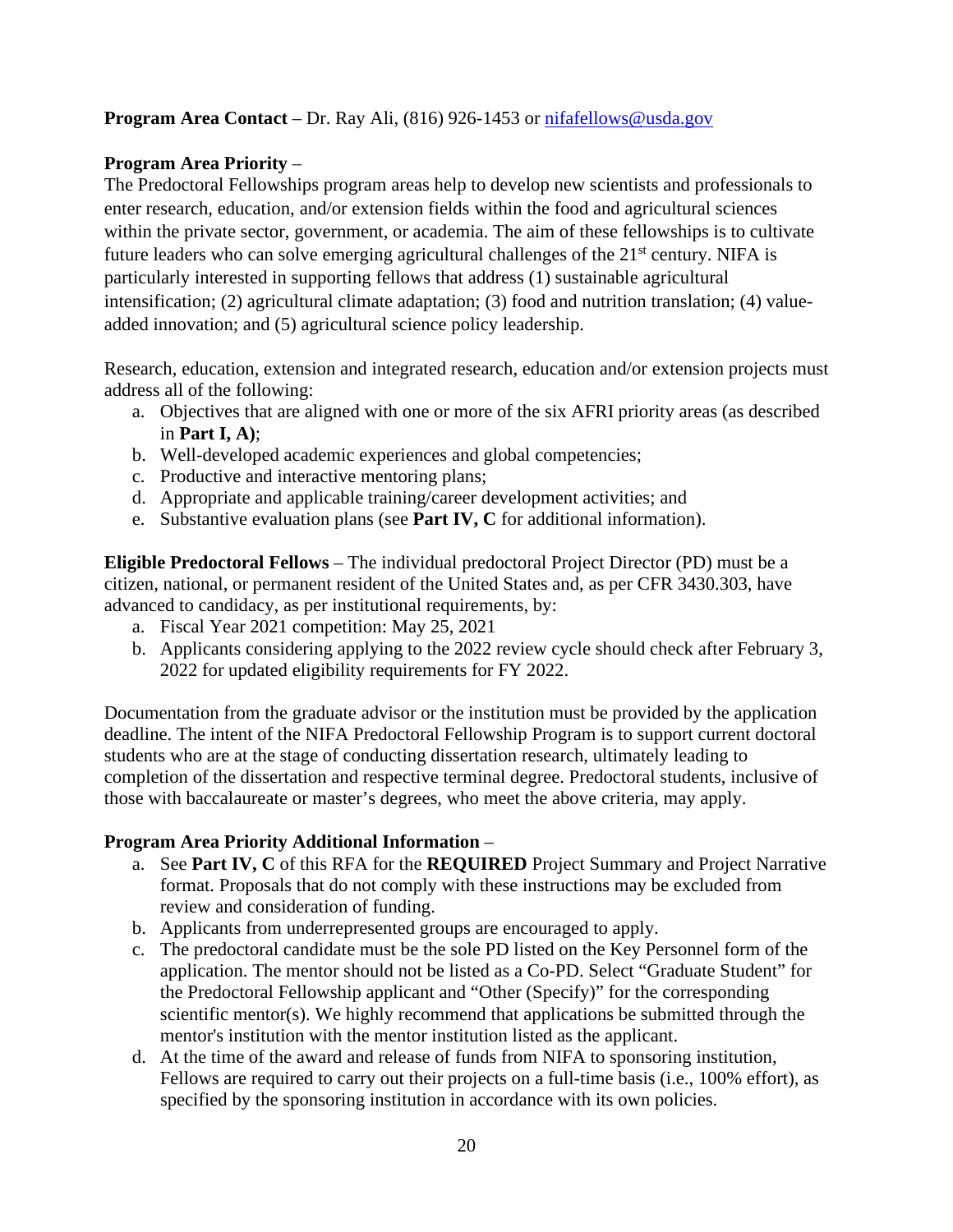- e. The applicant must identify the functional focus of the fellowship (Research, Education, Extension, or Integrated) leading to a doctoral degree.
- f. The selection of disciplines to address an issue is to be determined by the prospective applicant in consultation with appropriate mentors.
- g. Evidence of scholastic achievement should be demonstrated through current doctoral transcript, program of study, and/or other academic successes.
- h. This priority area encourages multidisciplinary, transdisciplinary, and applied approaches that involve industry participation and/or international experiences (e.g., through collaborating mentors) as appropriate.
- i. Fellows are expected to build the professional skills necessary for career agility; explore opportunities available in academia, industry, government and other career paths; and forge mentorships with professional and business leaders and faculty. As part of the Fellows' professional development, attendance at scientific or professional meetings and experiences in industry or at field locations aimed at the development of skills in the applied sciences are encouraged.
- j. If organized by the program, the PD will be required to attend one NIFA AFRI EWD PD meeting during the performance period of the award. Reasonable travel expenses must be included as part of the project budget.
- k. This program area only accepts new and resubmitted applications. Renewal applications are disallowed.
- l. Consistent with the program goal of fostering career independence, NIFA Predoctoral and Postdoctoral Fellowships can be converted to Standard Grants under certain circumstances (e.g., if the Fellow obtains a faculty position). The actual performance may occur prior to the official award start date and must be validated by the AOR. The conversion process includes the following:
	- 1. A letter (PDF) from the Project Director indicating objectives completed, funds remaining, timeline involved, etc. Said letter must be signed by the AOR.
	- 2. A letter (PDF) from the mentor attesting to the fellowship accomplishments that might be considered towards substantive fellowship performance (i.e., commencement date of actual performance, time spent on career development and planning/training, mentoring, project planning, etc.).
	- 3. Email both letters to the National Program Leader (Program Point of Contact on the Award Face Sheet). If initially agreed upon by the National Program Leader, additional institutional administrative processes need to take place (e.g., relinquishment, submission of an application, revised budget, etc.). Said processes must be executed within the performance period of the original award. NIFA reserves the right to approve or deny the conversion request. Note: Predoctoral Fellowships cannot be converted into Postdoctoral Fellowships.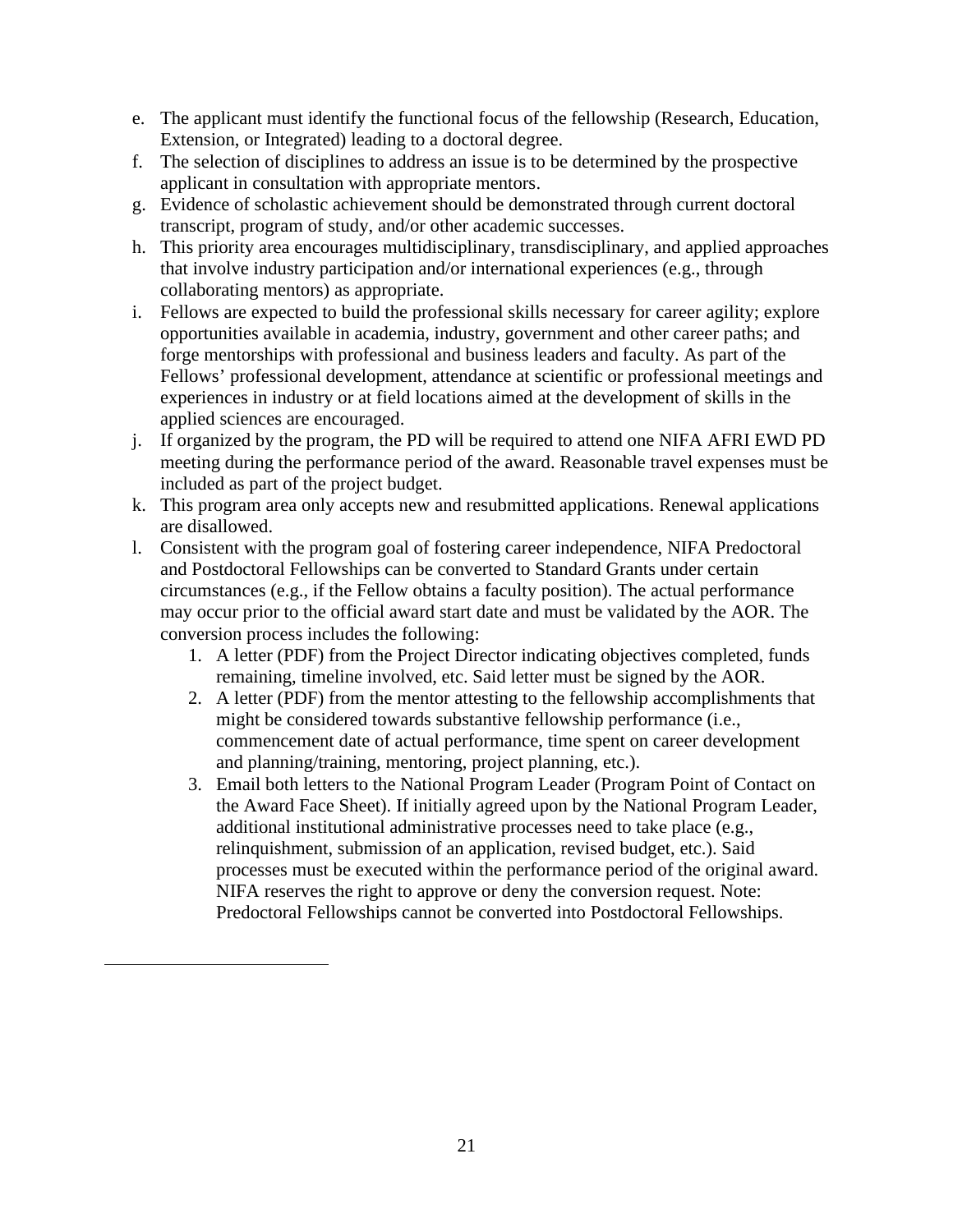## **6. Postdoctoral Fellowships**

## **Program Area Code** – **A7201**

## **Proposed Budget Requests**

- a. Postdoctoral Fellowship requests, including institutional allowance, must not exceed **\$225,000** total per project for project periods of up to two years for the following (These requests are not renewable.):
	- 1. Funds must be requested primarily for salary or stipend and be properly justified;
	- 2. Other expenditures (e.g., fringe benefits, supplies, travel, workshops, and publications) may not exceed \$60,000 per year and must be itemized and properly justified;
	- 3. Institutional allowance (in lieu of indirect costs) up to \$3,000 per year. Indirect costs are not permitted on Postdoctoral Fellowship Grant awards.
- b. Applications with budget requests exceeding the budgetary guidelines will not be reviewed.

**Requested Project Types** – Research, Education, Extension, or Integrated Projects **Requested Grant Type** – Postdoctoral Fellowship (FASE) Grants only **Application Deadlines**

- a. **2021:** Thursday, May 20, 2021 (5:00 p.m. Eastern Time)
- b. **2022:** Applicants considering applying to the 2022 review cycle should check after February 3, 2022 for updated eligibility requirements for FY 2022.)

**Program Area Contact** – Dr. Ray Ali, (816) 926-1453 or [nifafellows@usda.gov](mailto:nifafellows@usda.gov)

## **Program Area Priority** –

The Postdoctoral Fellowships program areas help to develop new scientists and professionals to enter research, education, and/or extension fields within the food and agricultural sciences within the private sector, government, or academia. The aim of these fellowships is to cultivate future leaders who can solve emerging agricultural challenges of the  $21<sup>st</sup>$  century. NIFA is particularly interested in supporting fellows that address (1) sustainable agricultural intensification; (2) agricultural climate adaptation; (3) food and nutrition translation; (4) valueadded innovation; and (5) agricultural science policy leadership.

Research, education, extension and integrated research, education and/or extension projects must address all of the following:

- a. Objectives that are aligned with one or more of the six AFRI priority areas;
- b. Well-developed academic experiences and global competencies;
- c. Productive and interactive mentoring;
- d. Appropriate and applicable training/career development activities; and
- e. Substantive evaluation plans.

**Eligible Postdoctoral Fellows** – As per CFR 3430.303, all doctoral degree requirements must be satisfied by:

- a. Fiscal Year 2021 competition: no earlier than January 1, 2018, and no later than February 18, 2022
- b. Applicants considering applying to the 2022 review cycle should check after February 3, 2022 for updated eligibility requirements for FY 2022.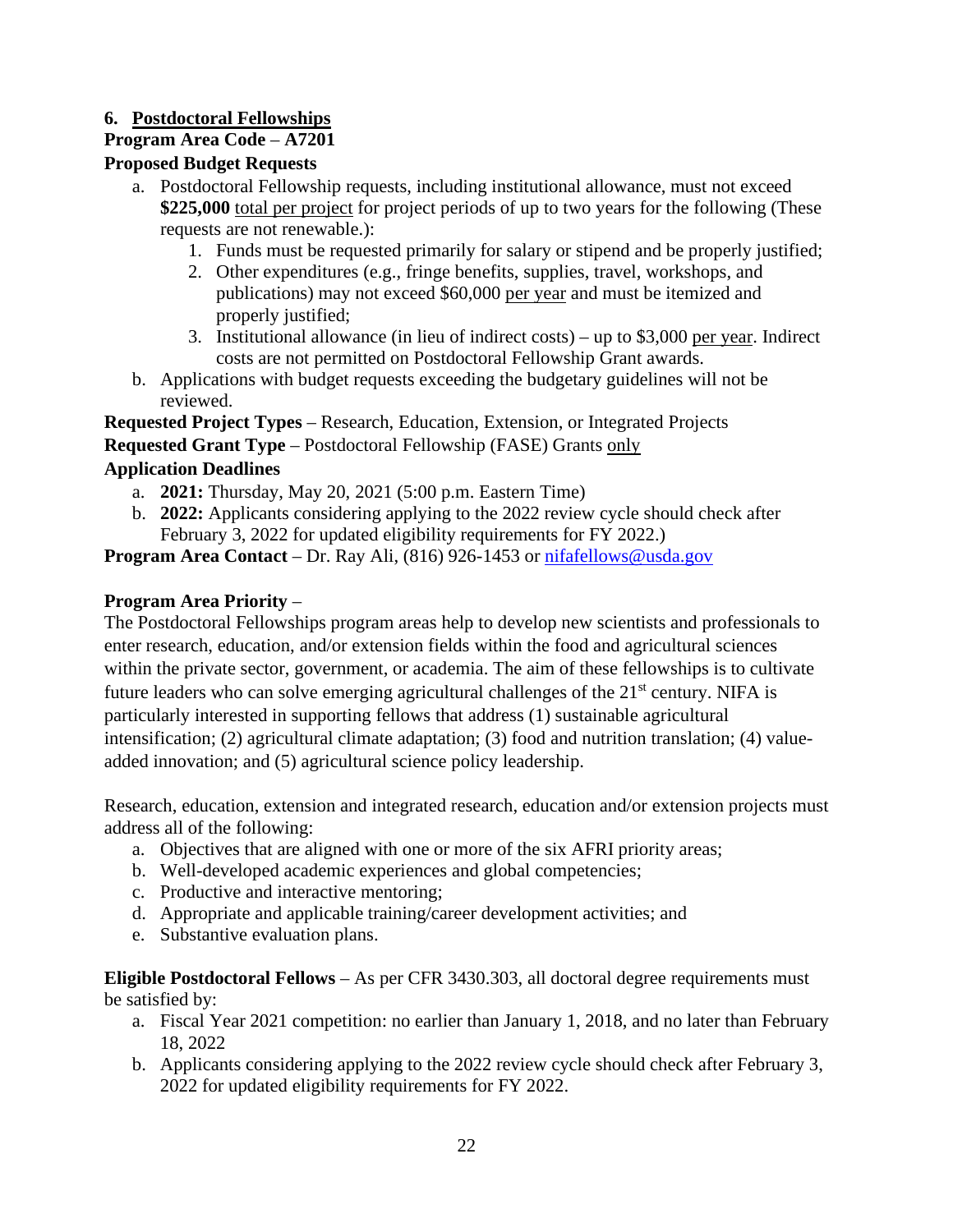Documentation from the graduate advisor, graduate committee, or the institution must be provided by the application deadline. The postdoctoral project director (PD) must be a citizen, national, or permanent resident of the United States.

## **Program Area Priority Additional Information** –

- a. See **Part IV, C** of this RFA for the **REQUIRED** Project Summary and Project Narrative format. Proposals that do not comply with these instructions may be excluded from review and consideration of funding.
- b. The postdoctoral scholar must be the sole PD listed on the Key Personnel form of the application. The mentor should not be listed as a Co-PD. Select "Post Doctoral" for the Postdoctoral Fellowship applicant. Select "Other (Specify)" for the corresponding scientific mentor(s). Enter "Mentor" for corresponding scientific mentor(s) in the Other Project Role Category Field.
- c. At the time of the award and release of funds from NIFA to sponsoring institution, Fellows are required to carry out their projects on a full-time basis (i.e., 100% effort), as specified by the sponsoring institution in accordance with its own policies.
- d. Note that the Program Area Priority Additional Information identified for Predoctoral Fellowships also applies to Postdoctoral Fellowships.
- e. Although a proposed project may fit in the context of the mentor's existing scientific area, the Postdoctoral Fellowship Grant should initiate an independent scientific program, rather than serve as an extension of ongoing projects in the mentor's laboratory.
- f. This priority area encourages multidisciplinary, transdisciplinary, and applied approaches that involve industry participation and/or international experiences (e.g., through collaborating mentors) as appropriate.
- g. If organized, the PD will be required to attend one NIFA AFRI EWD PD meeting during the performance period of the award. The PD is also required to attend a PD meeting of the Foundational and Applied Science Program Areas or the Sustainable Agricultural Systems Program Area with which the project is most closely aligned during the performance period of the award. Reasonable travel expenses must be included as part of the project budget.
- h. This program area accepts new and resubmitted applications only. Renewal applications are not accepted in this program area.

## <span id="page-22-0"></span>**7. Agricultural Literacy and Workforce Development Evaluation Program Area Priority Code – A7702 Proposed Budget Requests**

- a. **Agricultural Literacy and Workforce Development Evaluation (ALE)** project budgets, including indirect costs, for Standard Grants and Strengthening Standard Grants must not exceed **\$750,000** total per project for project periods of three years. ALE proposals should include the acronym "ALE" in the title. ALE anticipates making up to one award.
- b. **Outcomes in Participant Career Development (OPCD)** project budgets, including indirect costs, for Standard Grants and Strengthening Standard Grants must not exceed **\$600,000** total per project for project periods of four years. OPCD proposals should include the acronym "OPCD" in the title. OPCD anticipates making up to one award.
- c. Food and Agricultural Science Enhancement (FASE) (Strengthening Standard) Grants must adhere to the guidelines outlined beginning in Part II, C(2).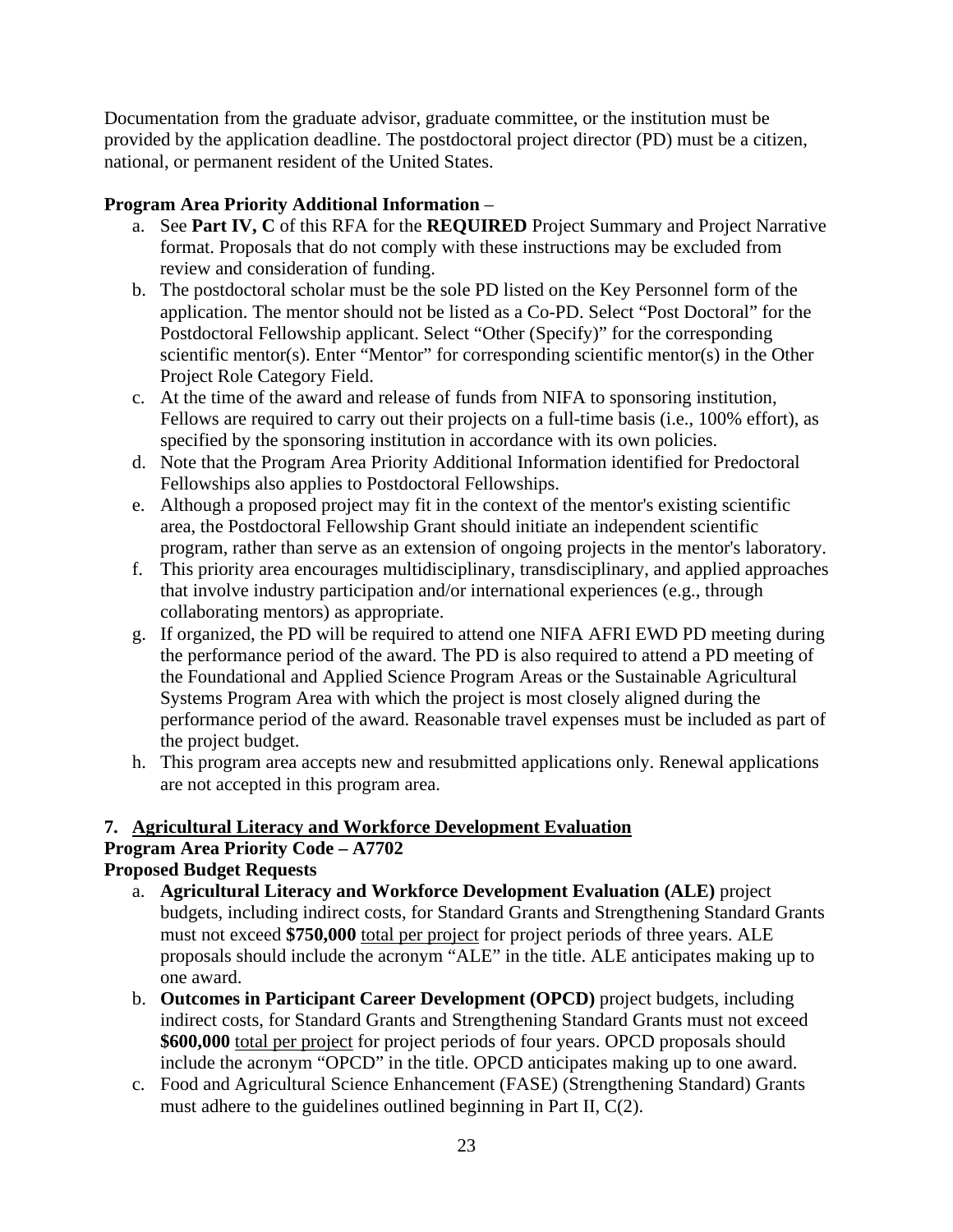d. Requests exceeding the budgetary guidelines will not be reviewed**.**

**Requested Project Types** – Research Projects only

**Requested Grant Types** – Standard and FASE (Strengthening Standard) Grants only **Application Deadlines**

- a. **FY 2021:** Thursday, April 22, 2021 (5:00 p.m. Eastern Time)
- b. **FY 2021:** This program area priority is not offered in 2022

**Program Area Contact** – Dr. Carlos Ortiz, (202) 445-5594 or [carlos.ortiz@usda.gov](mailto:carlos.ortiz@usda.gov)

## **Program Area Priority** –

The primary goal of this program area priority is to develop a synthesis and assessment of USDA NIFA's Agricultural Literacy and Workforce Development programs' portfolio and investments from FY 2010 continuing through FY 2020. This priority calls for proposals to provide a programmatic review of the portfolio, in relation to the legislated goals, USDA strategic priorities, NIFA's education pipeline goals and gaps in addressing national education and workforce development needs throughout the education pipeline. The project should provide an assessment of impacts of the programs and a roadmap for future portfolio priorities to further strengthen and develop the pipeline.

NIFA has defined its investments in the education pipeline to consist of the following goals to:

- a. Enhance Agricultural Literacy: support K-14 agricultural education programs that provide K-14 students, teachers and administrators with increased knowledge of food and agricultural disciplines and career opportunities.
- b. Develop the Workforce: invest in community colleges and undergraduate degree programs in agriculture or allied disciplines that provide students with applied technical and leadership skills required for employment in the agricultural sectors and rural enterprises or in graduate programs.
- c. Advance Science: support graduate and post-graduate education in agriculture and related disciplines.
- d. The evaluation project will provide a robust picture of the outcomes, knowledge, educational curricula, extension activities and outreach, and tools that were developed as well as identify the best strategies to enhance return on investment in education and workforce development. The desired outcome is to have a comprehensive analysis to determine the impact of USDA NIFA support for enhancing the education pipeline in relation to development of a workforce ready to contribute to U.S. agriculture and food production systems.
- e. It is recommended that the following information sources be used in projects:
	- 1. [USDA Current Research Information System](https://cris.nifa.usda.gov/) (CRIS) / [NIFA's Data Gateway](https://nifa.usda.gov/data)
	- 2. [NIFA's Agricultural Education Pipeline](https://nifa.usda.gov/resource/nifa-reinforces-agricultural-education-pipeline)
	- 3. [USDA Science Blueprint](https://www.usda.gov/media/press-releases/2020/02/06/usda-casts-vision-scientific-initiatives-through-2025)
	- 4. [USDA Agriculture Innovation Agenda](https://www.usda.gov/media/press-releases/2020/02/20/secretary-perdue-announces-new-innovation-initiative-usda)
	- 5. [USDA Research, Education, & Economics Information Systems](http://www.reeis.usda.gov/) (REEIS)
	- 6. Journal articles, education and outreach materials, and reports related to NIFA agricultural education and workforce development pipeline projects
	- 7. Project and NIFA personnel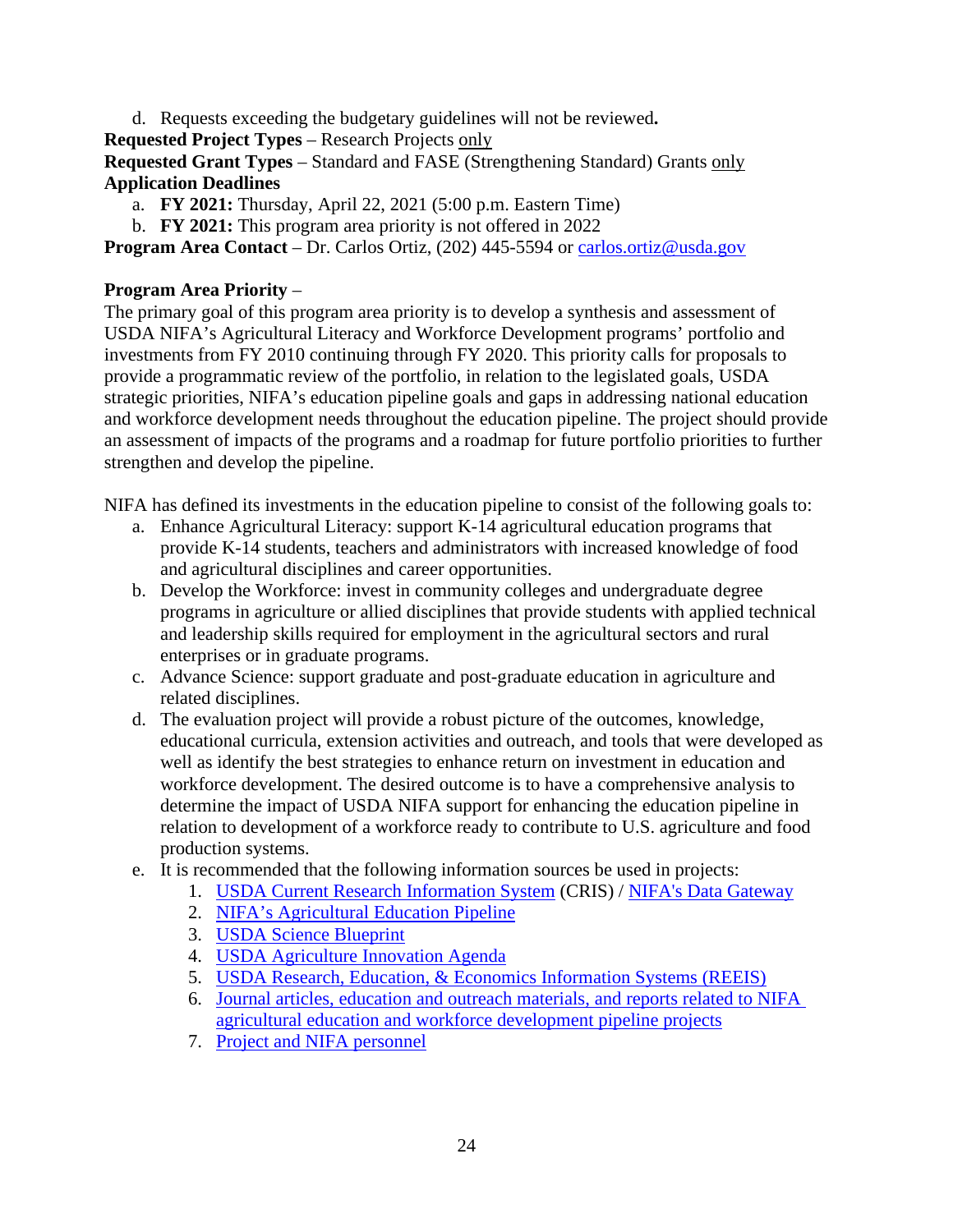**Agricultural Literacy and Workforce Development Evaluation (ALE)** applications must address all of the following criteria:

- a. Identify or develop an analytical approach that can effectively synthesize and assess the success of NIFA's investment. This must include developing and deploying innovative quantitative/qualitative indicators or measures of the array of topics addressed and activities performed by the projects and a method of assessing the individual and collective effectiveness of the projects and overall portfolio;
- b. Identify the key topical areas that have been covered by NIFA program's portfolio investments from FY 2010 to FY 2020, and the effectiveness of these investments in achieving national, departmental, and agency goals;
- c. Ascertain the strengths and weaknesses in the portfolio that can inform the direction of future NIFA's education pipeline funding. This assessment should include broad applicability and gaps of portfolio coverage across NIFA's education pipeline, and disciplines of importance for research, education, and extension opportunities;
- d. Identify the key outcomes and impacts of the portfolio and continuing workforce needs in food and agriculture sciences targeted by them. Evaluate whether these programs address the challenges identified at the national level by major organizations and stakeholders;
- e. Assess the impacts of NIFA's investment on the three pipeline goals, identify gaps for future investment and help develop a strategy to reinforce the pipeline.
- f. Identify the impacts of NIFA's' investment on an individual's career development, beyond their participation in a NIFA-supported project that demonstrates the impacts of the project on career choices, enrollment in higher education (including graduate and/or postgraduate studies), and/or career advancement (i.e. employment status, sector, etc.);
- g. Identification of barriers that have limited NIFA programs from meeting their proposed goals, outputs, and impacts, and educational materials that can be utilized to more broadly implement best management practices across projects;
- h. Establish common metrics of performance that best predict project impacts that can be implemented across NIFA's agricultural education and workforce development programs.

## **Outcomes in Participant Career Development (OPCD)**

Complementary to the priorities listed above, OPCD applications are solicited to develop, pilot, and maintain a mechanism that will track the impacts of NIFA's investment on individual career development beyond their participation in a NIFA-supported scholarship or fellowship program. The goal of this project is to follow the impacts of NIFA funds in scholar and fellow enrollment in higher education (including graduate and/or postgraduate studies) and career advancement (i.e. employment status, sector, etc.) after receiving NIFA support. OPCD proposals should include the acronym "OPCD" in the title.

OPCD applications must address the following:

- a. Develop, pilot, and maintain a career development tracking mechanism including demographic, education, employment and other data of participants in AFRI's Predoctoral and Postdoctoral Fellows, New Beginning for Tribal Students, 1890s Scholarships, National Needs Fellowship, and Multicultural Scholars programs;
- b. Identify or develop an analytical approach that can effectively synthesize and assess the success of NIFA's investment;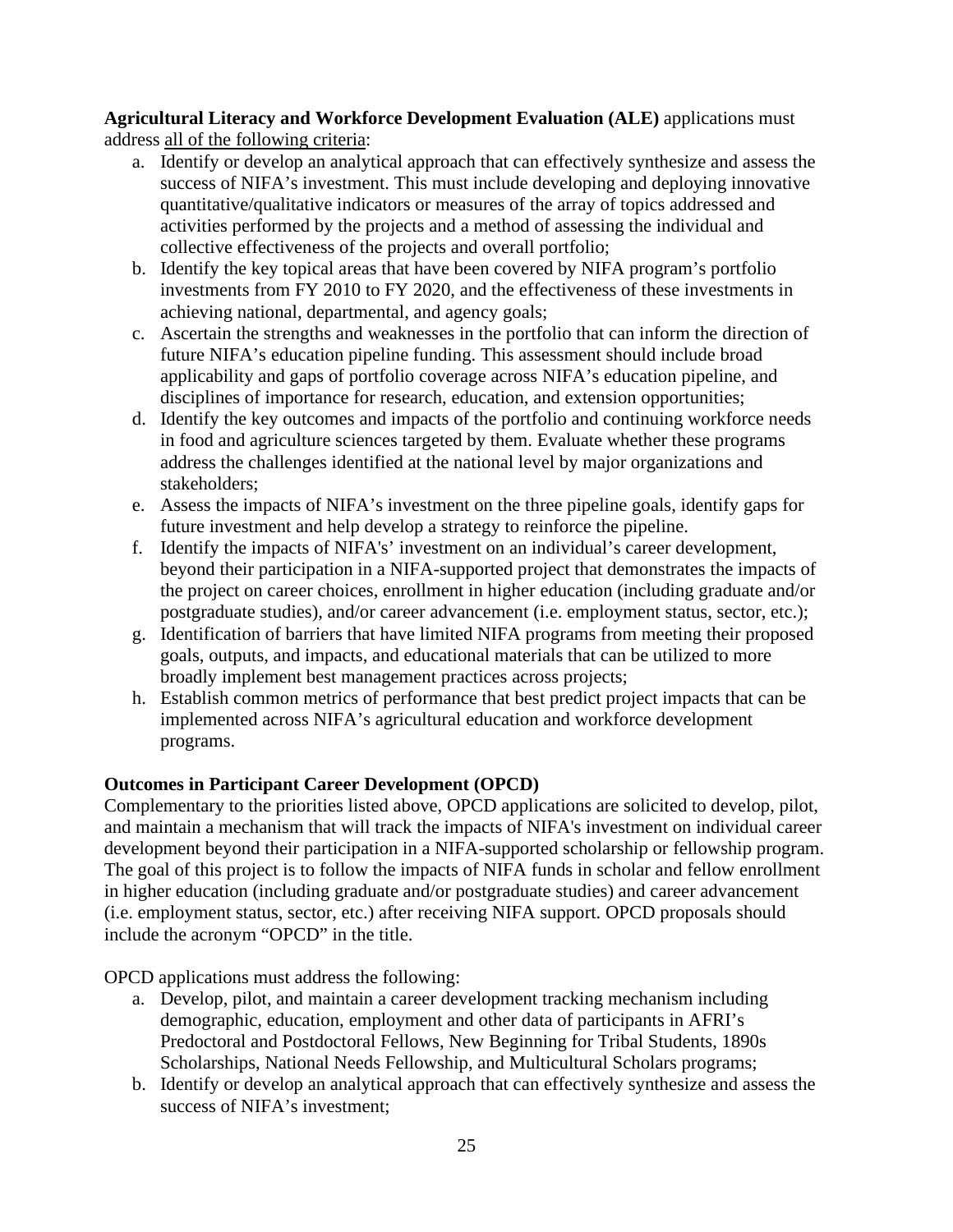- c. Identify the key outcomes and impacts of the scholarship-fellowship portfolio and continuing workforce needs and gaps in food and agriculture sciences supported by the portfolio;
- d. Provide a clearinghouse for (a) project outputs, data, and documents; and (b) showcase NIFA impacts on students and programs as recruitment tools; and
- e. Include funds to support travel to USDA NIFA offices to work with National Program staff and USDA systems on the topic.

#### **Program Area Priority Additional Information** –

- a. Projects must propose products that will be available for public disclosure.
- b. All applications must include a project management plan and a data management plan that assures preservation of and ready access to information and outputs from the project.
- c. Applications may include funds to support travel to USDA NIFA offices to work with National Program staff and USDA systems on the topic.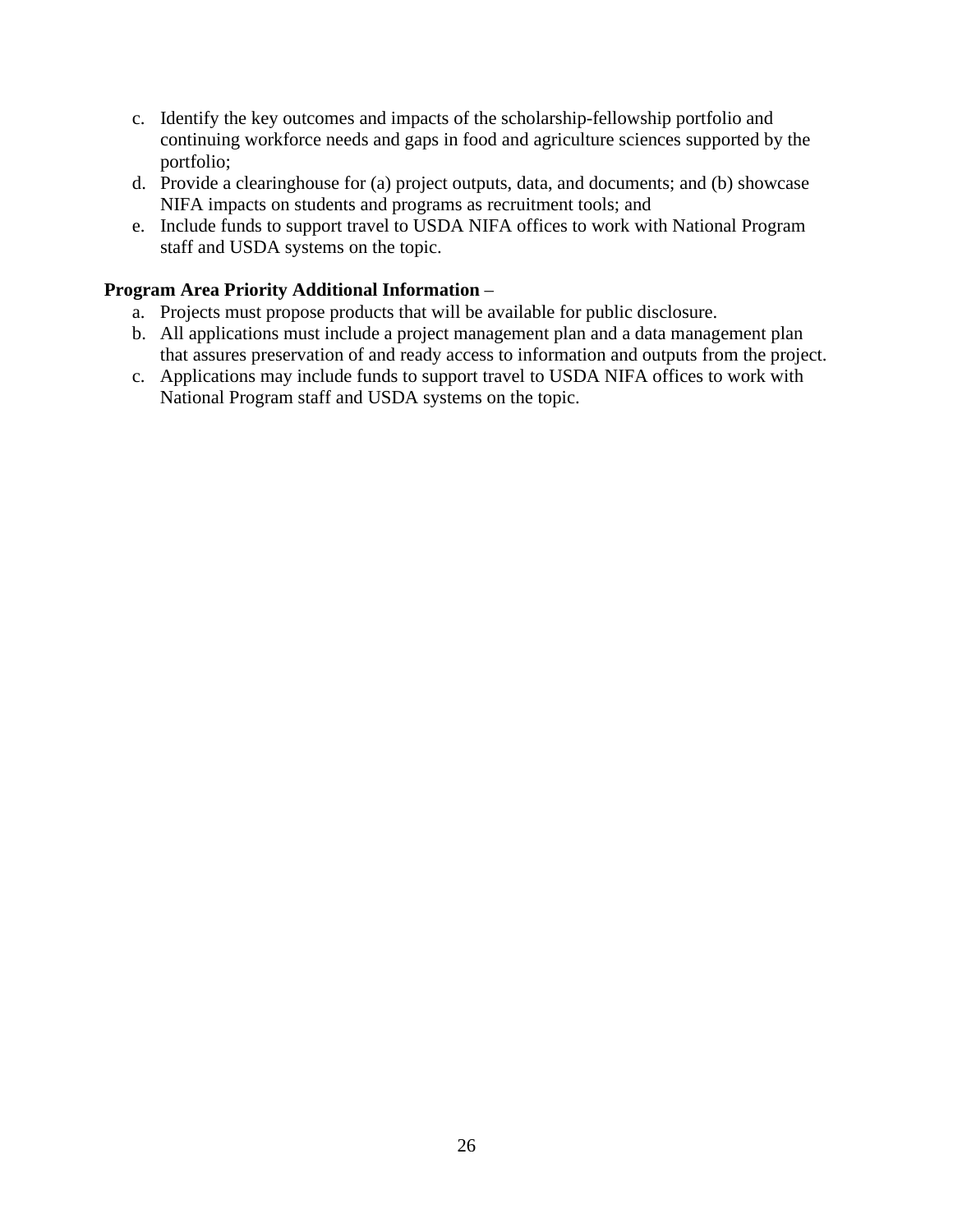## **PART II—AWARD INFORMATION**

## <span id="page-26-0"></span>**A. Available Funding**

This RFA solicits applications for two review cycles; one in 2021 and one in 2022. For the review cycle in 2021, funding from FY 2021 and FY 2022 appropriations will be used. For the review cycle in 2022, funding from FY 2022 and FY 2023 appropriations will be used. The anticipated amount available to support the AFRI program is approximately \$45 million for each budget year.

This RFA is being released prior to the passage of an appropriations act for FY 2021, FY 2022, and FY 2023. Enactment of additional continuing resolutions or an appropriations act may affect the availability or level of funding for this program in FY 2021, FY 2022, and FY 2023.

Of the total amount available to make awards for the AFRI program, no less than 30 percent will be made available to fund integrated research, education, and extension projects. Of the AFRI funds allocated to research activities, no less than 60 percent will be directed toward grants for fundamental (or basic) research and 40 percent toward grants for applied research. Of the AFRI funds allocated to fundamental research, not less than 30 percent will be directed toward research by multidisciplinary teams. It is expected that no less than 15 percent of FY 2021, FY 2022, and FY 2023 funds will be made available for Food and Agricultural Science Enhancement (FASE) Grants, and no more than two percent of the funds available for fundamental research will be made available for Equipment Grants.

Of the anticipated approximately \$45 million available for each fiscal year FY 2021, FY 2022 and FY 2023 to support the program areas in this RFA, no less than 11.25% will be made available for FASE grant types under the FASE program.

The funds will be awarded through a grant for performance periods of up to five years. NIFA may choose to issue a grant on a continuation basis. A continuation award is an award instrument by which NIFA agrees to support a specified level of effort for a predetermined period of time with a statement of intention to provide additional support at a future date, provided that performance has been satisfactory, appropriations are available for this purpose, and continued support would be in the best interest of the federal government and the public. There is no commitment by NIFA to fund any particular application or to make a specific number of awards.

<span id="page-26-1"></span>The Automated Standard Applications for Payment System (ASAP), operated by the Department of Treasury's Bureau of the Fiscal Service, is the designated payment system for awards resulting from this RFA. For more information see the [ASAP website.](https://www.fiscal.treasury.gov/fsservices/gov/pmt/asap/asap_home.htm)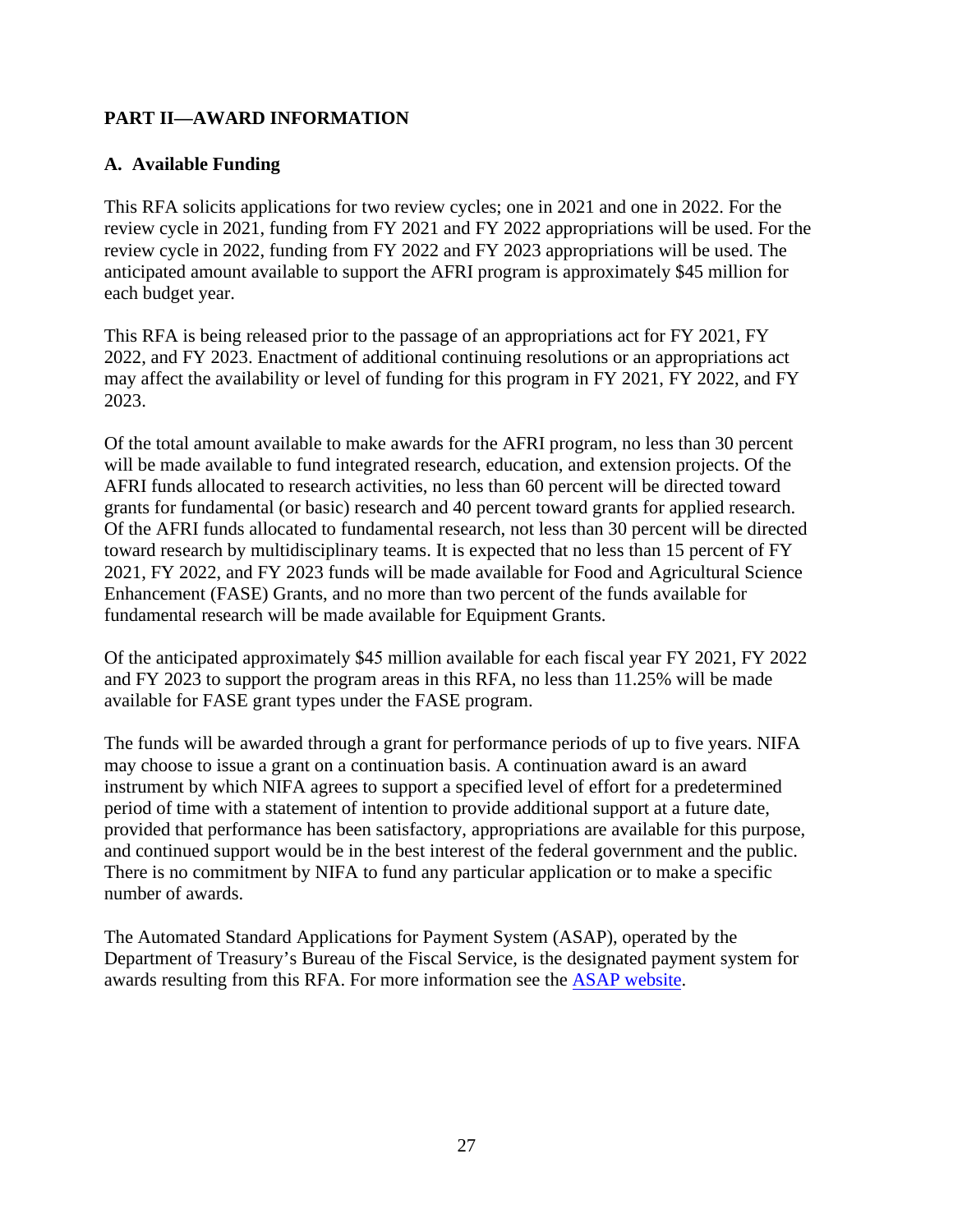## **B. Types of Applications**

In 2021 and 2022, you may submit applications to one of the program areas in this RFA as one of two types of requests: (1) New Application or (2) Resubmitted Application.

- **(1) New application**. This is a project application that has not been previously submitted to NIFA. We will review all new applications to ensure they meet administrative requirements and all applications will be competitively evaluated by a review panel using criteria and selection processes described in **Part V**—Application Review Requirements.
- **(2) Resubmitted application**. This is an application that was submitted previously to NIFA but not funded. Project Directors (PDs) must respond to the previous review panel summary (see Response to Previous Review, Part IV, C of this RFA). We must receive resubmitted applications by the relevant due dates. We will evaluate resubmitted applications in competition with other pending applications in the appropriate program priority area to which they are assigned, and they will be reviewed according to the same evaluation criteria (Part V, B of this RFA) as new applications. A renewal application that was submitted previously but not funded and is being resubmitted is also considered as Resubmitted application; however, PDs must include a Progress Report (see "renewal application" above) and a Response to Previous Review. If you are resubmitting an application, enter the NIFA-assigned proposal number of the previously-submitted application in the Federal Identifier (Field 4.a. of the SF 424 ( $R&R$ ) form).

## <span id="page-27-0"></span>**C. Project Types and Grant Types**

- 1. **Project Types**. Applicants must propose one of the AFRI project types specified within the relevant program area descriptions in Part I, C of this RFA. Only project types specifically solicited under each program area or program area priority described in Part I, C of this RFA will be considered for review. A detailed description of the project types (Research, Education, Extension, and Integrated Research, Education and/or Extension) available across AFRI is located on the [AFRI RFA Resources](https://nifa.usda.gov/resource/afri-request-applications-resources) page ("AFRI Project Types" in the attachments list).
- **2. Grant Types.** Applicants must select the appropriate AFRI grant type specified within the relevant Program Area Descriptions in Part I, C of this RFA. Only grant types specifically solicited under each program area or program area priority described in Part I, C of this RFA will be considered for review. A detailed description of the grant types available across AFRI is located on the [AFRI RFA Resources page](https://nifa.usda.gov/resource/afri-request-applications-resources) ("AFRI Grant Types" in the attachments list).

## <span id="page-27-1"></span>**D. Responsible and Ethical Conduct of Research**

In accordance with sections 2, 3, and 8 of 2 CFR Part 422, institutions that conduct USDAfunded extramural research must foster an atmosphere conducive to research integrity, bear primary responsibility for prevention and detection of research misconduct, and maintain and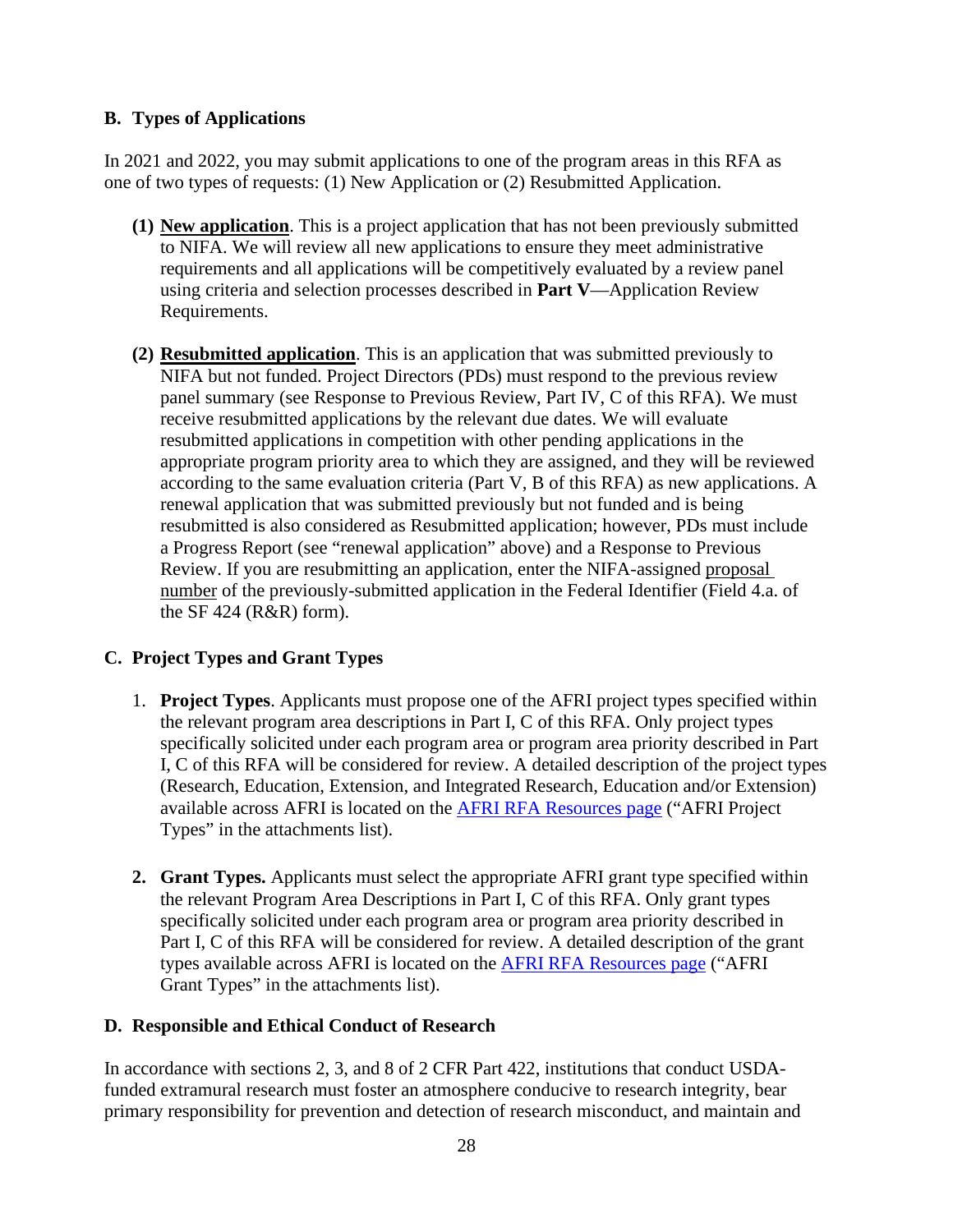effectively communicate and train their staff regarding policies and procedures. In the event an application to NIFA results in an award, the Authorized Representative (AR) assures, through acceptance of the award that the institution will comply with the above requirements. Award recipients shall, upon request, make available to NIFA the policies, procedures, and documentation to support the conduct of the training. See [NIFA's Responsible and Ethical](https://nifa.usda.gov/responsible-and-ethical-conduct-research)  [Conduct of Research page](https://nifa.usda.gov/responsible-and-ethical-conduct-research) for further information.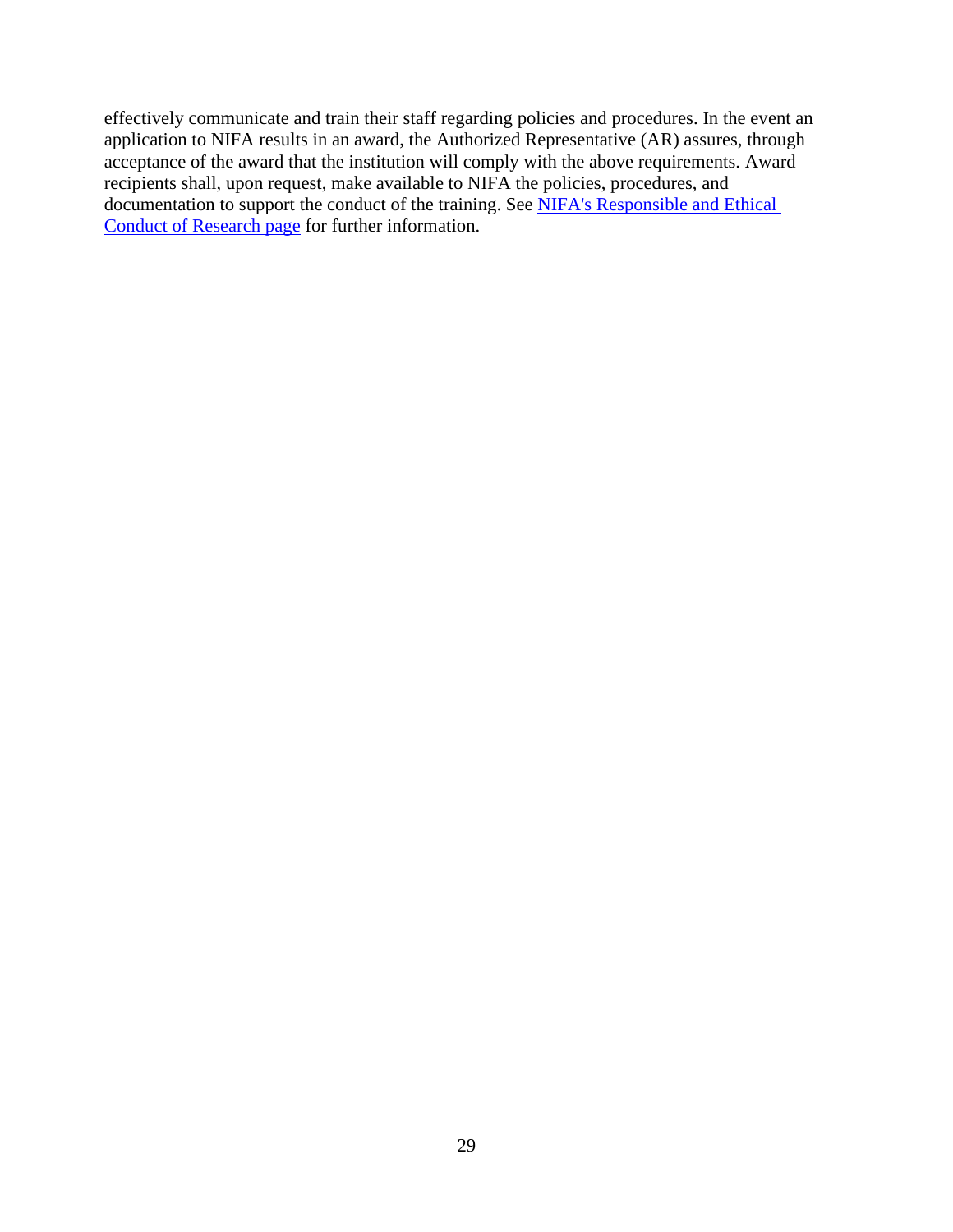## <span id="page-29-0"></span>**PART III—ELIGIBILITY INFORMATION**

## <span id="page-29-1"></span>**A. Eligible Applicants**

Applications may only be submitted by eligible entities. Failure to meet an eligibility criterion by the application deadline may result in the application being excluded from consideration or, even though an application may be reviewed, will preclude NIFA from making an award.

Eligibility is linked to the project type as specified below.

#### 1. **Research, Education or Extension Projects**

Eligible applicants for single-function Research, Education or Extension Projects include:

- a) State Agricultural Experiment Station;
- b) colleges and universities (including junior colleges offering associate degrees or higher);
- c) university research foundations;
- d) other research institutions and organizations;
- e) Federal agencies;
- f) national laboratories;
- g) private organizations or corporations;
- h) individuals who are U.S. citizens, nationals, or permanent residents; and
- i) any group consisting of two or more entities identified in a) through h).

Eligible institutions do not include foreign and international organizations.

## 2. **Integrated Projects**

Eligible applicants for Integrated Projects include:

- a) colleges and universities;
- b) 1994 Land-Grant Institutions; and
- c) Hispanic-serving agricultural colleges and universities (see [NIFA's Hispanic-](https://nifa.usda.gov/hispanic-serving-agricultural-colleges-and-universities-hsacu)[Serving Agricultural Colleges and Universities page\)](https://nifa.usda.gov/hispanic-serving-agricultural-colleges-and-universities-hsacu).

For item a) under Integrated Projects, the terms "college" and "university" mean an educational institution in any state which

- i) admits as regular students only persons having a certificate of graduation from a school providing secondary education, or the recognized equivalent of such a certificate;
- ii) is legally authorized within such state to provide a program of education beyond secondary education;
- iii) provides an educational program for which a bachelor's degree or any other higher degree is awarded;
- iv) is a public or other nonprofit institution; and
- v) is accredited by a nationally recognized accrediting agency or association.

A research foundation maintained by a college or university is eligible to receive an award under this program.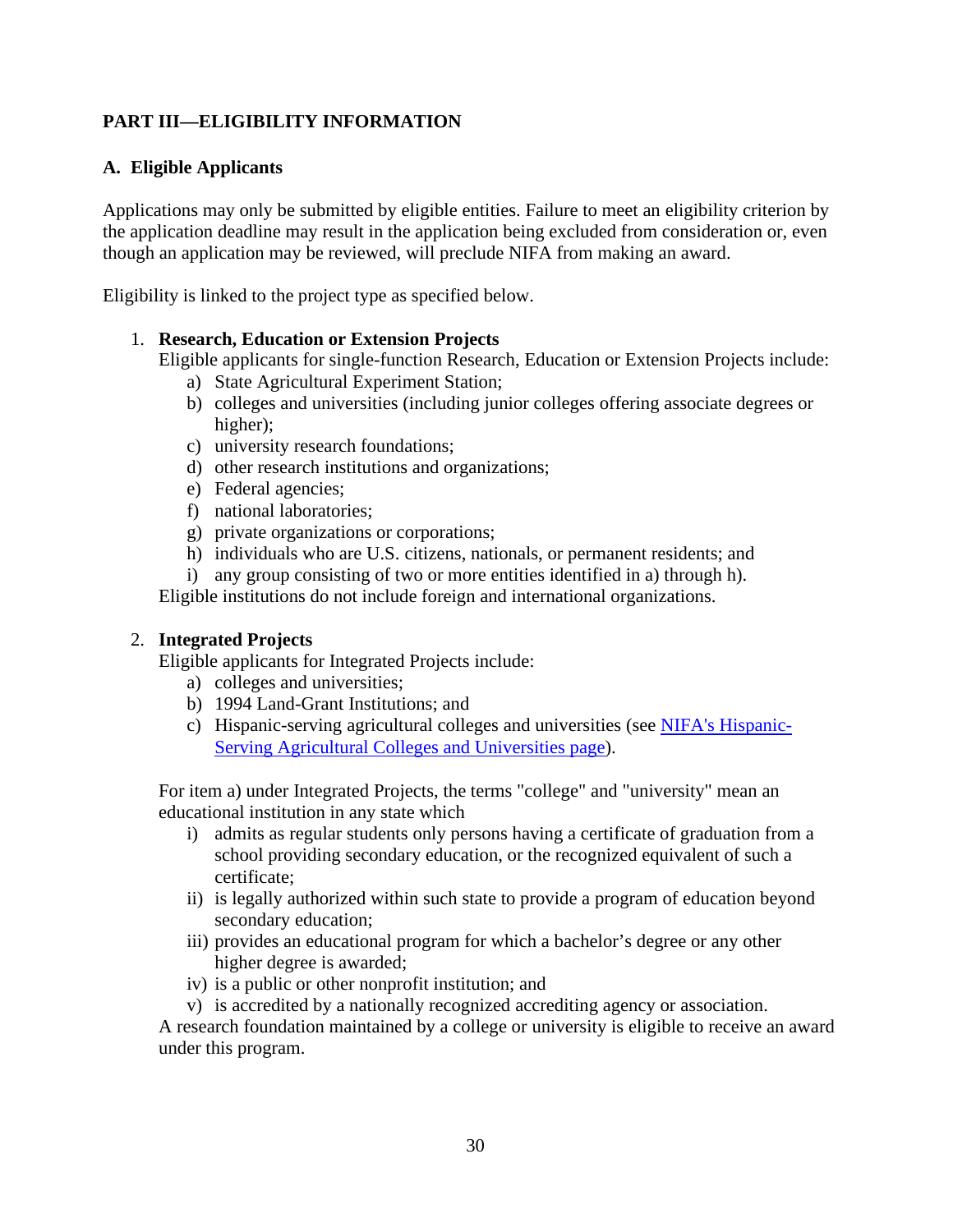#### 3. **Food and Agricultural Science Enhancement Grants**

Part II, C(2) of this RFA contains the eligibility details for Food and Agricultural Science Enhancement (FASE) Grants. Note that under FASE program, New Investigator, Strengthening Standard, Strengthening Conference, Seed, Equipment and Sabbatical Grants are solicited in this RFA.

Applicants must respond to the program area priorities and deadlines found in Part I, C of this RFA. Grant recipients may subcontract to organizations not eligible to apply provided such organizations are necessary for the conduct of the project. Failure to meet an eligibility criterion by the application deadline may result in the application being excluded from consideration or, even though an application may be reviewed, will preclude NIFA from making an award (see Part III, B of this RFA).

#### <span id="page-30-0"></span>**B. Request for Determination of Status**

**1.** Minority-Serving Institution

If an institution is applying for a Strengthening Grant (see Part II, C(2) of this RFA) and wants the Secretary to consider a group, beyond one included in the minority definition (see Part VIII, D of this RFA), then documentation (see below) must be submitted as part of the requestor's LOI (if required) and the full application package (Part IV, C of this RFA) by the applicable program area or program area priority deadline. The Secretary of Agriculture (or designated individual) will use the information in the documentation to determine whether the group or groups identified are qualified as a minority group for the purpose of receiving a Strengthening Grant under the FASE program (for Strengthening Grants information, refer to the [AFRI RFA](https://nifa.usda.gov/resource/afri-request-applications-resources)  [Resources page,](https://nifa.usda.gov/resource/afri-request-applications-resources) "AFRI Grant Types" in the attachments list).

Documentation for the request for determination as a minority-serving institution must include the following and be provided in the order specified below:

- a. A description of each minority group being submitted for determination;
- b. Data or studies supporting this group's designation as a minority group; and
- c. Data indicating that enrollment of the minority group(s) exceeds 50 percent of the total enrollment at the academic institution, including graduate and undergraduate and full-and part-time students.

#### **2.** Multi-Campus Institution

All institutions grouped under one main campus as listed in Table 1 following Part VIII of this RFA, unless located in an Established Program to Stimulate Competitive Research (EPSCoR) state (listed in Part II, C(2) of this RFA), are excluded from eligibility for all strengthening funds. However, if any campus within a multi-campus listing can provide information demonstrating that it is administratively independent or has an independent accreditation, then the institution may petition for an exemption to this rule and request eligibility for strengthening funds. The LOI (if required) and the application must include a letter indicating how the institution is independent of the main campus, either through accreditation or administration, how the institution is eligible as a small and mid-sized or minority-serving institution due to enrollment, and total federal funds received for science and engineering research and development. The letter must be signed by the Authorized Representative (AR).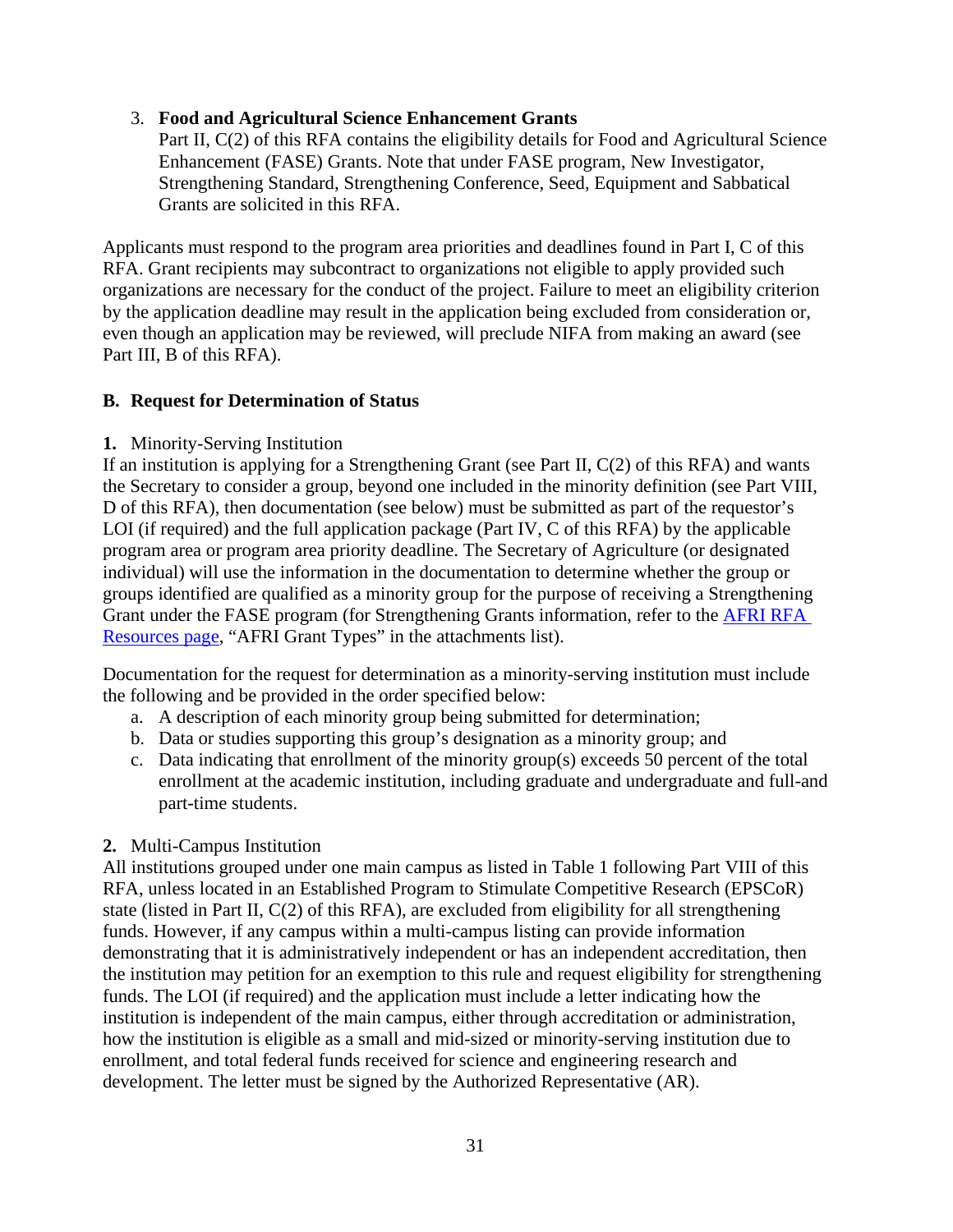## <span id="page-31-0"></span>**C. Cost Sharing or Matching**

Matching funds requirements for AFRI programs included in this RFA may be found at 7 U.S.C. 3157 (b)(9)(A-C). If an applied **Research** (see Part VIII, D of this RFA) **or Integrated Project**  with an applied research component, is commodity-specific and not of national scope, the grant recipient is required to match the USDA funds awarded on a dollar-for-dollar basis from nonfederal sources with cash and/or in-kind contributions.

NIFA may waive the matching funds requirement based on submitted document (see Part IV, C(6) of this RFA), for a grant if we determine that:

- a. The results of the project, while of particular benefit to a specific agricultural commodity, are likely to be applicable to agricultural commodities generally; or
- b. The project involves a minor commodity, the project deals with scientifically important research, and the grant recipient is unable to satisfy the matching funds requirement.

## <span id="page-31-1"></span>**D. Center of Excellence**

Pursuant to Section 7214 of the Agricultural Act of 2014 (Pub. L. 113-79), NIFA will recognize and provide priority in the receipt of funding to applications from "centers of excellence" that carry out research, extension, and education activities that relate to the food and agricultural sciences. NIFA held listening sessions in July 2014 and accepted written comments from stakeholders to inform NIFA's implementation of the COE provision. Information on COE provision, and frequently asked questions are available at the [NIFA COE website.](https://nifa.usda.gov/centers-excellence)

A COE is composed of one or more of the following entities that provide financial or in-kind support to the COE.

- a) State agricultural experiment stations;
- b) Colleges and universities;
- c) University research foundations;
- d) Other research institutions and organizations;
- e) Federal agencies;
- f) National laboratories;
- g) Private organizations, foundations, or corporations;
- h) Individuals; or
- i) Any group consisting of two or more of the entities described in a) through h).

Part IV, C of this RFA contains additional requirements for COE consideration.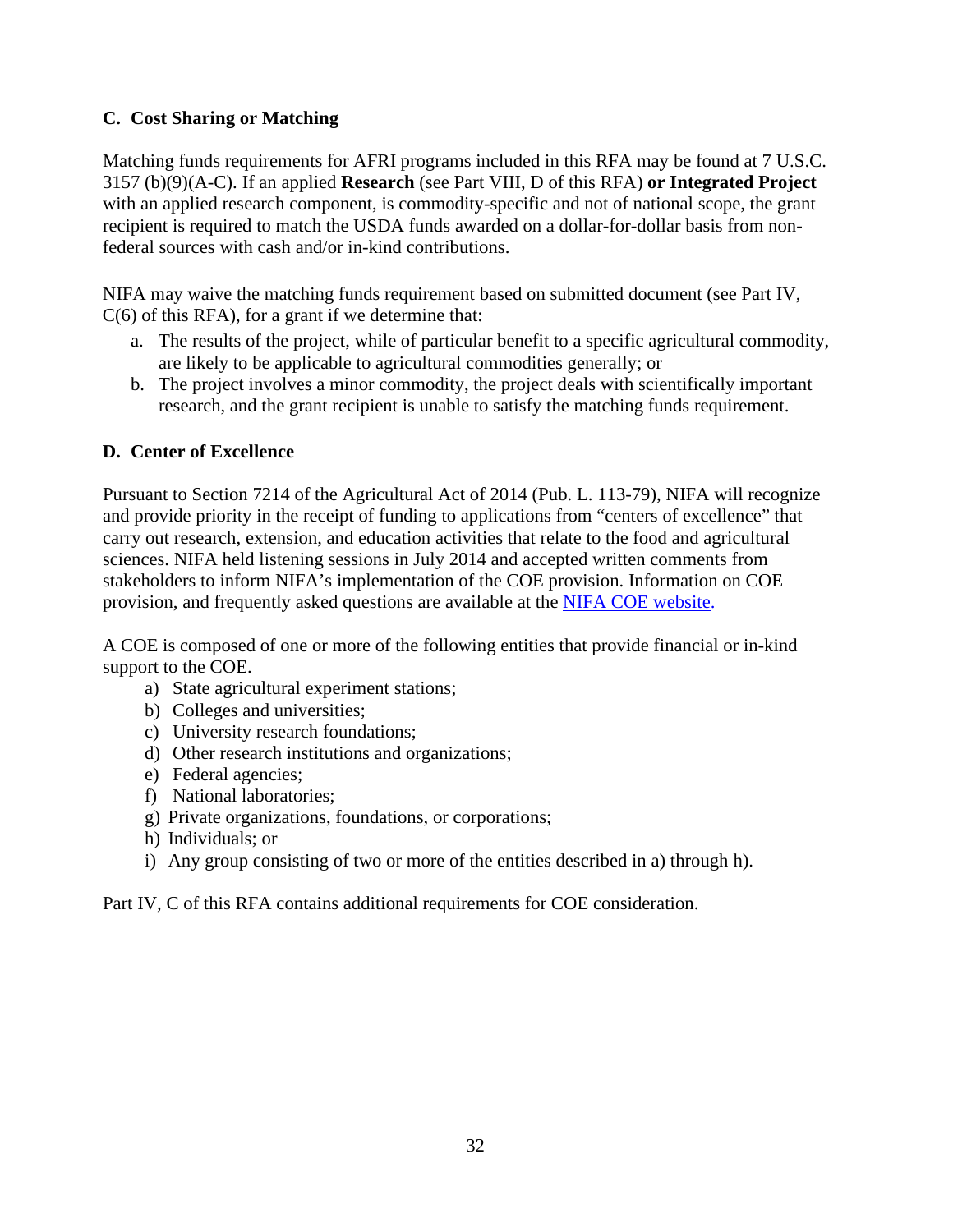## <span id="page-32-0"></span>**PART IV—APPLICATION AND SUBMISSION INFORMATION**

## <span id="page-32-1"></span>**A. Letter of Intent**

If a program area or program area priority within this RFA requires a LOI (LOI), then a LOI is a prerequisite for submission of an application. Refer to the Program Area Descriptions beginning in Part I, C of this RFA for LOI deadlines for a specific program area or program area priority. For detailed guidance on LOI submission, see [the AFRI RFA Resources page](https://nifa.usda.gov/sites/default/files/resource/AFRI-Letter-of-Intent-Instructions.pdf) ("AFRI Letter of [Intent Instructions" in the attachments list\).](https://nifa.usda.gov/sites/default/files/resource/AFRI-Letter-of-Intent-Instructions.pdf)

## <span id="page-32-2"></span>**B. Electronic Application Package**

Only electronic applications may be submitted via Grants.gov to NIFA in response to this RFA. We urge you to submit early to the Grants.gov system. For information about the pre-award phase of the grant lifecycle see the [Grants.gov Pre-Award Phase page.](https://www.grants.gov/web/grants/learn-grants/grants-101/pre-award-phase.html)

## **New Users of Grants.gov**

Prior to preparing an application, we recommend that the Project Director/Principal Investigator (PD/PI) first contact an AR to determine if the organization is prepared to submit electronic applications through Grants.gov. If not (e.g., the institution/organization is new to the electronic grant application process through Grants.gov), then the one-time registration process must be completed **PRIOR** to submitting an application. It can take as long as two weeks to complete the registration process so it is critical to begin as soon as possible. In such situations, the AR should go to **"Register," in the top right corner of the Grants.gov web page (or go to**  <https://www.grants.gov/web/grants/register.html>**), for information on registering the institution/organization with Grants.gov.** Part II, 1 of the NIFA Grants.gov Application Guide contains detailed information regarding the registration process. Refer to item 2, below, to locate the "NIFA Grants.gov Application Guide."

## **Steps to Obtain Application Package Materials**

To receive application materials:

- a. You must download and install a version of [Adobe Reader](https://get.adobe.com/reader/) compatible with Grants.gov to access, complete, and submit applications. For basic system requirements and download instructions, see [https://www.grants.gov/web/grants/applicants/adobe](https://www.grants.gov/web/grants/applicants/adobe-software-compatibility.html)[software-compatibility.html.](https://www.grants.gov/web/grants/applicants/adobe-software-compatibility.html) Grants.gov has a test package that will help you determine whether your current version of Adobe Reader is compatible.
- b. To obtain the application package from Grants.gov, go to <https://www.grants.gov/web/grants/applicants/search-opportunity-package.html> and enter the funding opportunity number where appropriate

## **Funding Opportunity Number for 2021: USDA-NIFA-AFRI-008121**

**Funding Opportunity Number for 2022:** Applicants considering applying to the 2022 review cycle should check the AFRI Foundational Program [RFA webpage](https://www.nifa.usda.gov/funding-opportunity/methyl-bromide-transition) and [www.grants.gov](http://www.grants.gov/) after February 3, 2022 for the 2022 Funding Opportunity Number and Application Kit, as well as for any programmatic change.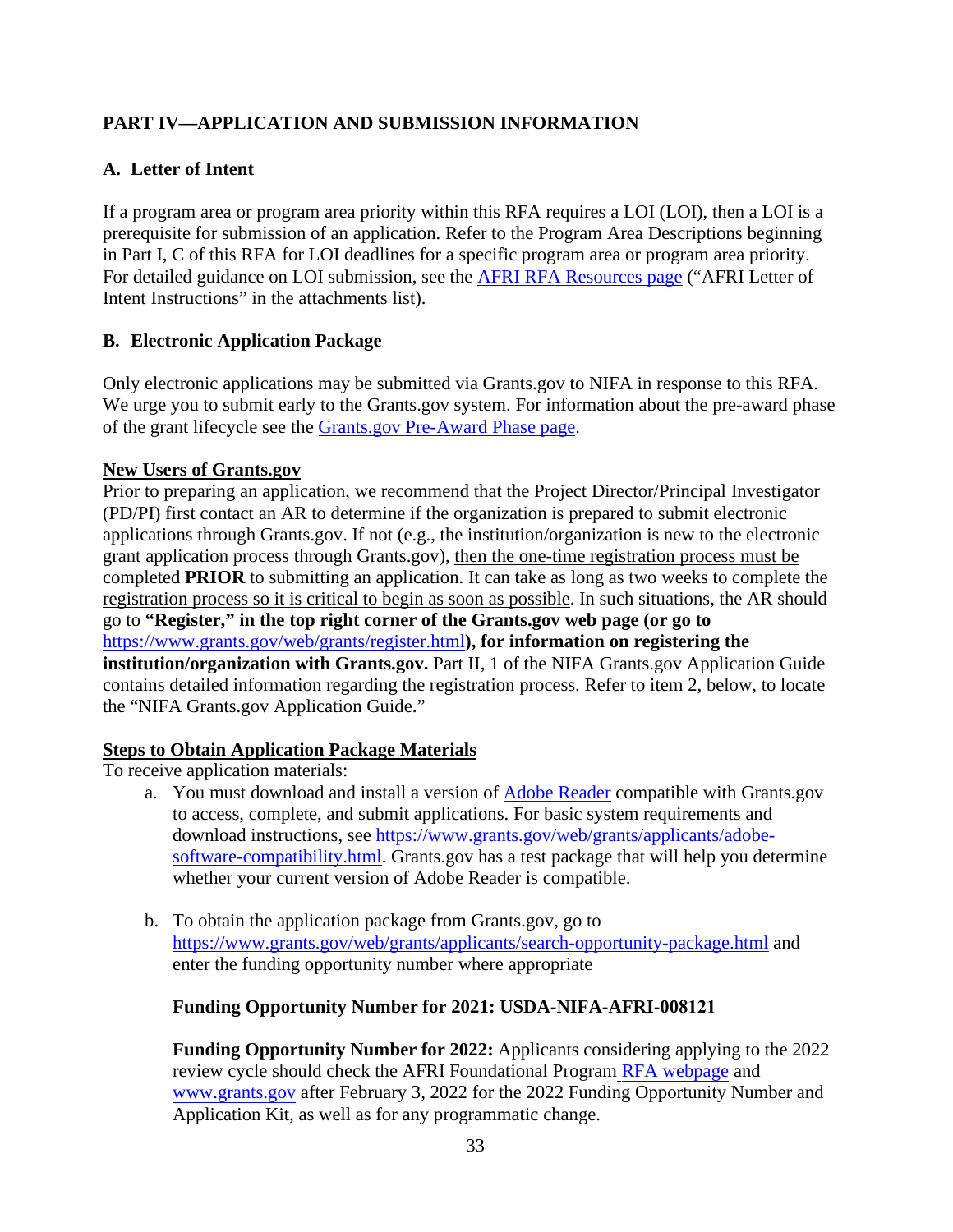Click "Search". On the displayed page, click the corresponding link to continue. A Grant Application Package is tied to a particular funding opportunity. You may move the forms amongst different Grant Application Packages but you may ONLY submit an application to the particular funding opportunity to which the Grant Application Package is associated.

Contained within the application package is the "NIFA Grants.gov Application Guide." This guide contains an introduction and general Grants.gov instructions, information about how to use a Grant Application Package in Grants.gov, and instructions on how to complete the application forms.

**If you require assistance to access the application package** (e.g., downloading or navigating Adobe forms) **or submitting the application,** refer to resources available on the Grants.gov website [\(https://www.grants.gov/web/grants/support.html\)](https://www.grants.gov/web/grants/support.html). Grants.gov assistance is also available at:

Grants.gov customer support [\(https://www.grants.gov/web/grants/support.html\)](https://www.grants.gov/web/grants/support.html) 800-518-4726 Toll-Free or 606-545-5035

Business Hours: 24 hours a day, 7 days a week. Closed on [federal holidays.](https://www.opm.gov/policy-data-oversight/snow-dismissal-procedures/federal-holidays/) Email: [support@grants.gov](mailto:support@grants.gov)

Grants.gov iPortal (see [https://grants-portal.psc.gov/Welcome.aspx?pt=Grants\)](https://grants-portal.psc.gov/Welcome.aspx?pt=Grants): Top 10 requested help topics (FAQs), Searchable knowledge base, self-service ticketing and ticket status, and live web chat (available 7:00 a.m. – 9:00 p.m. Eastern Time).

Have the following information available when contacting Grants.gov:

- i. Funding Opportunity Number (FON)
- ii. Name of agency you are applying to
- iii. Specific area of concern

#### <span id="page-33-0"></span>**C. Content and Form of Application Submission**

Application and submission information including page limits and narrative font sizes for AFRI Foundational and Applied Science RFA applications are available at [AFRI RFA Resources page](https://nifa.usda.gov/resource/afri-request-applications-resources) ("2021-2022 AFRI EWD RFA Additional Information for Part IV, C" in the attachments list).

#### <span id="page-33-1"></span>**D. Submission Dates and Times**

#### **a. Full Application**

Applications must be received by Grants.gov by **5:00 p.m. Eastern Time on the dates indicated in the Program Area Descriptions beginning in Part I, C**. Applications received after the deadline will normally not be considered for funding. A [reference table of all AFRI deadlines](https://nifa.usda.gov/afri-deadlines) is available on the website.

We recommend that you conduct an administrative review of the application before submission of it via Grants.gov to ensure that it complies with all preparation instructions.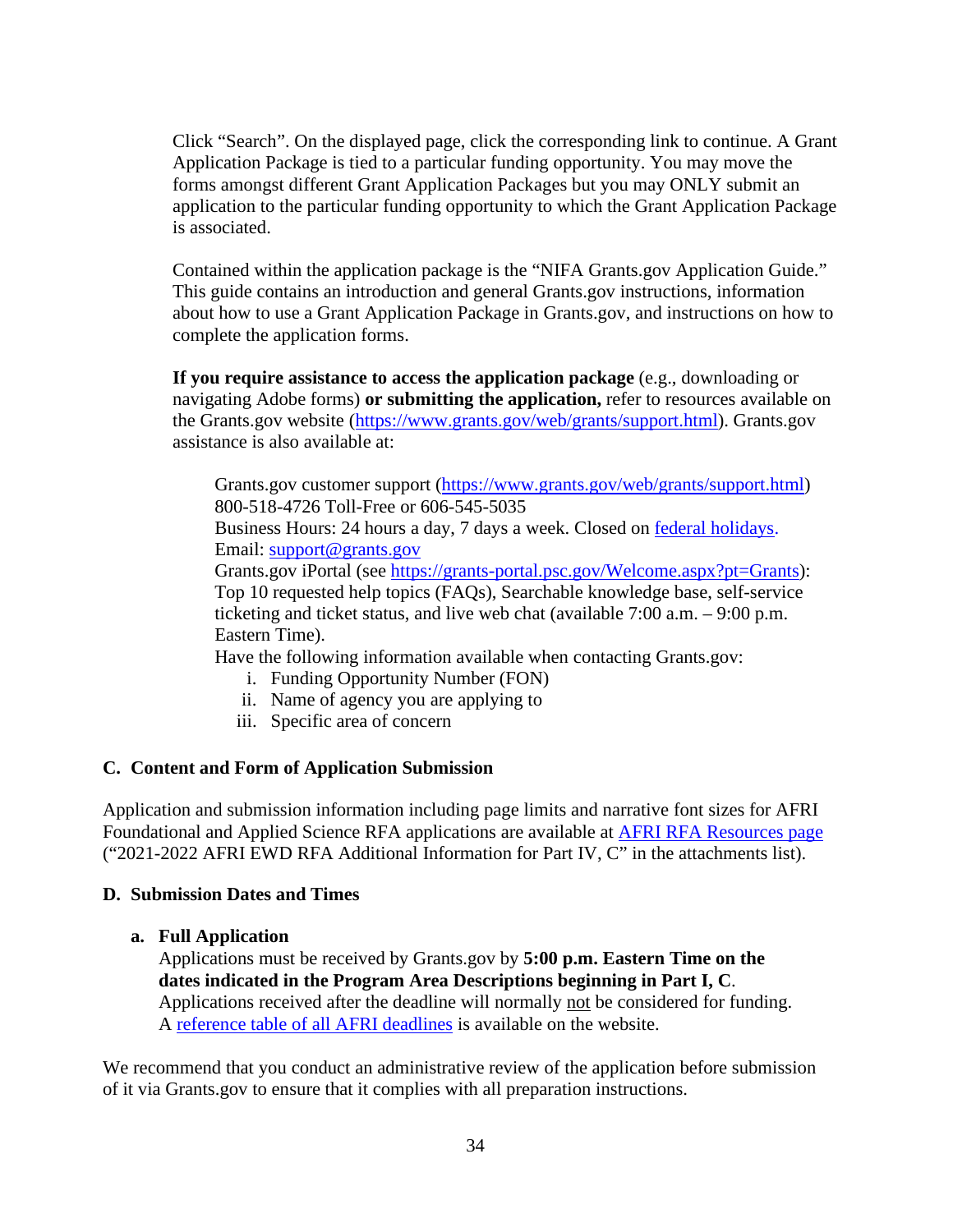An application checklist is included in Part VII of the NIFA Grants.gov Application Guide to assist with this review.

You should check the application for completeness. The application should be checked for the following required items, which must include:

- Project Summary/Abstract
- Project Narrative
- Bibliography & References Cited
- Logic Model for Integrated Projects (if applicable)
- Management Plan for Integrated Projects (if applicable)
- Data Management Plan
- Facilities & Other Resources
- Curriculum Vitae
- Conflict of Interest Lists
- Current and pending support
- Budget
- Budget Justification
- Felony and Tax Certification Form (if applicable)

This is not an exhaustive list of required items; it only serves to highlight items that may be overlooked. **Failure to include any of the three critical required documents of Project Summary/Abstract, Project Narrative, or Bibliography & References Cited sections as PDF attachment will result in the application not being reviewed or considered for funding by NIFA.**

**Instructions for submitting an application are included in Part IV, Section 1.5 of the NIFA Grants.gov Application Guide.**

**If you have trouble submitting an application to Grants.gov, you should FIRST contact the Grants.gov Help Desk to resolve any problems. Keep a record of any such correspondence. See Part IV, B for Grants.gov contact information.**

We send email correspondence to the AR regarding the status of submitted applications. We strongly encourage you to provide accurate email addresses, where designated, on the SF-424 R&R Application for Federal Assistance.

<span id="page-34-0"></span>If the AR has not received correspondence **from NIFA** regarding a submitted application within 30 days of the established deadline, contact the Agency Contact identified in Part VII of the RFA and request the proposal number assigned to the application. **Failure to do so may result in the application not being considered for funding by the peer review panel. Once the application has been assigned a proposal number, you should cite this number on all future correspondence.**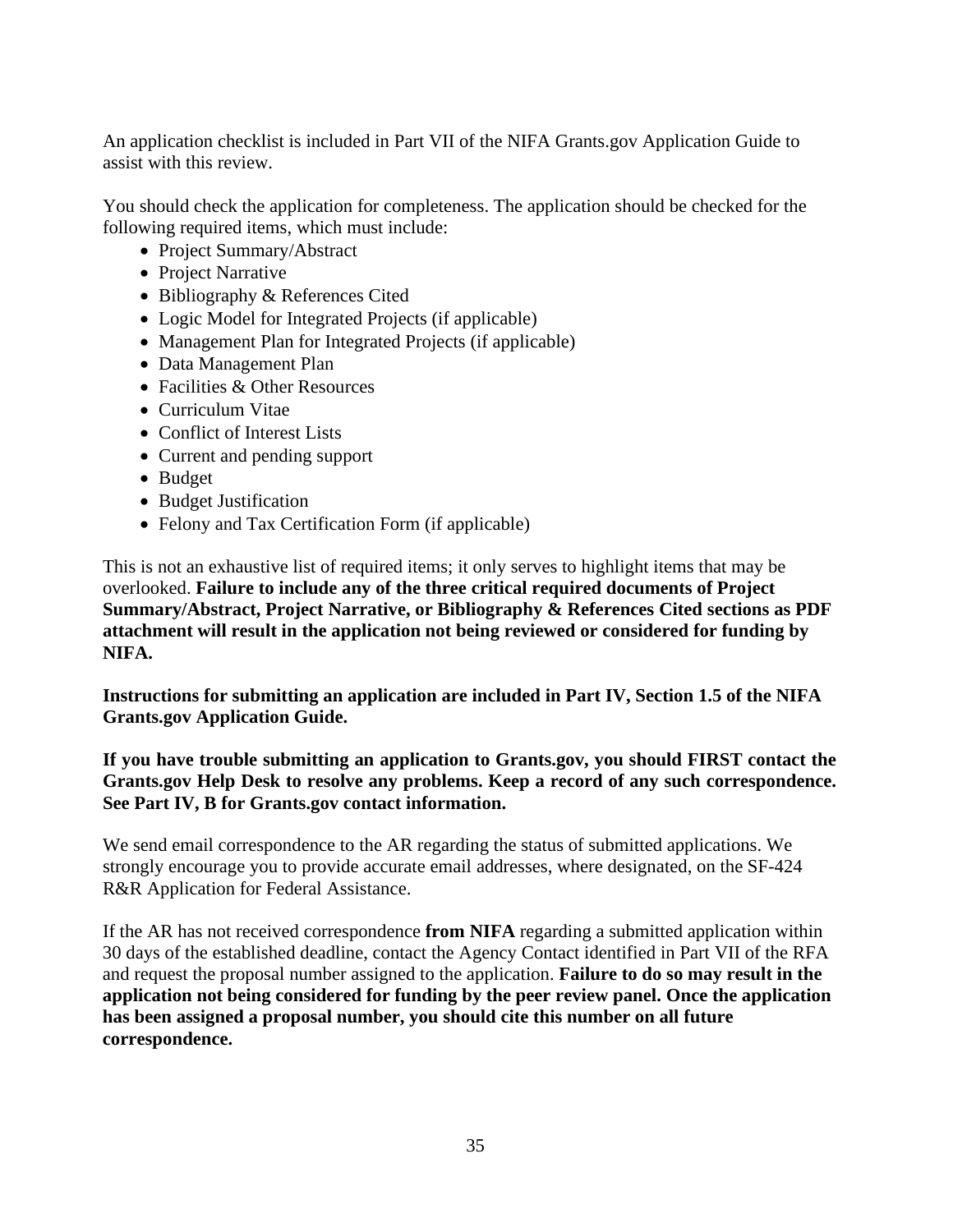## **E. Funding Restrictions**

7 U.S.C. § 3310 limits indirect costs for the overall award to 30 percent of Total Federal Funds Awarded (TFFA) under a research, education, or extension grant. The maximum indirect cost rate allowed under the award is determined by calculating the amount of indirect costs using:

- 1) the sum of an institution's negotiated indirect cost rate and the indirect cost rate charged by subawardees, if any; or
- 2) 30 percent of TFFA (TFFA = Field K., Total Costs and Fee, on SF-424 R&R Budget).

The maximum allowable indirect cost rate under the award, including the indirect costs charged by the subawardee(s), if any, is the lesser of the two rates.

If the results of 1), is the lesser of the two, the grant recipient is allowed to charge the negotiated indirect cost rate on the prime award and the subaward(s), if any. Any subawards would be subject to the subawardee's negotiated indirect cost rate. The subawardee may charge its negotiated indirect cost rate on its portion of the award, provided the sum of the indirect cost rate charged under the award by the prime awardee and the subawardee(s) does not exceed 30 percent of the TFFA.

If the result of 2), is the lesser of the two, then the maximum indirect cost rate allowed for the overall award, including any subaward(s), is limited to 30 percent of the TFFA. That is, the indirect costs of the prime awardee plus the sum of the indirect costs charged by the subawardee(s), if any, may not exceed 30 percent of the TFFA.

In the event of an award, the prime awardee is responsible for ensuring the maximum indirect cost allowed for the award is not exceeded when combining indirect costs for the Federal portion (i.e., prime and subawardee(s)) and any applicable cost-sharing (see 7 CFR 3430.52(b)). Amounts exceeding the maximum allowable indirect cost is considered unallowable and will be handled accordingly. See sections 408 and 410 of 2 CFR 200.

Indirect costs are not allowed for equipment or conference grants.

See Part V, section 7.9 of the NIFA Grants.gov Application Guide for further indirect cost information.

You may not use grant funds awarded under this authority to renovate or refurbish research, education, or extension space; purchase or install fixed equipment in such place; or the plan, repair, rehabilitate, acquire, or construction of buildings or facilities.

## <span id="page-35-0"></span>**F. Other Submission Requirements**

## **You should follow the submission requirements noted in Part IV, Section 1.5 in the document entitled "NIFA Grants.gov Application Guide."**

For information about the **status of a submitted application**, see Part III, Section 6 of the NIFA Grants.gov Application Guide.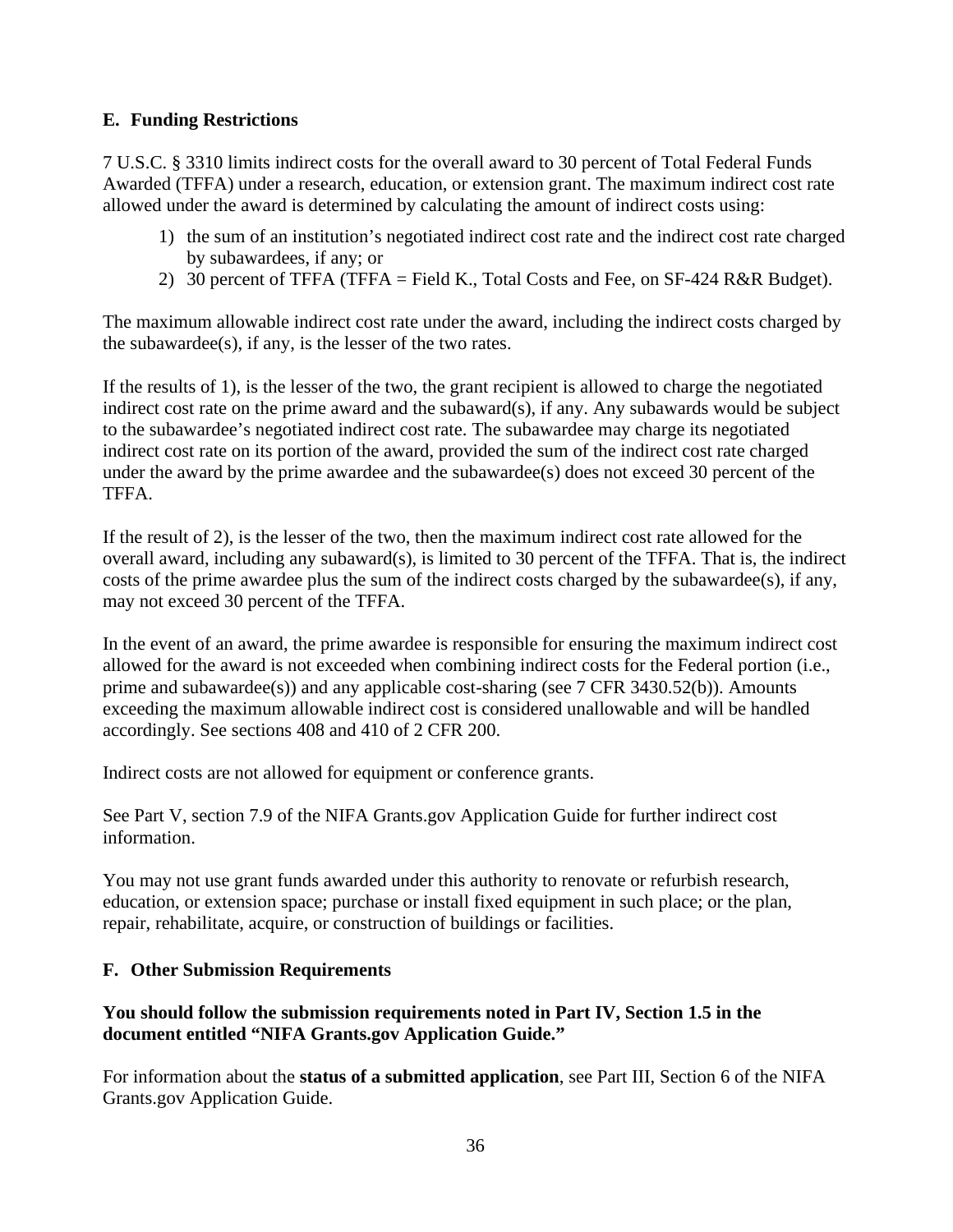#### **Multiple submissions**

In accordance with Part III, Section 5 of NIFA Grants.gov Application Guide, duplicate, essentially duplicate or predominantly overlapping applications submitted to one or more program areas within the AFRI (including FASE Grants) in any one fiscal year will not be reviewed. In addition, applicants may not submit to AFRI an application that is considered duplicate, essentially duplicate, or predominantly overlapping with an application submitted to another NIFA program in the same fiscal year.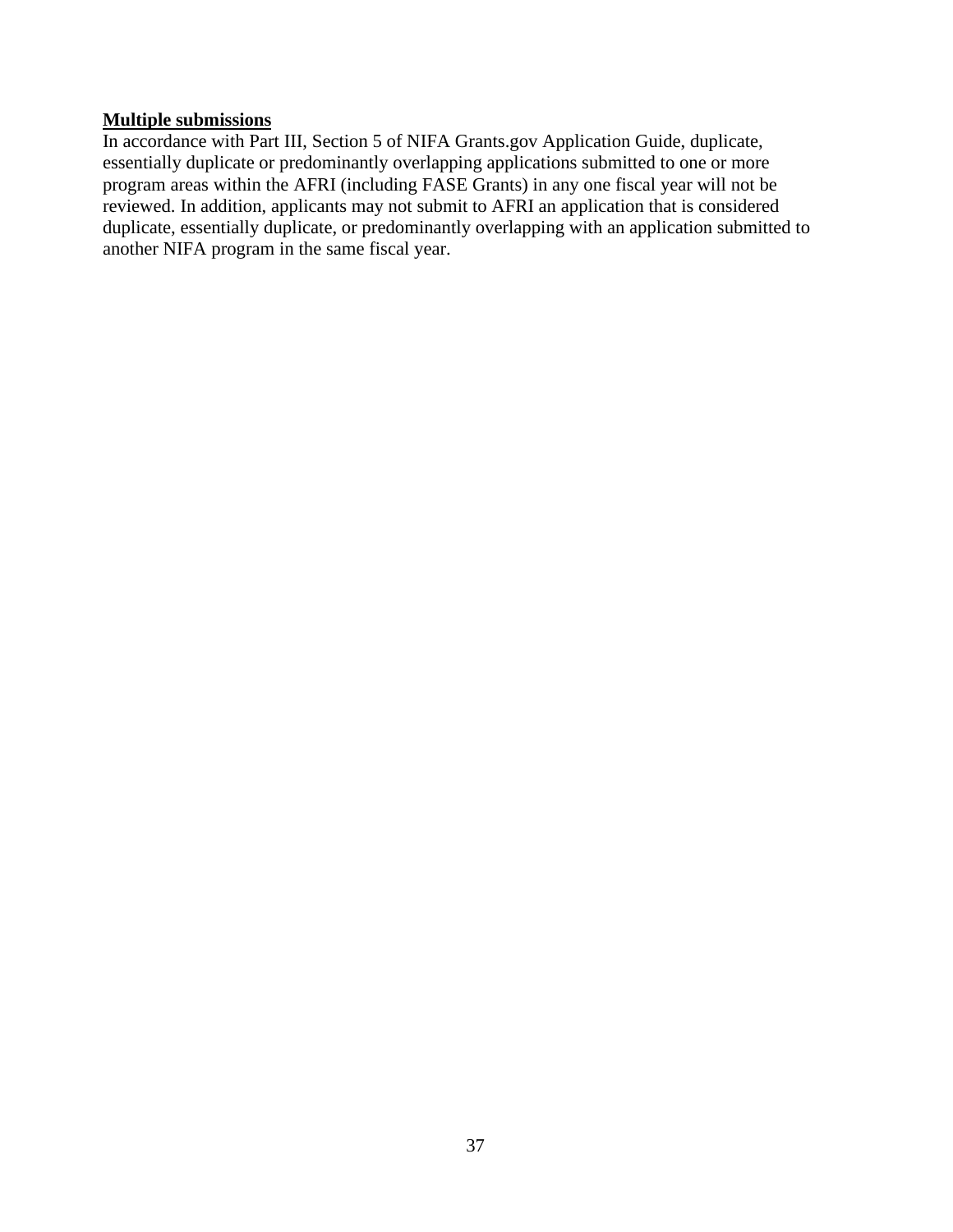## <span id="page-37-0"></span>**PART V—APPLICATION REVIEW REQUIREMENTS**

## <span id="page-37-1"></span>**A. General**

NIFA evaluates each application in a two-part process. First, we screen each application to ensure that it meets the administrative requirements as set forth in this RFA. Second, a scientific peerreview process will be used to technically evaluate applications that meet the administrative requirements using a review panel (see [NIFA Peer Review Process\)](https://nifa.usda.gov/resource/nifa-peer-review-process-competitive-grant-applications).

#### Scientific Peer Review Process:

NIFA selects reviewers for the review panel based upon their training and experience in relevant scientific, extension, or education fields, taking into account the following factors:

- the level of relevant formal scientific, technical education, or extension experience of the individual, as well as the extent to which an individual is engaged in relevant research, education, or extension activities;
- the need to include experts from various areas of specialization within relevant scientific, education, or extension fields;
- the need to include other experts (e.g., producers, range or forest managers/operators, and consumers) who can assess relevance of the applications to targeted audiences and to program needs;
- the need to include experts from a variety of organizational types (e.g., colleges, universities, industry, state and Federal agencies, and private profit and non-profit organizations) and geographic locations;
- the need to maintain a balanced composition with regard to minority and female representation and an equitable age distribution; and
- the need to include reviewers who can judge the effective usefulness of each application to producers and the general public.

After each peer review panel has completed its deliberations, the responsible program staff of NIFA will recommend that your project is either approved for support from currently available funds or declined due to insufficient funds or unfavorable review.

NIFA reserves the right to negotiate with the PD/PI and/or the submitting organization or institution regarding project revisions (e.g., reductions in the scope of work, funding level, period, or method of support) prior to recommending any AFRI project for funding.

After the review process has been completed, NIFA sends copies of reviews, *not* including the identity of reviewers, and a summary (if applicable) of the review panel comments to the PD.

## <span id="page-37-2"></span>**B. Evaluation Criteria**

A reviewer's written evaluation entails two levels of assessment. First, the reviewer summarizes how well the application addressed each evaluation criterion. After the application has been assessed for strengths and weaknesses of each criterion, the reviewer then evaluates the overall likelihood that the project will have significant outcome and impact. The written reviews are used to begin panel discussions with other reviewers serving on the peer review panel. Through these discussions, peer review panelists come to consensus on the final ranking of the applications. A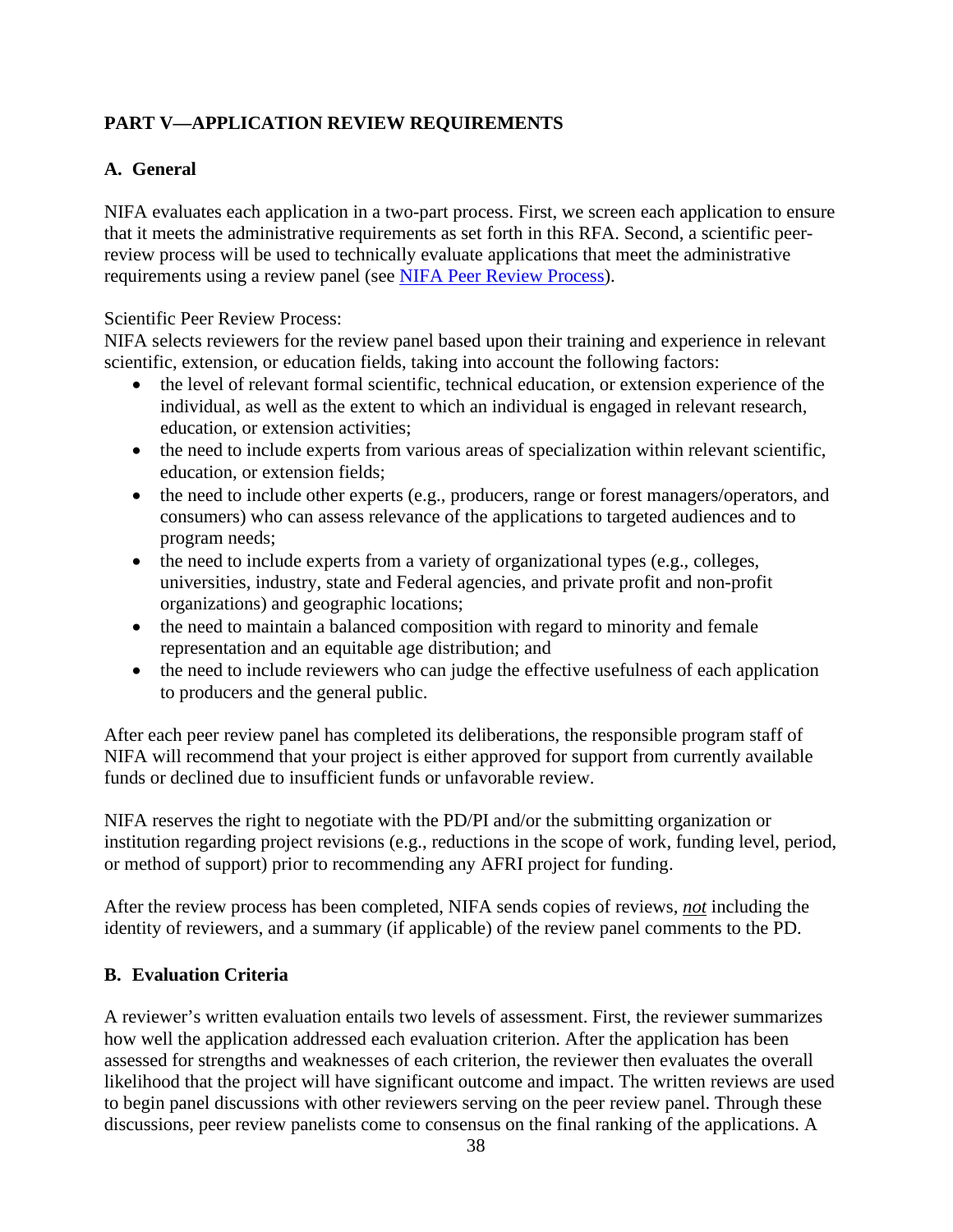complete description of NIFA's peer review process can be found at the [NIFA Peer Review](https://nifa.usda.gov/resource/nifa-peer-review-process-competitive-grant-applications)  [Process for Competitive Grant Applications page.](https://nifa.usda.gov/resource/nifa-peer-review-process-competitive-grant-applications)

Detailed evaluation criteria for each project types, grant types, exploratory research projects and centers of excellence are found at the [AFRI RFA Resources page](https://nifa.usda.gov/resource/afri-request-applications-resources) ("AFRI Review Criteria" in the attachments list). We will use the appropriate evaluation criteria to review applications submitted in response to this RFA.

## <span id="page-38-0"></span>**C. Conflicts of Interest and Confidentiality**

During the peer evaluation process, we take extreme care to prevent any actual or perceived conflicts of interest that may impact review or evaluation. See the NIFA Peer Review Process for [Competitive Grant Applications](https://nifa.usda.gov/resource/nifa-peer-review-process-competitive-grant-applications) page for further information about conflicts of interest and confidentiality as related to the peer review process.

## <span id="page-38-1"></span>**D. Organizational Management Information**

Specific management information relating to an applicant shall be submitted one-time, with updates on an as-needed basis. This requirement is part of the responsibility determined prior to the award of a grant identified under this RFA, if such information has not been provided previously under this or another NIFA program. We will provide you copies of forms recommended for use in fulfilling these requirements as part of the pre-award process. Although an applicant may be eligible based on its status as one of these entities, there are factors that may exclude an applicant from receiving federal financial and nonfinancial assistance and benefits under this program (e.g., debarment or suspension of an individual involved or a determination that an applicant is not responsible based on submitted organizational management information).

## <span id="page-38-2"></span>**E. Application Disposition**

An application may be withdrawn at any time before a final funding decision is made regarding the application. Each application that is not selected for funding, including those that are withdrawn, will be retained by the agency for a period of three years.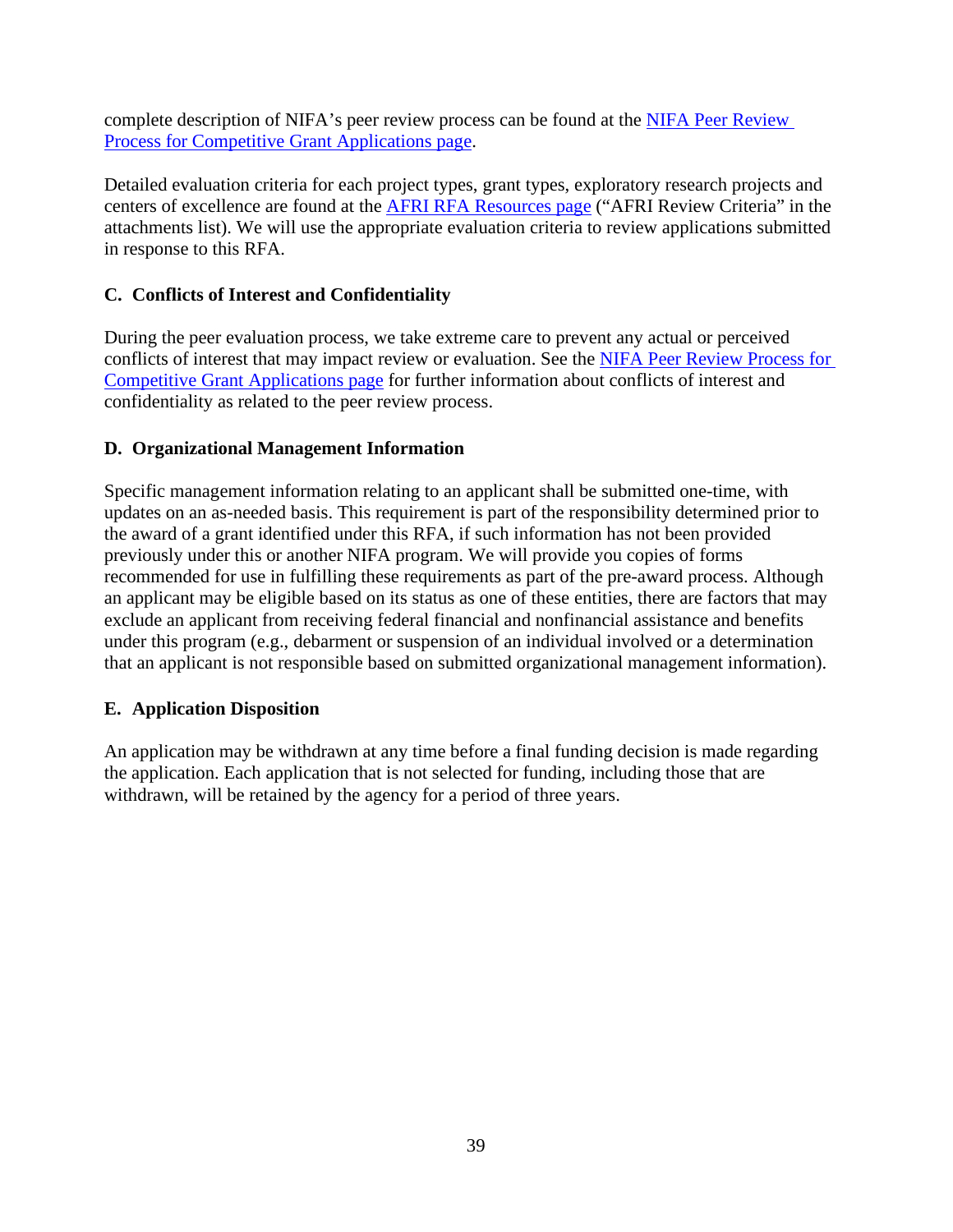## <span id="page-39-0"></span>**PART VI—AWARD ADMINISTRATION**

## <span id="page-39-1"></span>**A. General**

Within the limit of funds available for such purpose, the NIFA awarding official shall make grants to those responsible, eligible applicants whose applications are judged most meritorious under the procedures set forth in this RFA. The date specified by the NIFA awarding official as the effective date of the grant shall be no later than September 30 of the federal fiscal year in which the project is approved for support and funds are appropriated for such purpose, unless otherwise permitted by law. The project need not be initiated on the grant effective date, but as soon thereafter as practical so that project goals may be attained within the funded project period. All funds granted by NIFA under this RFA may be used only for the purpose for which they are granted in accordance with the approved application and budget, regulations, terms and conditions of the award, applicable federal cost principles, USDA assistance regulations, and NIFA General Awards Administration Provisions at 7 CFR part 3430, subparts A through E.

## <span id="page-39-2"></span>**B. Award Notice**

The award document will provide pertinent instructions and information including, at a minimum, the information described in [2 CFR 200.211.](https://www.ecfr.gov/cgi-bin/text-idx?SID=c7d44e439e719599dd97185f73150a4a&mc=true&node=se2.1.200_1211&rgn=div8)

See [NIFA's Terms and Conditions page](https://nifa.usda.gov/terms-and-conditions) to view current NIFA award terms and conditions.

## <span id="page-39-3"></span>**C. Administrative and National Policy Requirements**

Several federal statutes and regulations apply to grant applications considered for review and to project grants awarded under this program. These may include, but are not limited to, the ones listed on [NIFA's Federal Regulations page.](https://nifa.usda.gov/federal-regulations)

NIFA Federal Assistance Policy Guide**—**a compendium of basic NIFA policies and procedures that apply to all NIFA awards, unless there are statutory, regulatory, or award-specific requirements to the contrary—is available at [NIFA's Policy Guide page.](https://nifa.usda.gov/policy-guide)

## <span id="page-39-4"></span>**D. Responsible and Ethical Conduct of Research**

Refer to Part II, D for more information.

## <span id="page-39-5"></span>**E. Expected Program Outputs and Reporting Requirements**

The output and reporting requirements are included in the award terms and conditions (see [NIFA's Terms and Conditions page](https://nifa.usda.gov/terms-and-conditions) for information about NIFA award terms). If there are any program or award-specific award terms, they will be identified in the award.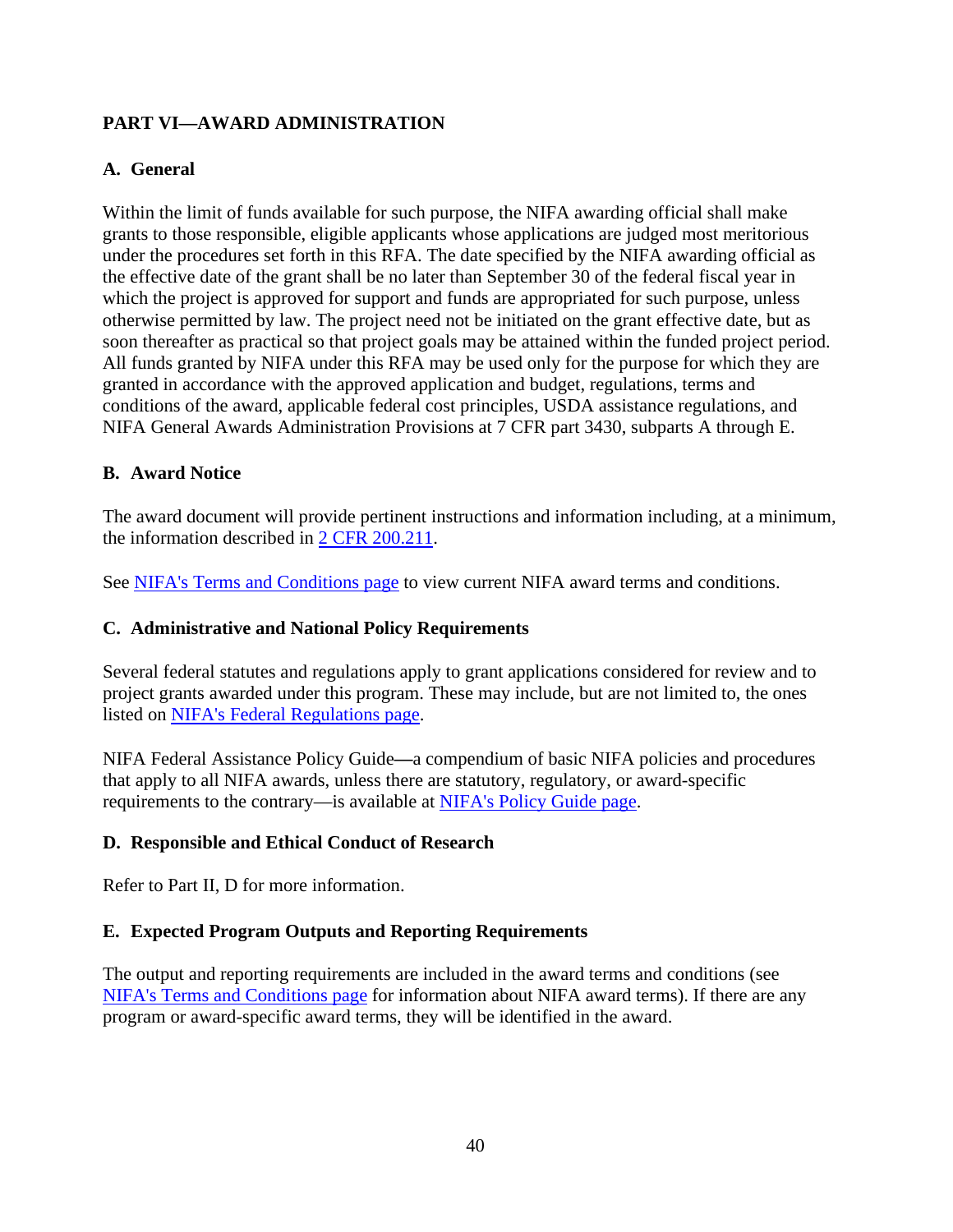## <span id="page-40-0"></span>**PART VII—AGENCY CONTACTS**

For general questions related to the AFRI Programs, applicants and other interested parties are encouraged to contact:

AFRI Program Office:

Dr. Parag Chitnis, Associate Director, National Institute of Food and Agriculture

Dr. Debora Hamernik, Deputy Director, Institute of Food Production and Sustainability

Dr. Timothy Conner, Acting Deputy Director, Institute of Food Safety and Nutrition

Dr. Suresh Sureshwaran, Acting Deputy Director, Institute of Youth, Family, and Community

Dr. Timothy Conner, Acting Deputy Director, Institute of Bioenergy, Climate, and Environment Telephone: (816) 926-1604 E-mail: [AFRI@usda.gov](mailto:AFRI@usda.gov)

Specific questions pertaining to technical matters may be directed to the appropriate Program Area Priority Contacts:

| <b>Program Area Priority</b>                        | <b>Program Area Priority Contact</b>  |
|-----------------------------------------------------|---------------------------------------|
| Professional Development for Agricultural           | Dr. Carlos Ortiz, (202) 445-5594 or   |
| Literacy (PDAL) Grants                              | carlos.ortiz@usda.gov                 |
| <b>Agricultural Workforce Training (AWT) Grants</b> | Dr. Carlos Ortiz, (202) 445-5594 or   |
|                                                     | carlos.ortiz@usda.gov                 |
| Food and Agricultural Non-formal Education          | Dr. Maurice Smith, Jr.,               |
| (FANE)                                              | maurice.smith2@usda.gov;              |
|                                                     | Dr. Suzanne Stluka, (816) 908-3305 or |
|                                                     | suzanne.stluka@usda.gov;              |
|                                                     | Dr. Carlos Ortiz, (202) 445-5594 or   |
|                                                     | carlos.ortiz@usda.gov                 |
| Research and Extension Experiences for              | Dr. Ray Ali, (816) 926-1453 or        |
| Undergraduates (REEU)                               | nifa-education@usda.gov               |
| Predoctoral Fellowships                             | Dr. Ray Ali, (816) 926-1453 or        |
|                                                     | nifafellows@usda.gov                  |
| Postdoctoral Fellowships                            | Dr. Ray Ali, (816) 926-1453 or        |
|                                                     | nifafellows@usda.gov                  |
| <b>Agricultural Literacy and Workforce</b>          | Dr. Carlos Ortiz, (202) 445-5594 or   |
| <b>Development Evaluation</b>                       | carlos.ortiz@usda.gov                 |

#### <span id="page-40-1"></span>**Table 1**: Program Area Priority Contacts

For administrative questions related to

- Grants.gov, see Part IV of this RFA
- Other RFA or application questions, please email [policy@usda.gov](mailto:policy@usda.gov)
- Awards under this RFA, please email [awards@usda.gov](mailto:awards@usda.gov)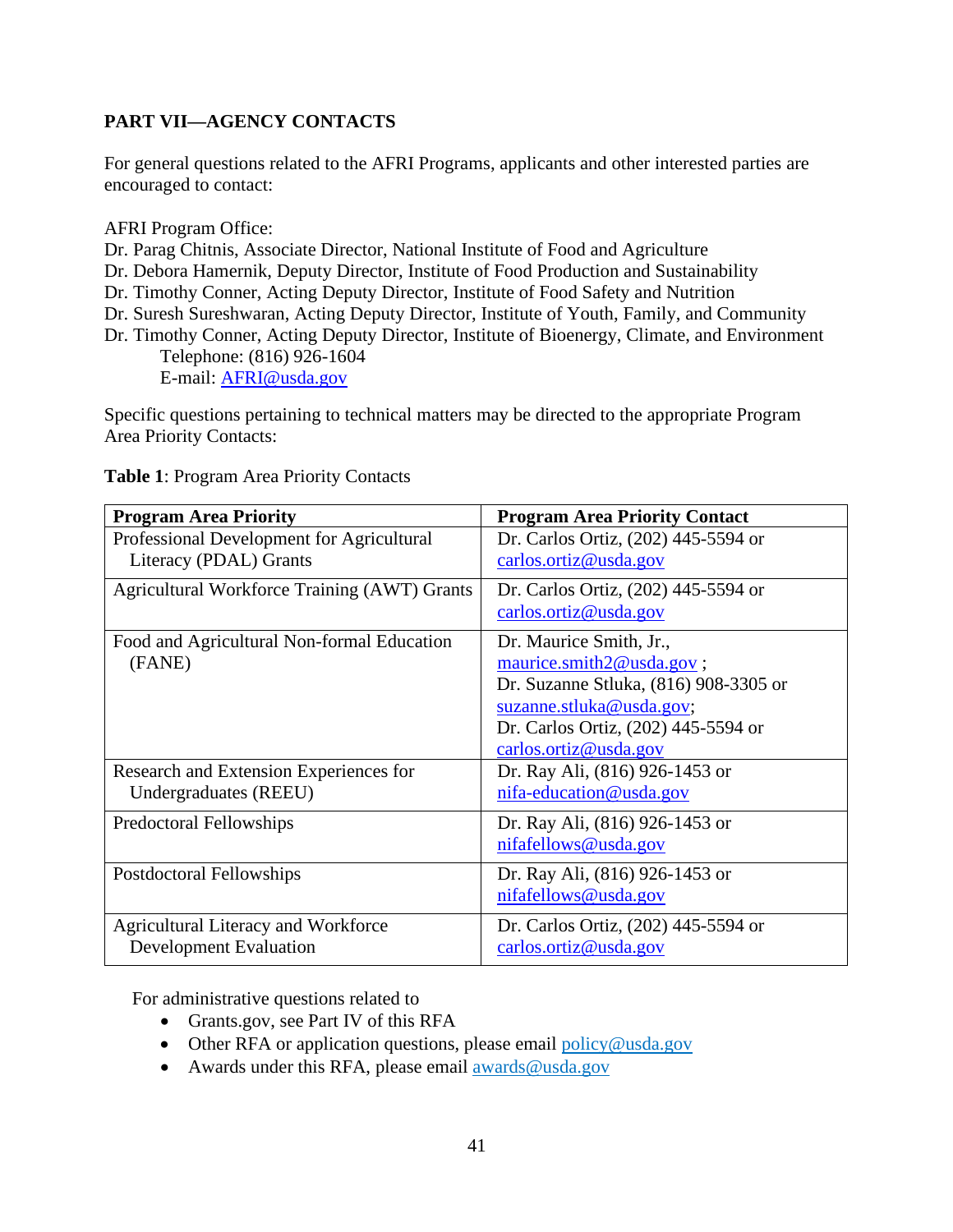- **U.S. Postal Mailing Address:** National Institute of Food and Agriculture U.S. Department of Agriculture P.O. Box 419205, MS 10000 Kansas City, MO 64141-6205
- **Courier/Package Delivery Address:** National Institute of Food and Agriculture United States Department of Agriculture 2312 East Bannister Road, MS 10000 Kansas City, MO 64141-3061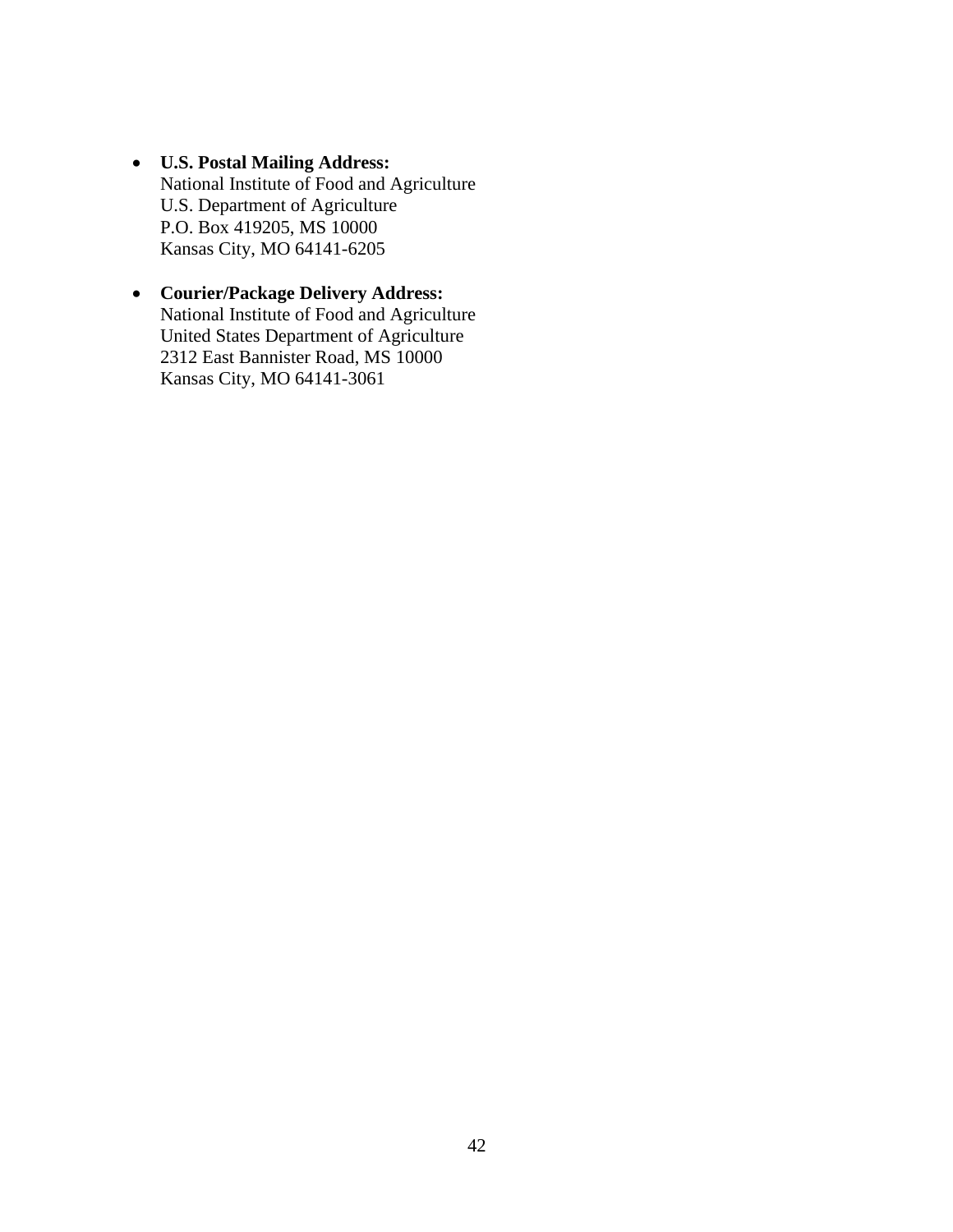## <span id="page-42-0"></span>**PART VIII—OTHER INFORMATION**

#### <span id="page-42-1"></span>**A. Use of Funds; Changes**

#### **1. Delegation of Fiscal Responsibility**

Unless the terms and conditions of the award state otherwise, awardees may not in whole or in part delegate or transfer to another person, institution, or organization the responsibility for use or expenditure of award funds.

#### **2. Changes in Budget or Project Plans**

In accordance with [2 CFR 200.308,](http://www.ecfr.gov/cgi-bin/text-idx?SID=3af89506559b05297e7d0334cb283e24&mc=true&node=se2.1.200_1308&rgn=div8) awardees must request prior approval from NIFA for the following program or budget-related reasons:

- (i) Change in the scope or the objective of the project or program (even if there is no associated budget revision requiring prior written approval).
- (ii) Change in a key person specified in the application or the federal award.
- (iii) The disengagement from the project for more than three months, or a 25 percent reduction in time devoted to the project, by the approved project director or principal investigator.
- (iv) The inclusion, unless waived by the federal awarding agency, of costs that require prior approval in accordance with 2 CFR 200 Subpart E—Cost Principles of this part or 45 CFR Part 75 Appendix IX, "Principles for Determining Costs Applicable to Research and Development under Awards and Contracts with Hospitals," or 48 CFR Part 31, "Contract Cost Principles and Procedures," as applicable.
- (v) The transfer of funds budgeted for participant support costs as defined in §200.75 Participant support costs to other categories of expense.
- (vi) Unless described in the application and funded in the approved federal awards, the subawarding, transferring or contracting out of any work under a federal award, including fixed amount subawards as described in [§200.333](https://www.ecfr.gov/cgi-bin/text-idx?SID=4efecba9c67f07259e684a4a3c936ffb&mc=true&node=se2.1.200_1333&rgn=div8) Fixed [amount subawards.](https://www.ecfr.gov/cgi-bin/text-idx?SID=4efecba9c67f07259e684a4a3c936ffb&mc=true&node=se2.1.200_1333&rgn=div8) This provision does not apply to the acquisition of supplies, material, equipment, or general support services.
- (vii) Changes in the approved cost sharing or matching provided by the non-federal entity.
- (viii) The need arises for additional Federal funds to complete the project.

The awardee will be subject to the terms and conditions identified in the award. See NIFA's [Terms and Conditions page](https://nifa.usda.gov/terms-and-conditions) for information about NIFA award terms.

## <span id="page-42-2"></span>**B. Confidential Aspects of Applications and Awards**

When an application results in an award, it becomes a part of the record of NIFA transactions, available to the public upon specific request. Information that the Secretary of Agriculture determines to be of a confidential, privileged, or proprietary nature will be held in confidence to the extent permitted by law. Therefore, any information that the applicant wishes to have considered as confidential, privileged, or proprietary should be clearly marked within the application. We will retain for three years a copy of an application that does not result in an award. Such an application will be released only with the consent of the applicant or to the extent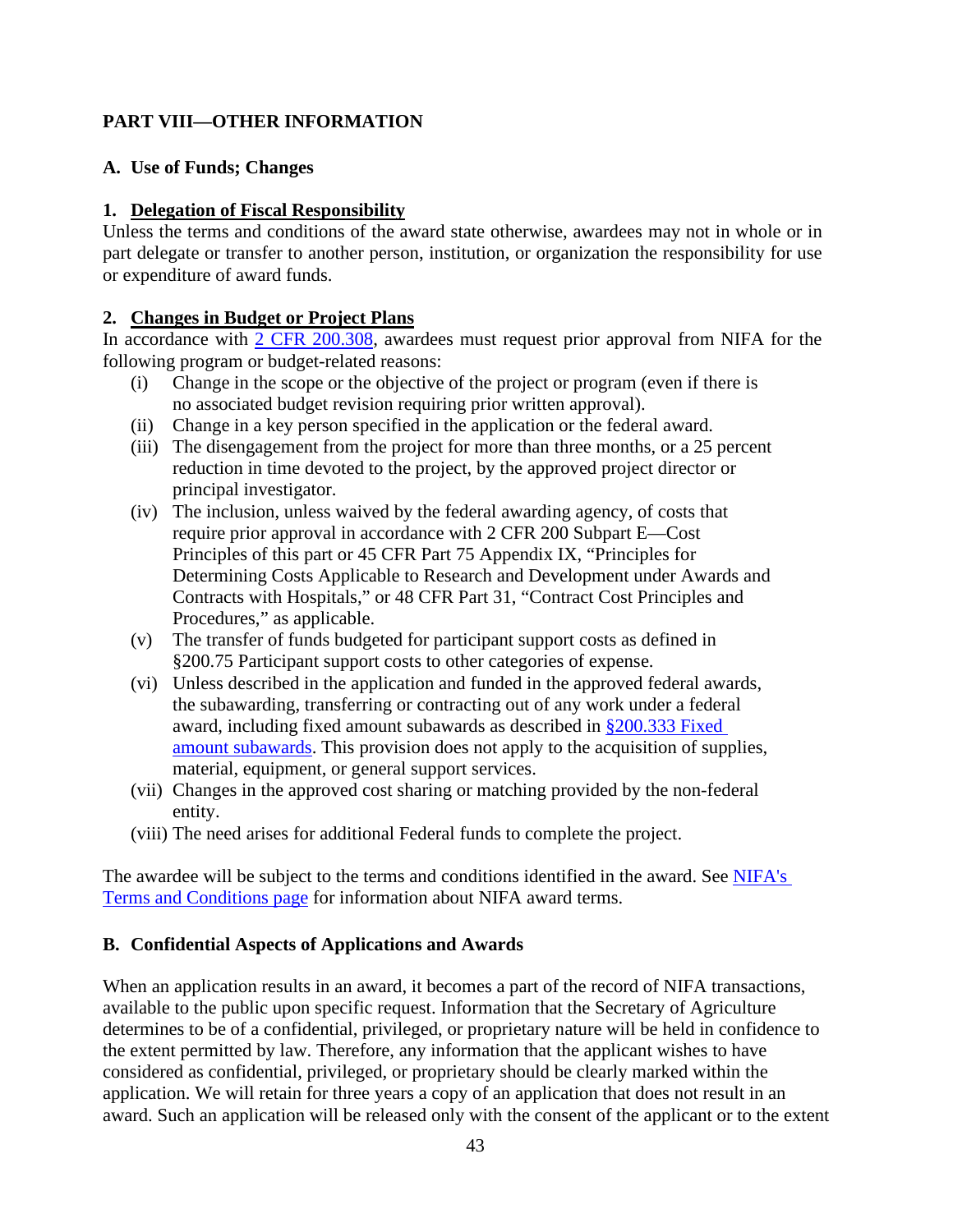required by law. An application may be withdrawn at any time prior to the final action thereon.

## <span id="page-43-0"></span>**C. Regulatory Information**

This program is not subject to the provisions of the Executive Order 12372, which requires intergovernmental consultation with state and local officials.

Under the provisions of the Paperwork Reduction Act of 1995 (44 U.S.C. Chapter 35), the collection of information requirements contained in this notice have been approved under OMB Document No. 0524-0039.

## <span id="page-43-1"></span>**D. Definitions**

Please refer to [7 CFR 3430, Competitive and Noncompetitive Non-formula Financial Assistance](http://www.ecfr.gov/cgi-bin/text-idx?c=ecfr&SID=2a6f6bfbef4c918616eebe5353d0793c&rgn=div5&view=text&node=7%3A15.1.12.2.13&idno=7&7%3A15.1.12.2.13.1.17.2) [Programs--General Award Administrative Provisions,](http://www.ecfr.gov/cgi-bin/text-idx?c=ecfr&SID=2a6f6bfbef4c918616eebe5353d0793c&rgn=div5&view=text&node=7%3A15.1.12.2.13&idno=7&7%3A15.1.12.2.13.1.17.2) for applicable definitions for this NIFA grant program.

For the purpose of this program, the following additional definitions are applicable:

Applied Research means research that includes expansion of the findings of fundamental research to uncover practical ways in which new knowledge can be advanced to benefit individuals and society.

Food and Agricultural Science Enhancement (FASE) Grants mean funding awarded to eligible applicants to strengthen science capabilities of Project Directors, to help institutions develop competitive scientific programs, and to attract new scientists into careers in high-priority areas of National need in agriculture, food, and environmental sciences. FASE awards may apply to any of the three agricultural knowledge components (i.e., research, education, and extension). FASE awards include Pre and Postdoctoral Fellowships, New Investigator grants, and Strengthening grants.

Limited institutional success means institutions that are not among the most successful universities and colleges for receiving Federal funds for science and engineering research. A list of successful institutions is provided on [AFRI RFA Resources page](https://nifa.usda.gov/resource/afri-request-applications-resources) ("Table 2 Least Successful Institutions" in the attachments list).

Minority-serving institution means an accredited academic institution whose enrollment of a single minority or a combination of minorities exceeds fifty percent of the total enrollment, including graduate, undergraduate, and full- and part-time students. An institution in this instance is an organization that is independently accredited as determined by reference to the current version of the *Higher Education Directory*, published by Higher Education Publications, Inc., 6400 Arlington Boulevard, Suite 648, Falls Church, Virginia 22042 (703-532-2300).

Minority means Alaskan Native, American Indian, Asian-American, African-American, Hispanic American, Native Hawaiian, or Pacific Islander. The Secretary will determine on a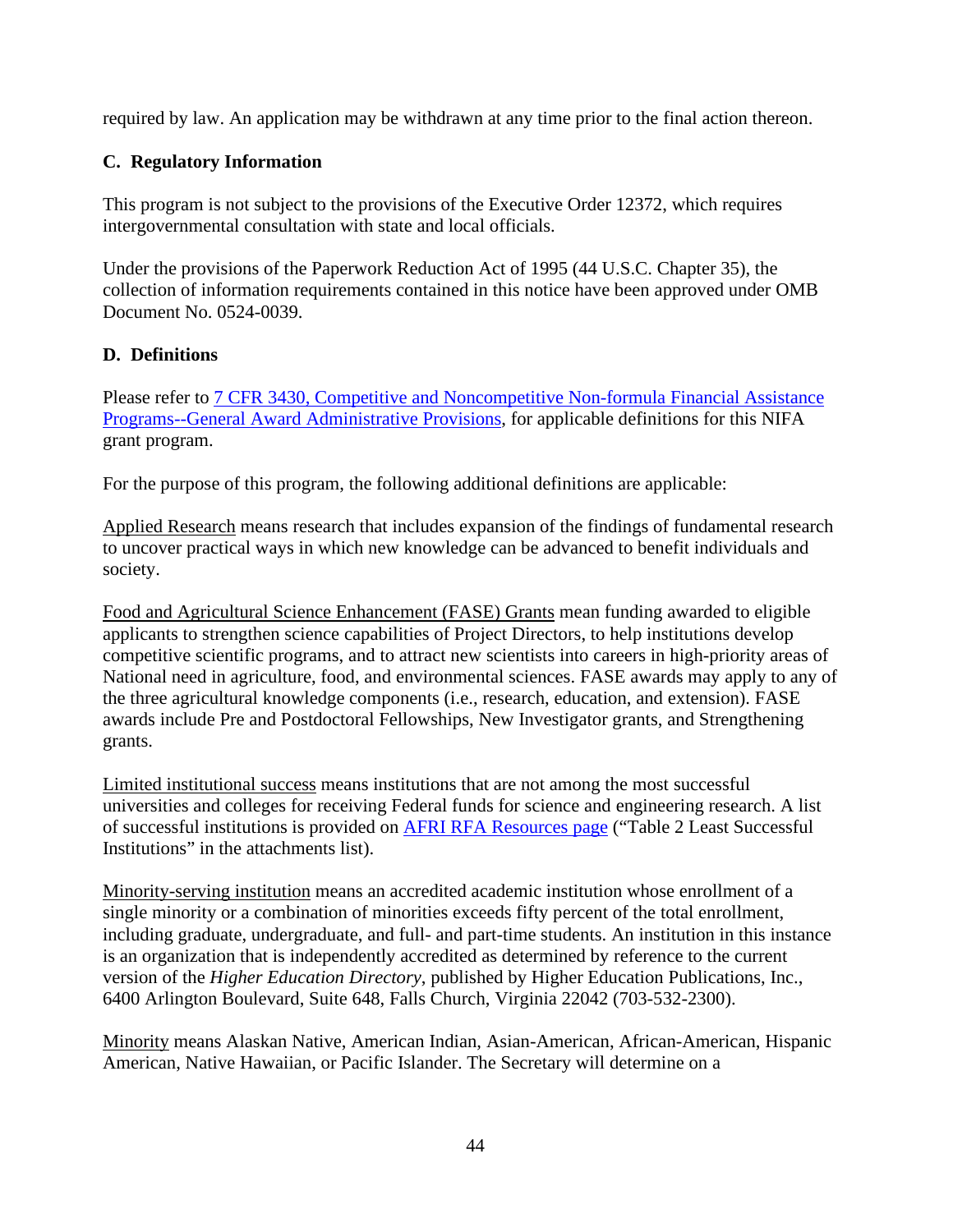case-by-case basis whether additional groups qualify under this definition, either at the Secretary's initiative, or in response to a written request with supporting explanation.

Multidisciplinary project means a project on which investigators from two or more disciplines collaborate to address a common problem. These collaborations, where appropriate, may integrate the biological, physical, chemical, or social sciences.

Small and mid-sized institutions are academic institutions with a current total enrollment of 17,500 or less including graduate, undergraduate, and full- and part-time students. An institution, in this instance, is an organization that possesses a significant degree of autonomy. Significant degree of autonomy is defined by being independently accredited as determined by reference to the current version of the *Higher Education Directory*, published by Higher Education Publications, Inc., 6400 Arlington Boulevard, Suite 648, Falls Church, Virginia 22042 (703-532-2300).

Strengthening Grants mean funds awarded to institutions eligible for FASE Grants to enhance institutional capacity, with the goal of leading to future funding in the project area, as well as strengthening the competitiveness of the investigator's research, education, and/or extension activities. Strengthening grants consist of Standard, Coordinated Agricultural Project and Conference Grant types as well as Seed Grants, Equipment Grants, and Sabbatical Grants.

Transdisciplinary Team is composed of investigators from multiple disciplines that cross boundaries using holistic approaches to address complex challenges that cannot be solved using single-disciplinary approaches.

USDA EPSCoR States (Established Program to Stimulate Competitive Research) mean States which have been less successful in receiving funding from AFRI, having a funding level no higher than the 38th percentile of all States based on a 3-year average of AFRI funding levels, excluding FASE Strengthening funds granted to state agricultural experiment stations and degree-granting institutions in EPSCoR States and small, mid-sized, and minority-serving degree-granting institutions. The most recent list of USDA EPSCoR States is provided at [AFRI](https://nifa.usda.gov/resource/afri-request-applications-resources)  [RFA Resources page](https://nifa.usda.gov/resource/afri-request-applications-resources) ("AFRI Grant Types" in the attachments list).

## <span id="page-44-0"></span>**E. Materials Available on the Internet**

AFRI program information will be made available on the [NIFA AFRI website.](https://nifa.usda.gov/program/agriculture-and-food-research-initiative-afri) The following are among the materials available on the NIFA website:

- **1.** Stakeholder Input
- **2.** Requests for Applications
- **3.** AFRI Abstracts of Funded Projects
- **4.** AFRI Annual Synopsis
- **5.** [Frequently Asked Questions](https://nifa.usda.gov/resource/afri-frequently-asked-questions-faq)
- **6.** Interagency Programs